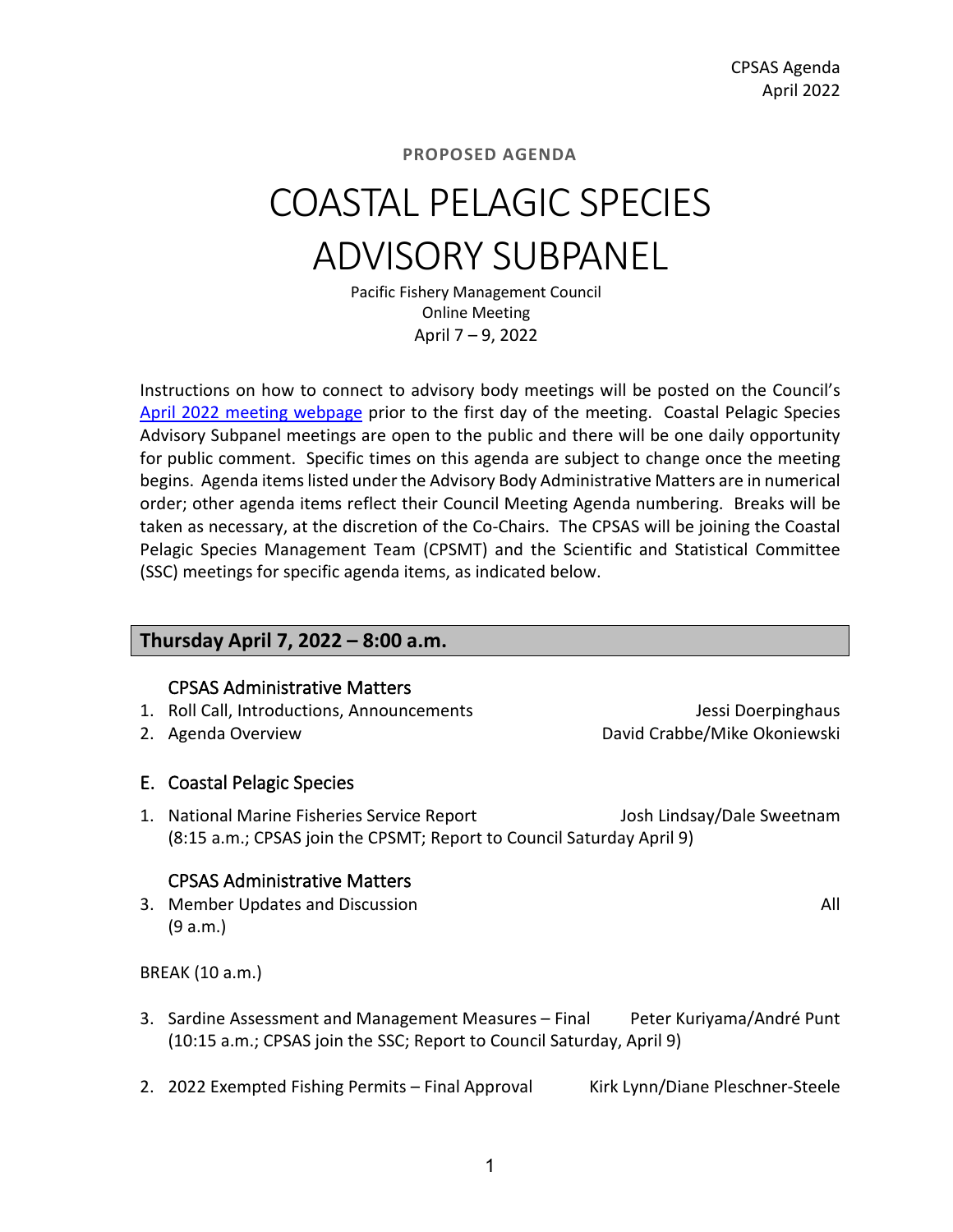| (11:15 a.m.; CPSAS join the CPSMT; Report to<br>Council Saturday, April 9)                                                            | Mike Okoniewski |
|---------------------------------------------------------------------------------------------------------------------------------------|-----------------|
| <b>LUNCH</b>                                                                                                                          |                 |
| F. Coastal Pelagic Species                                                                                                            |                 |
| 4. Fishery Management Plan Management Categories<br>(1 p.m.; Report to Council Saturday, April 9)                                     | Alan Sarich     |
| PUBLIC COMMENT PERIOD                                                                                                                 |                 |
| 2 p.m.                                                                                                                                |                 |
| <b>CPSAS Administrative Matters (continued)</b><br>3. Work Session - Develop and Review Supplemental Reports as Needed<br>(2:15 p.m.) | All             |
| Friday, April 8, 2022 - 8:00 a.m.                                                                                                     |                 |
| H. Administrative Matters<br>4. Future Council Meeting and Workload Planning<br>(8 a.m.; Report to Council Wednesday, April 13)       | All             |
| <b>CPSAS Administrative Matters (continued)</b><br>4. Work session - Develop and Review Supplemental Reports as Needed<br>(9 a.m.)    | All             |
| <b>PUBLIC COMMENT PERIOD</b>                                                                                                          |                 |
| 11 a.m.                                                                                                                               |                 |

### LUNCH

### CPSAS Administrative Matters (continued)

5. Review and Finalize Supplemental Reports as Needed All (1 p.m.)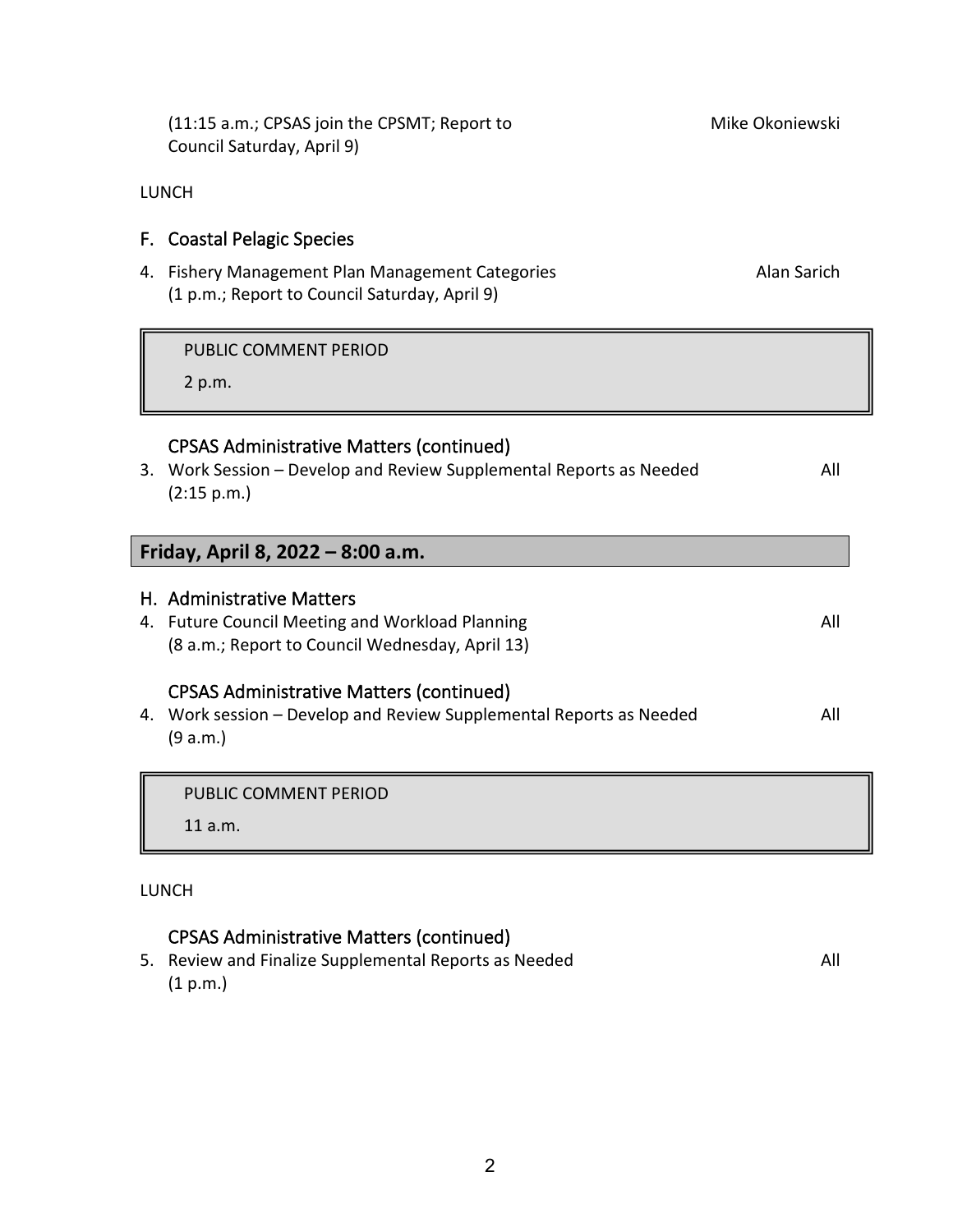### **Saturday, April 9, 2022 – 8:00 a.m.**

Note: Members of the CPSAS will be attending the Council's CPS agenda items on Saturday, April 9 and may reconvene as needed. Public comment will be taken as time allows, at the discretion of the CPSAS Co-Chairs.

### CPSAS Administrative Matters (continued)

6. Work Session and Attend Council Floor Session as Needed All (8 a.m.)

### Adjourn

PFMC 03/22/22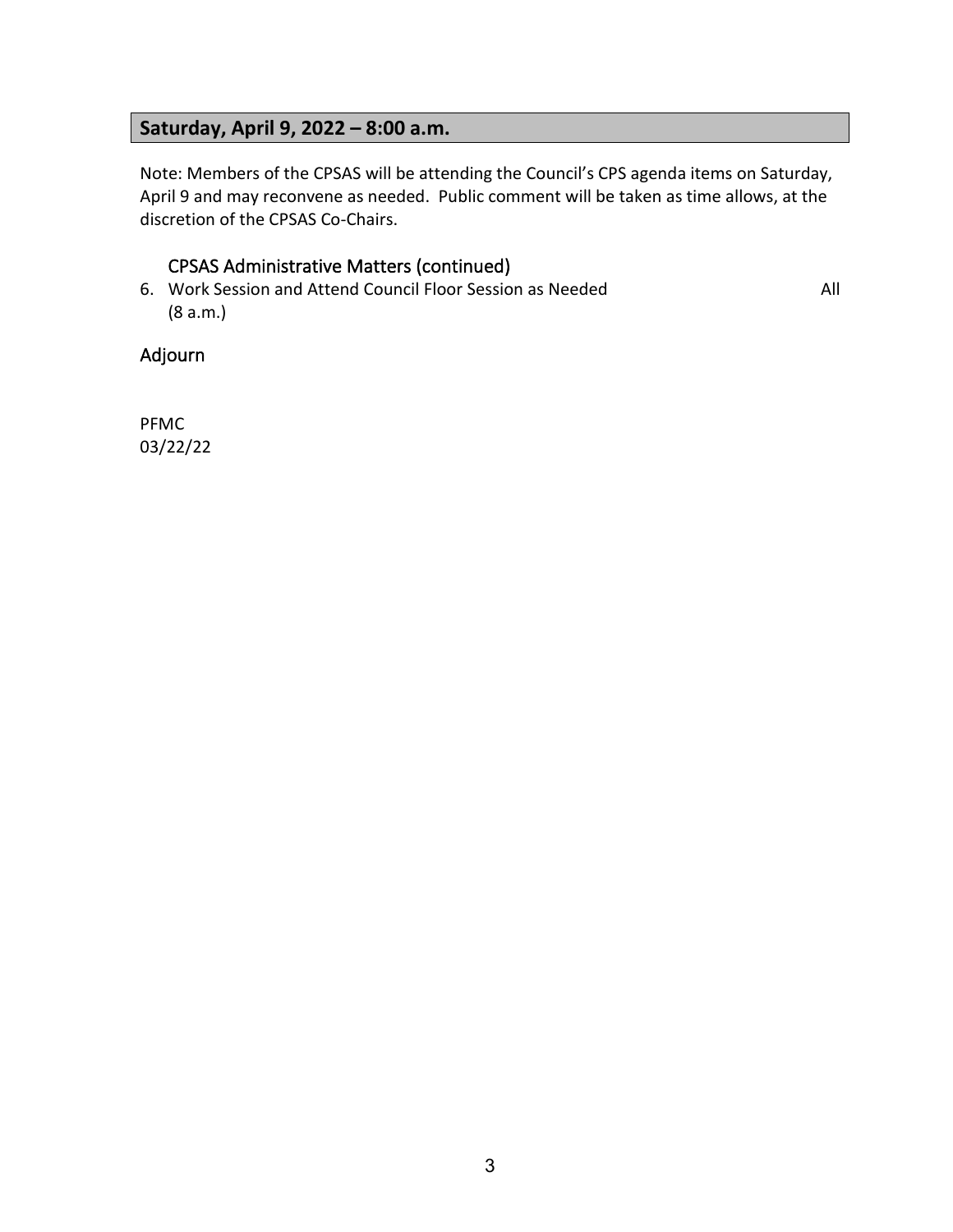# COASTAL PELAGIC SPECIES MANAGEMENT TEAM

Pacific Fishery Management Council Online Meeting April 7 – 9, 2022

Instructions on how to connect to advisory body meetings will be posted on the Council's [April 2022 meeting webpage](https://www.pcouncil.org/council_meeting/april-6-13-2022-council-meeting/) prior to the first day of the meeting. Coastal Pelagic Species Management Team (CPSMT) meetings are open to the public and the agenda includes opportunities for public comment. Specific times on this agenda are subject to change once the meeting begins. The CPSMT will meet each day from 8 a.m. until 5 p.m. or until business for the day has been completed. Agenda items listed under the Advisory Body Administrative Matters are in numerical order; other agenda items reflect their Council Meeting Agenda numbering.

### **Thursday April 7, 2022 – 8:00 a.m.**

### CPSMT Administrative Matters

| 1. Roll Call, Introductions, Announcements<br>2. Agenda Overview                                                                       | Jessi Doerpinghaus<br>Kirk Lynn |
|----------------------------------------------------------------------------------------------------------------------------------------|---------------------------------|
| E. Coastal Pelagic Species                                                                                                             |                                 |
| 1. National Marine Fisheries Service Report<br>(8:15 a.m.; With CPSAS; Report to Council Saturday April 9)<br>Rapporteur: Kym Jacobson | Josh Lindsay<br>Dale Sweetnam   |
| 2. Fishery Management Plan Management Categories<br>(9 a.m.; Report to Council Saturday, April 9)<br>Rapporteur: James Hilger          | Alan Sarich                     |
| <b>BREAK</b>                                                                                                                           |                                 |
| 3. Sardine Assessment and Management Measures - Final                                                                                  | Peter Kuriyama/André Punt       |

(10:15 a.m.; Join SSC; Report to Council Saturday, April 9) Rapporteur: Trung Nguyen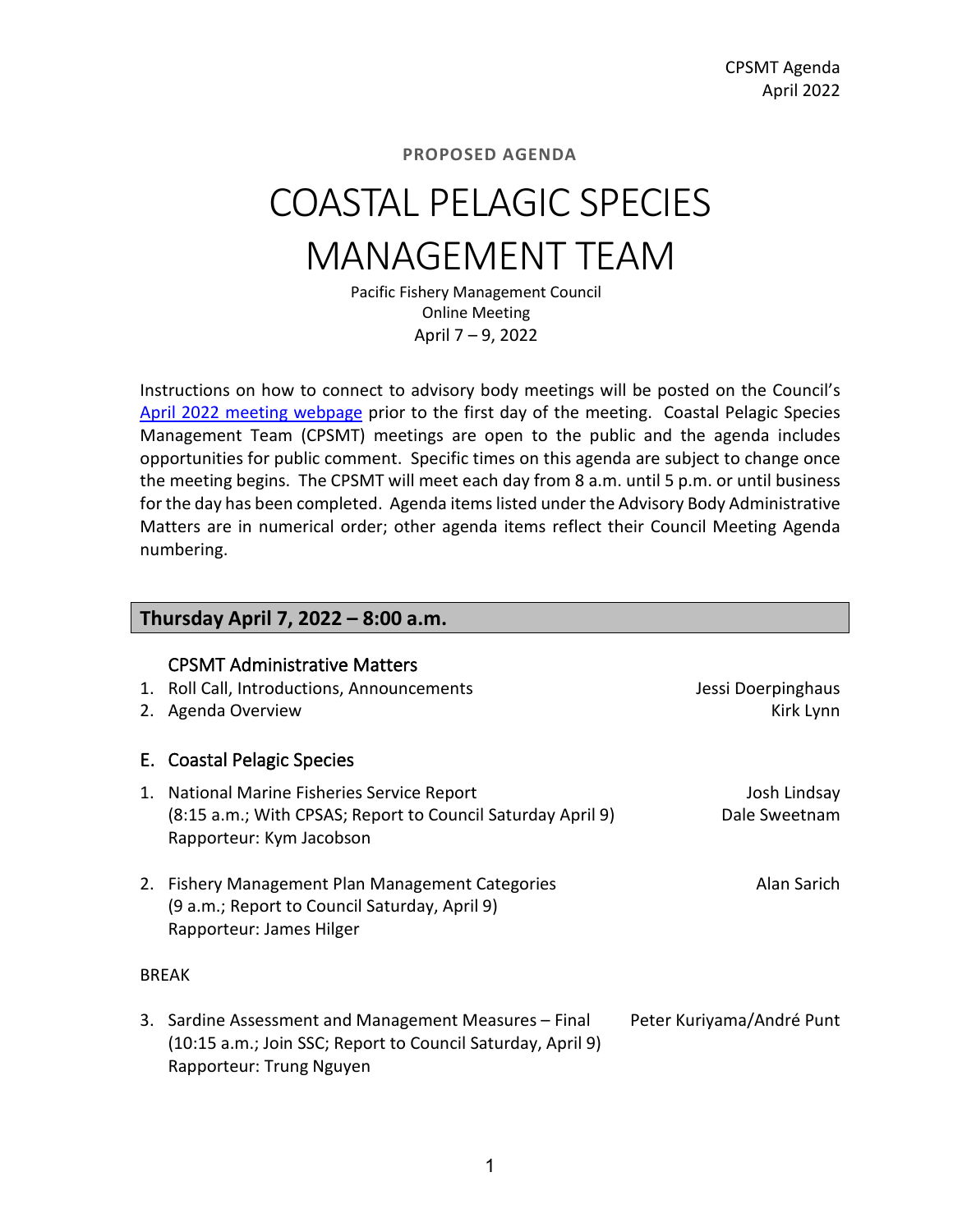4. 2022 Exempted Fishing Permits - Final Approval Kirk Lynn/Diane Pleschner-Steele (11:15 a.m.; With CPSAS; Report to Council Saturday, April 9) Mike Okoniewski Rapporteur: Greg Krutzikowsky

LUNCH

|    | PUBLIC COMMENT PERIOD                                                                                                                                            |              |
|----|------------------------------------------------------------------------------------------------------------------------------------------------------------------|--------------|
|    | 1 p.m.                                                                                                                                                           |              |
|    | <b>CPSMT Administrative Matters (continued)</b><br>3. Work Session - Develop and Review Supplemental Reports as Needed<br>$(1:15 \text{ p.m.} - 5 \text{ p.m.})$ | All          |
|    | Friday, April 8, 2022 - 8:00 a.m.                                                                                                                                |              |
|    | H. Administrative Matters<br>4. Future Council Meeting and Workload Planning<br>(8 a.m.; Report to Council Wednesday, April 13)                                  | All          |
|    | <b>CPSMT Administrative Matters (continued)</b><br>4. Review and Finalize Reports<br>(9 a.m.)                                                                    | All          |
| 5. | Coastal Pelagic Species Essential Fish Habitat Review<br>(11 a.m.)                                                                                               | Kym Jacobson |
|    | <b>LUNCH</b>                                                                                                                                                     |              |
| 6. | <b>CPSMT Administrative Matters (continued)</b><br>Fishery Management Plan Housekeeping<br>(1 p.m.)                                                              | Kirk Lynn    |
|    | PUBLIC COMMENT PERIOD                                                                                                                                            |              |
|    | 2 p.m.                                                                                                                                                           |              |

### CPSMT Administrative Matters (continued)

7. Work Session as Needed All and the Session as Needed All and the Session and All and All and All and All and All and All and All and All and All and All and All and All and All and All and All and All and All and All an (2:15 p.m.)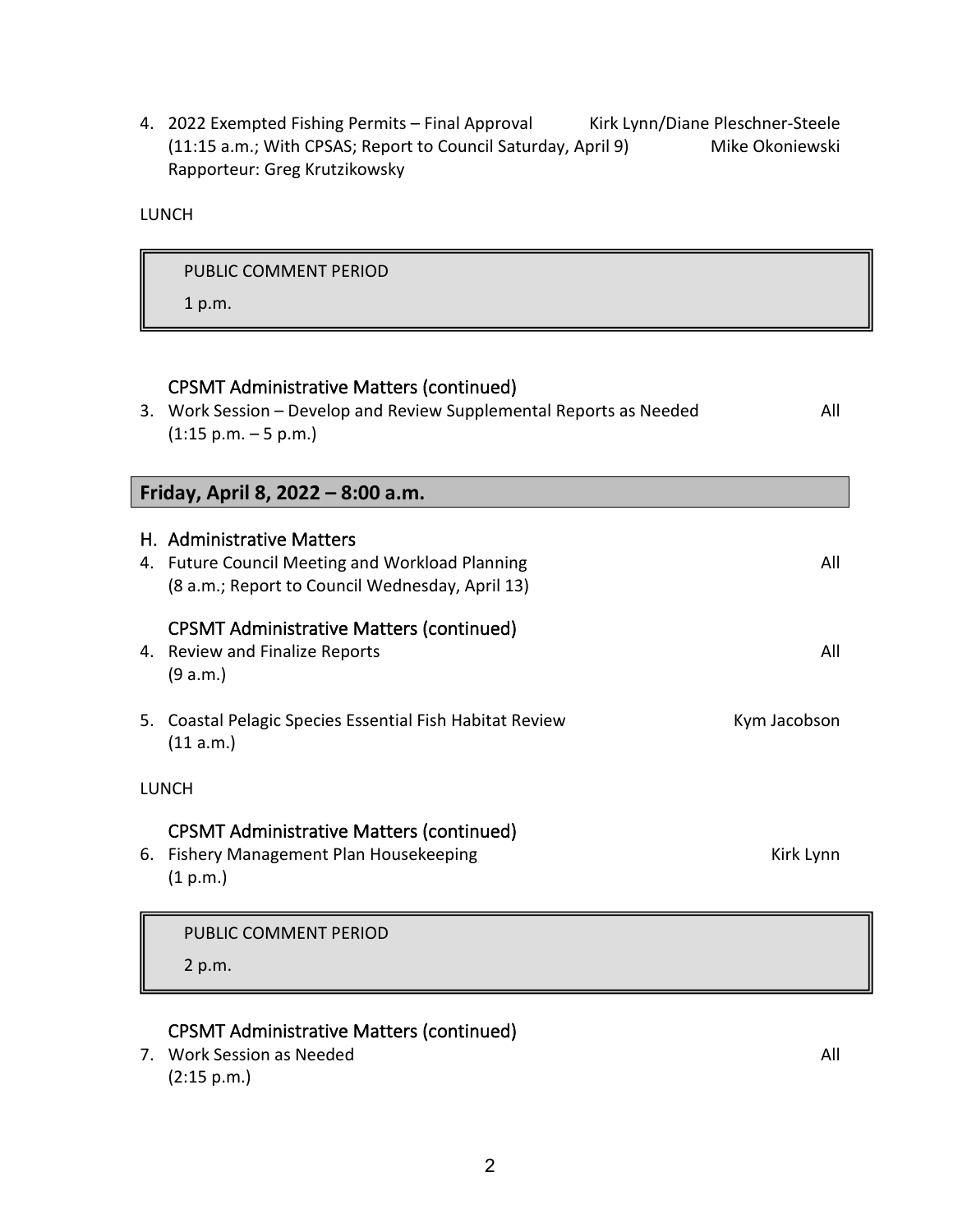### **Saturday, April 9, 2022 – 8:00 a.m.**

Note: Members of the CPSMT will be attending the Council's CPS agenda items on Saturday, April 9 and may reconvene as needed. Public comment will be taken as time allows, at the discretion of the CPSMT Chair.

### CPSMT Administrative Matters (continued)

8. Work Session and Attend Council Floor Session as Needed All (8 a.m.)

Adjourn

PFMC 03/22/22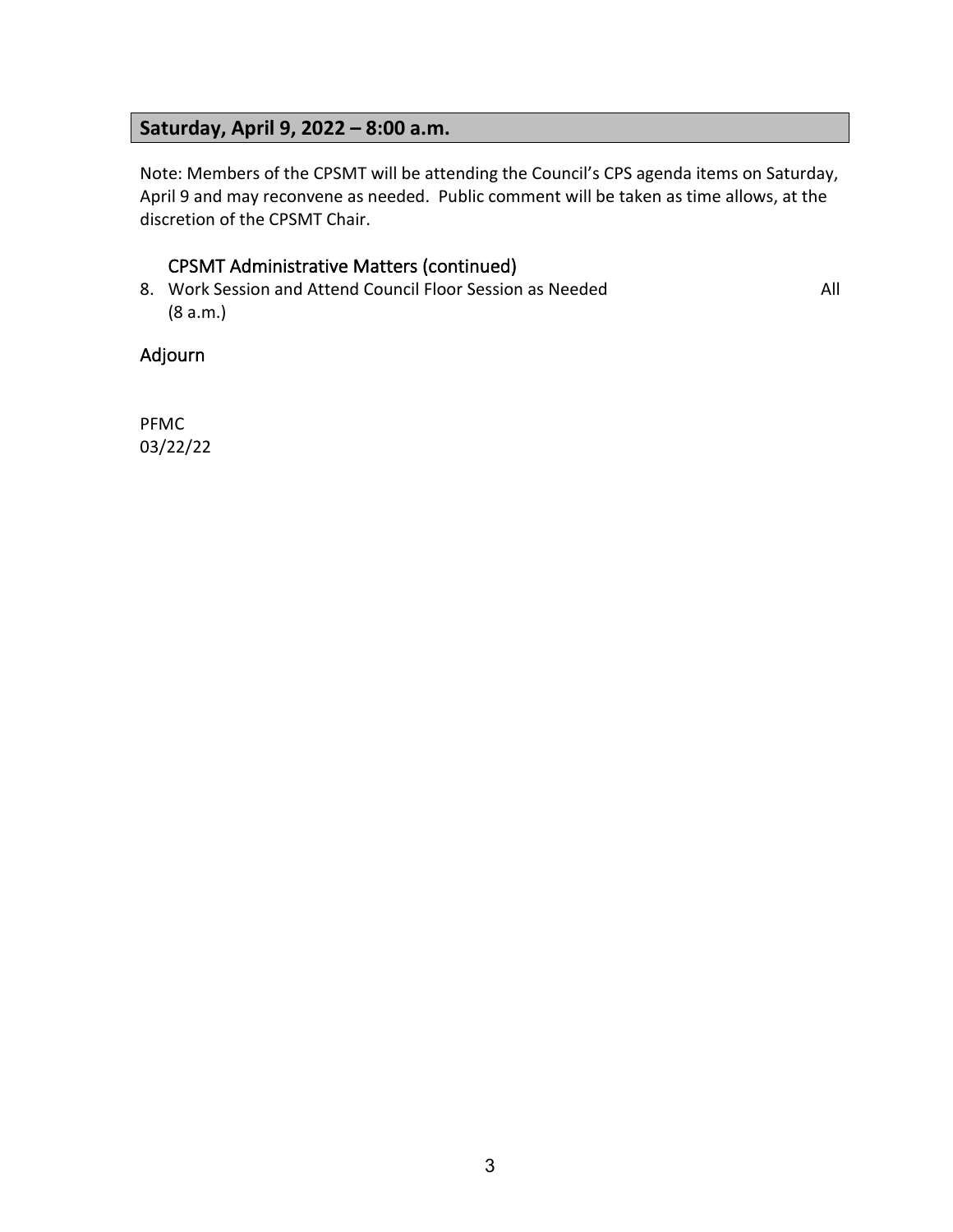## Enforcement Consultants

Pacific Fishery Management Council Online Meeting April 7-12, 2022

Instructions for how to connect to Advisory Body webinars will be posted on the Council's [April](https://www.pcouncil.org/council_meeting/april-6-13-2022-council-meeting/) 2022 [Meeting webpage](https://www.pcouncil.org/council_meeting/april-6-13-2022-council-meeting/) prior to the first day of the meeting.

The main work session for the Enforcement Consultants (EC) will occur 9 a.m. Thursday morning, April 7. Additionally, the EC may convene on an ad hoc basis at other times during the Council meeting (April 8-12), as the need arises. Ad hoc sessions will be posted on the [Council meeting](https://www.pcouncil.org/council_meeting/april-6-13-2022-council-meeting/)  [webpage](https://www.pcouncil.org/council_meeting/april-6-13-2022-council-meeting/) as soon as they are scheduled. Dates and times on this agenda are subject to change once the meeting begins.

EC meetings are open to the public, and public comments will be taken as noted in the agenda. Agenda items listed under the Enforcement Consultant Administrative and Other Matters are in numerical order; other agenda items reflect their Council Meeting Agenda numbering.

### **Thursday, April 7, 2022 – 9 a.m. (Main Work Session)**

### Enforcement Consultant Administrative and Other Matters

- 1. Roll Call, Introductions, Chair Remarks and Announcements, etc. Greg Busch
- 2. Meeting Information and Agenda Overview Jum Seger Jum Seger
- 

3. Approve Agenda **Enforcement Consultants** 

### Council Agenda Items for Possible Comment

There may or may not be enforcement issues associated with all of the following items. Items on the Council Agenda, but not listed here, may also be considered during the Enforcement Consultants meeting.

- D. Salmon Management
	- D.2 Tentative Adoption of 2022 Management Measures for Analysis **Council Action:** Adopt Tentative 2022 Ocean Salmon Management Measures and any Necessary Harvest Specifications for Collation and Analysis
- E. Coastal Pelagic Species Management
	- E.2 Exempted Fishing Permits (EFPs) for 2022-2023 Final Action **Council Action:** Adopt Final EFP Recommendations for 2022-2023 Fisheries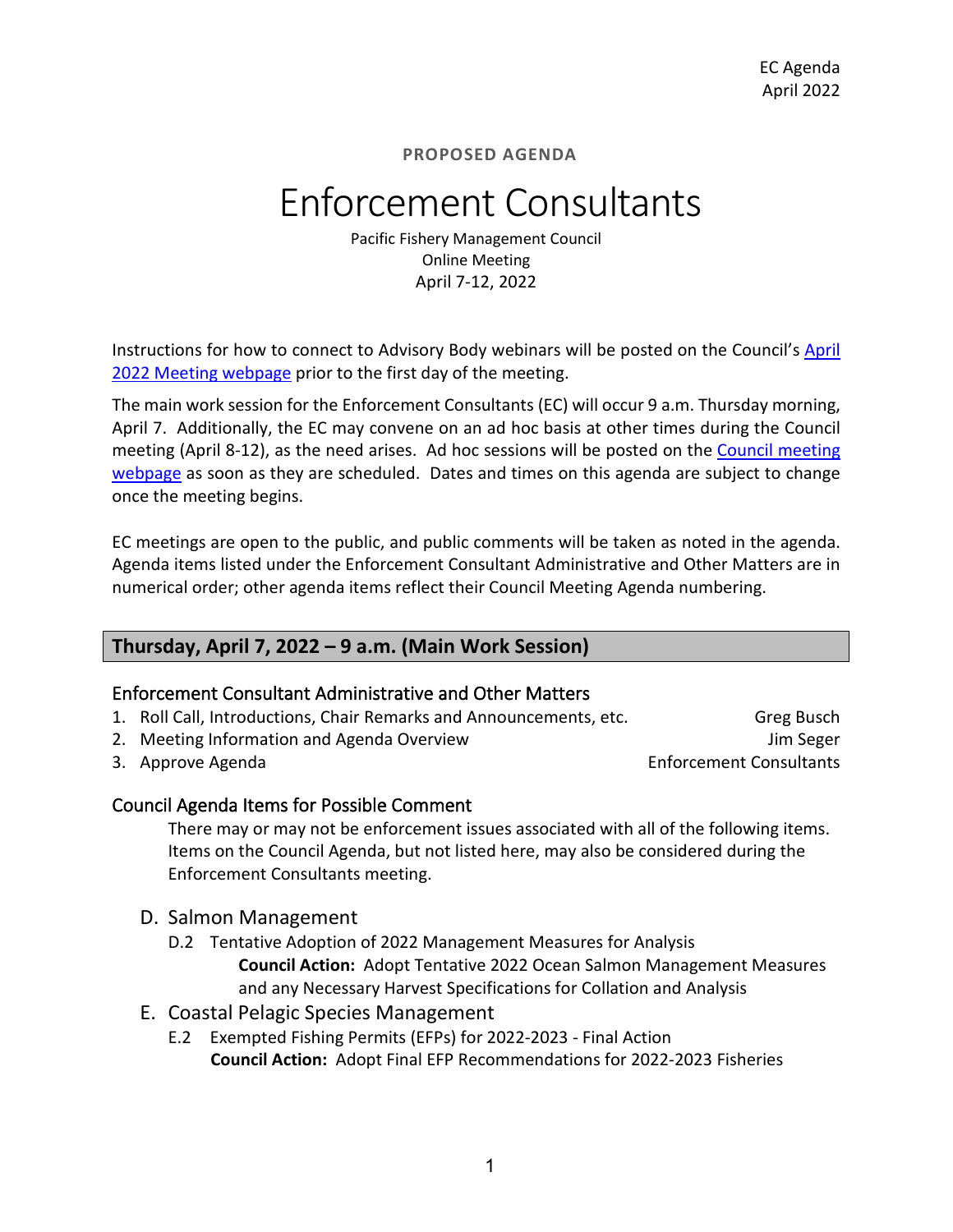- E.3 Pacific Sardine Assessment, Harvest Specifications, and Management Measures – Final Action **Council Action:** Adopt a Pacific Sardine Assessment, Final Harvest Specifications, and Management Measures for the 2022-2023 Pacific Sardine Fishery
- D. Salmon Management (continued)
	- D.3 Clarify Council Direction on 2022 Management Measures Council Guidance and Direction
- G. Pacific Halibut Management
	- G.1 Incidental Catch Limits for the Salmon Troll Fishery Final Action **Council Action:** Adopt Final Incidental Pacific Halibut Catch Recommendations for 2022 and Early 2023 Non-Indian Salmon Troll Fisheries
- D. Salmon Management
	- D.5 Further Direction for 2022 Management Alternatives Council Guidance and Direction
- F. Groundfish Management (continued)
	- F.4 Preliminary Preferred Management Measure Alternatives for 2023-2024 Fisheries (continues Tuesday) **Council Action:** Adopt Any Remaining Harvest Specifications and Preliminary Preferred Alternatives for Management Measures in 2023-2024 Fisheries
	- F.6 Non-trawl Sector Area Management Measures **Council Action:** Review the Range of Alternatives and Adopt Preliminary Preferred Alternatives, As Appropriate
- F. Groundfish Management (continued)
	- F.7 Electronic Monitoring Update
		- **Council Action:** Provide Guidance on Issues, Priorities, Workload, and Schedule for Continued Program Development
	- F.8 Inseason Adjustments for 2022 Final Action **Council Action:** Adopt Final Inseason Adjustments for 2022, as Necessary, to Achieve but Not Exceed Annual Catch Limits and Other Management **Objectives**
- I. Enforcement
	- I.1 Annual U.S. Coast Guard West Coast Fishery Enforcement Report **Council Action:** Consider the U.S. Coast Guard Report
- D. Salmon Management (continued)
	- D.6 2022 Management Measures Final Action **Council Action:** Adopt Final Management Measures for 2022 Ocean Salmon Fisheries
- H. Administrative Matters (continued)
	- H.2 Membership Appointments and Council Operating Procedures **Council Action:** Consider Appointments to Council Committees and Advisory Bodies; Consider Changes to Council Operating Procedures
	- H.3 Future Council Meeting Agenda and Workload Planning Council Discussion and Guidance on Future Meeting Agenda and Workload Planning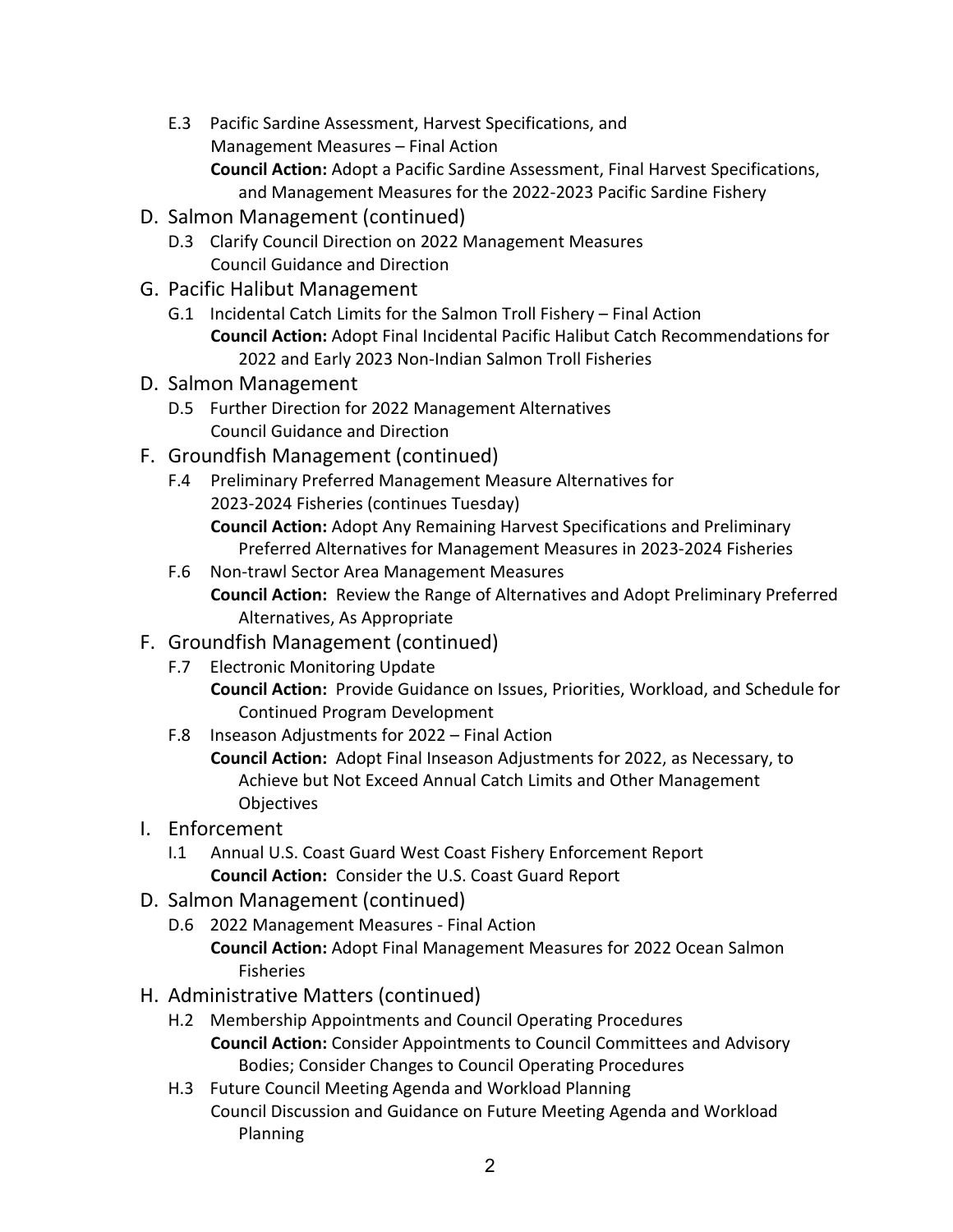### PUBLIC COMMENT

There will be one public comment period each session, which will occur after the EC completes its initial discussions and prior to finalization of its decisions for the session.

### Enforcement Consultant Administrative and Other Matters (continued)

- 4. Enforcement Webpage
- 5. Other

### **Friday, April 8, 2022 through Tuesday April 12, 2022**

Meet as necessary (see Council meeting webpage for dates and times).

### ADJOURN

PFMC 03/18/22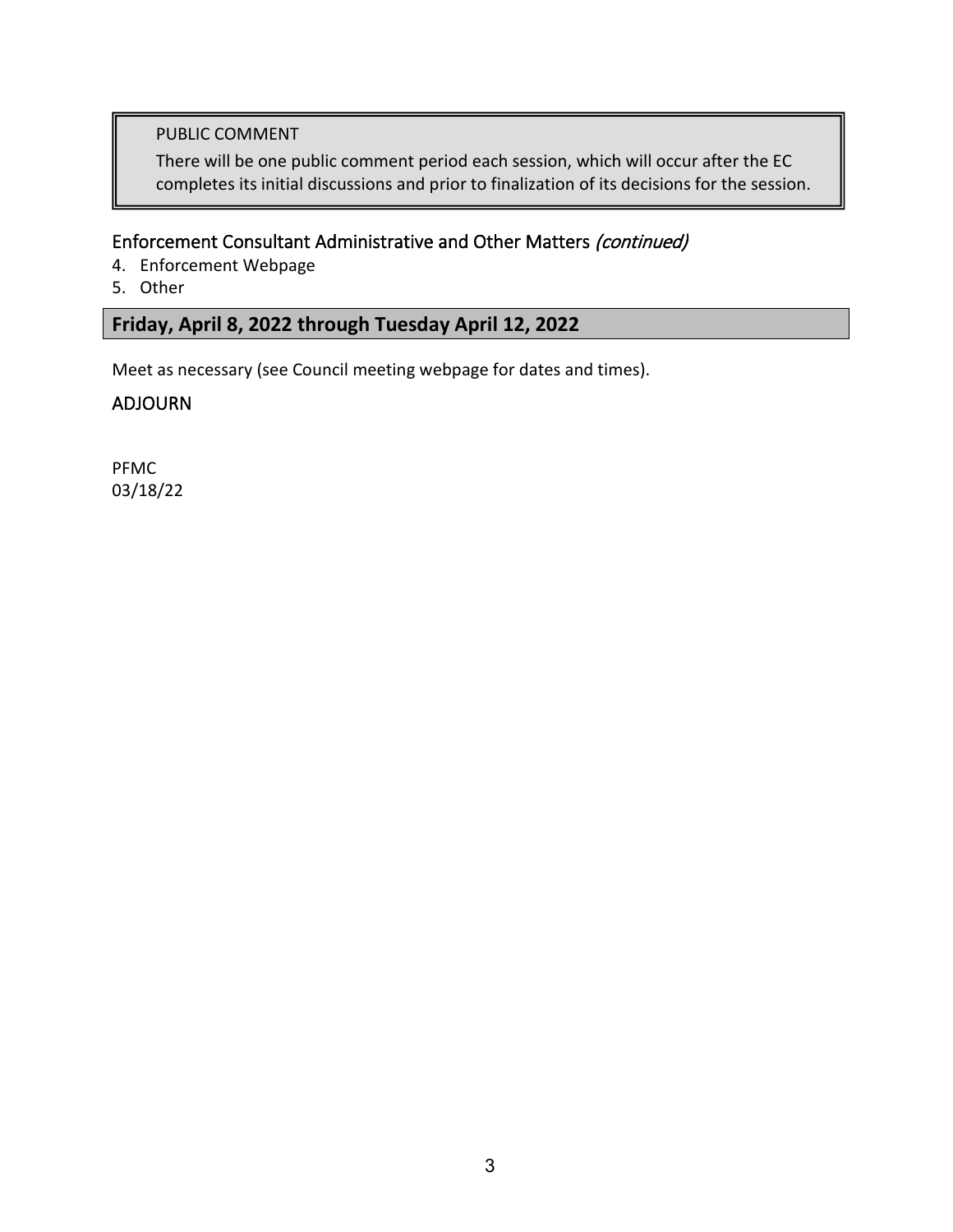## Groundfish Advisory Subpanel

Pacific Fishery Management Council Online Meeting April 8-12, 2022

Instructions for how to connect to Groundfish Advisory Subpanel (GAP) webinar will be posted on the Pacific Fishery Management Council's [April](https://www.pcouncil.org/council_meeting/april-6-13-2022-council-meeting/) [Meeting Webpage](https://www.pcouncil.org/council_meeting/april-6-13-2022-council-meeting/) prior to the first day of the meeting.

GAP meetings are open to the public. Times listed in the agenda are approximations and agenda items may be rescheduled or canceled. The following Groundfish and Administrative Agenda items reflect the Council Meeting Agenda numbering. Times not specified for discussion and/or presentations are for the GAP's drafting and reviewing of statements.

A dedicated public comment agenda item has been scheduled for each day.

### **Friday, April 8, 2022 – 8:00 AM**

### **GAP Administrative Matters**

- 1. Roll Call, Introductions, Announcements, etc. Susan Chambers, Chair
- 2. Opening Remarks and Agenda Overview Brett Wiedoff

3. Approve Agenda

### **F. Groundfish Management**

- 1. National Marine Fisheries Service Report Keeley Kent/Craig Russell (8:30 a.m.; Joint Session with the GMT in the GAP; Report to the Council Sunday, April 10)
- 4. Preliminary Preferred Management Measure Alternatives Todd Phillips for 2023-2024 Fisheries (9:30 a.m.; Joint Session with the GMT in the GAP; Report to Council Monday, April 11)
- 6. Non-trawl Sector Area Management Measures Brett Wiedoff/Jessi Doerpinghaus (11:00 a.m.; Joint Session with the GMT in the GAP; Report to Council Monday, April 11)

### **Public Comment Period**

(11:45 a.m. or immediately following the previous agenda item)

### **F. Groundfish Management (***Continued***)**

7. Electronic Monitoring Update **Brett Wiedoff/NMFS** (1:00 p.m.; Report to Council Tuesday, April 12)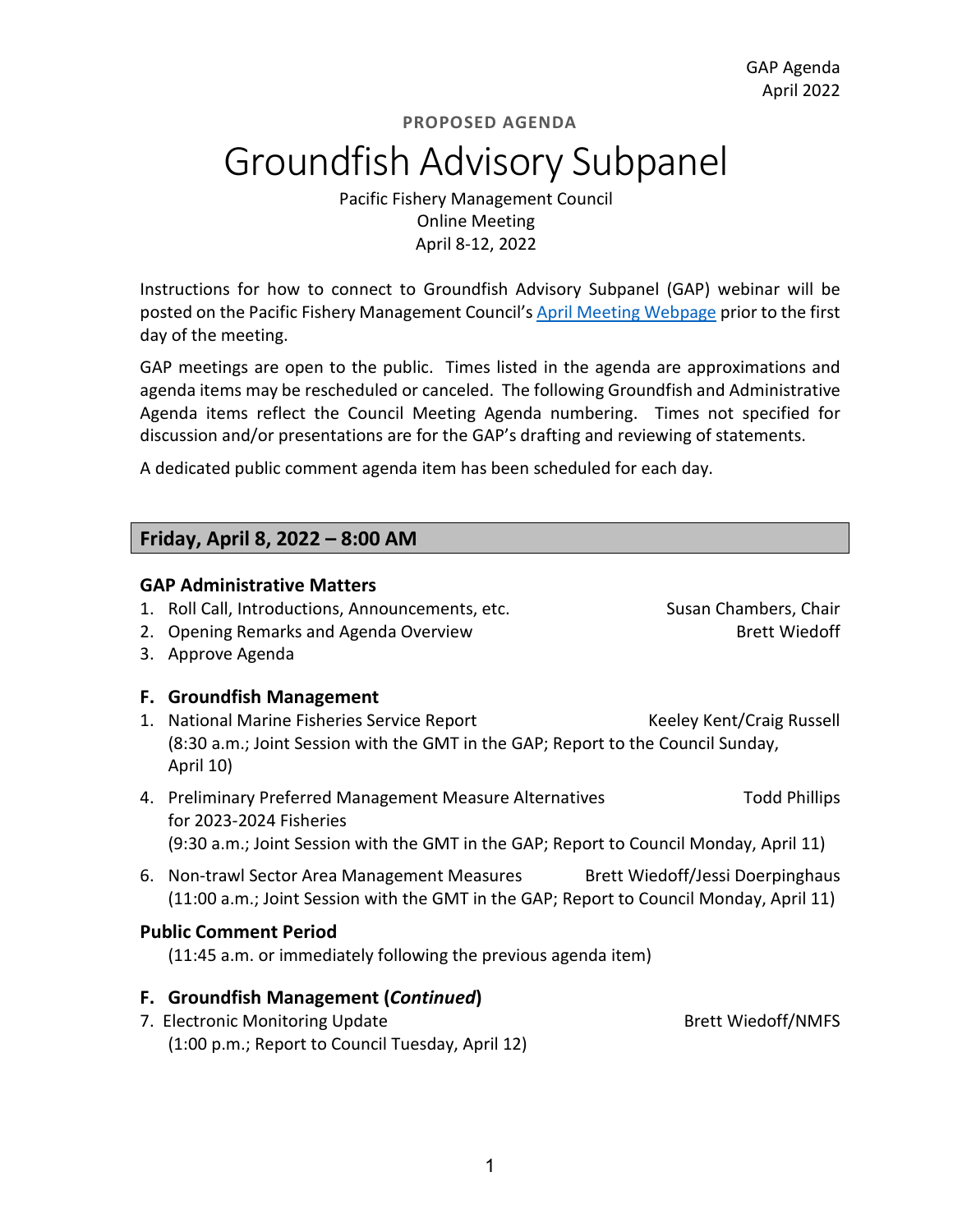|    | 3. Biennial Harvest Specifications for 2023-2024 Fisheries - Final Action<br>(2:00 p.m.; Report to Council Sunday, April 10) |              |
|----|------------------------------------------------------------------------------------------------------------------------------|--------------|
|    | <b>Public Comment Period</b>                                                                                                 |              |
|    | (3:00 p.m. or immediately following the previous agenda item)                                                                |              |
|    | <b>F. Groundfish Management (Continued)</b>                                                                                  |              |
|    | 2. Trawl Cost Recovery                                                                                                       | Chris Biegel |
|    | (3:15 p.m.; Report to Council Sunday, April 10)                                                                              |              |
|    | <b>H. Administrative Matters</b>                                                                                             |              |
|    | 1. Final West Coast Regional Framework for Determining the Best                                                              |              |
|    | Scientific Information Available                                                                                             | John DeVore  |
|    | (4:00 p.m.; Report to Council Sunday, April 10)                                                                              |              |
| F. | <b>Groundfish Management (Continued)</b>                                                                                     |              |
| 5. | Implementation of the 2022 Pacific Whiting Fishery                                                                           |              |
|    | Under the U.S./Canada Agreement                                                                                              | John DeVore  |
|    | (4:30 p.m.; Report to Council Monday, April 11)                                                                              |              |

### **Saturday, April 9, 2022 – 8:00 AM**

### **F. Groundfish Management (***Continued***)**

8. Inseason Adjustments for 2022 — Final Action Translation Todd Phillips (8:30 a.m.; Joint session with GMT in the GAP; Report to Council Tuesday, April 12)

### **GAP Administrative Matters**

4. Draft and Review Statements (9:30 p.m.)

### **F. Groundfish Management (***Continued***)**

4. Preliminary Preferred Management Measure Alternatives for 2023-2024 Fisheries (*continue discussion*) (10:30 a.m.; Report to Council Monday, April 11)

### **Public Comment Period**

(11:30 a.m. or immediately following the previous agenda item)

### **GAP Administrative Matters**

5. Draft and Review Statements (1:00 p.m.)

### **Sunday, April 10, 2022 – 8:00 AM**

### **GAP Administrative Matters**

6. Draft and Review Statements (8:00 a.m.)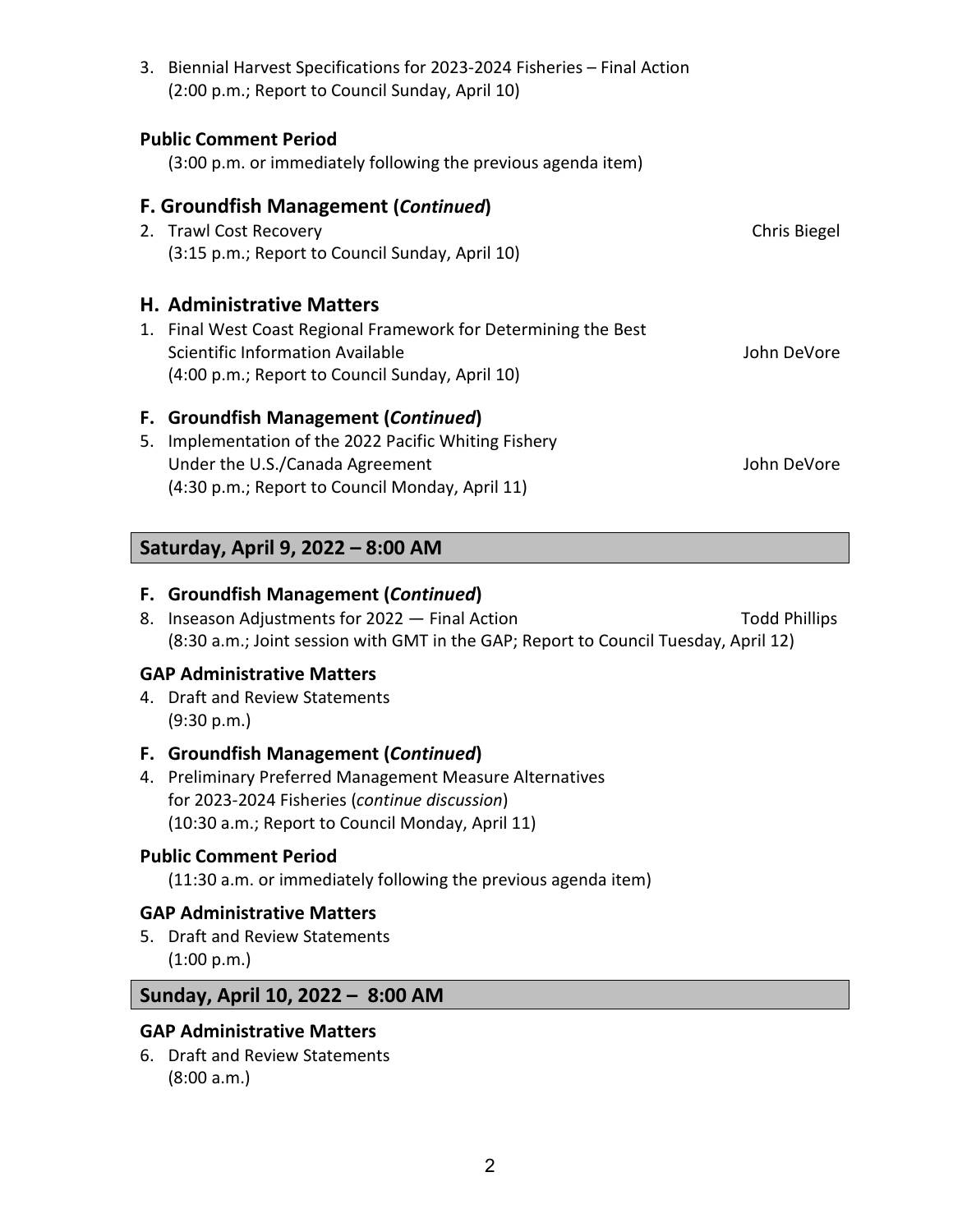**Note**: Members of the GAP will be attending the Council's Groundfish Agenda Items F.1 through F.3 and will reconvene after the conclusion of F.3. Times are approximate.

### **H. Administrative Matters (***Continued***)**

3. Future Council Meeting Agenda and Workload Planning Susan Chambers/Brett Wiedoff (1:00 p.m.; Report to the Council Wednesday, April 13)

### **Public Comment Period**

(1:45 p.m. or immediately following conclusion of Council's Groundfish Items)

### **GAP Administrative Matters**

7. Draft and Review Statements (2:00 p.m.)

### **Monday, April 11, 2022 – 8:00 AM**

### **GAP Administrative Matters**

8. Draft and Review Statements (8:00 a.m.)

**Note:** Members of the GAP will be attending the Council's Groundfish Agenda Items on Monday, April 11 and will reconvene after Agenda Item F.6 concludes.

### **Tuesday, April 12, 2022 – 8:00 AM**

### **GAP Administrative Matters**

9. Draft and Review Statements (8:00 a.m.)

**Note:** Members of the GAP will be attending the Council's Groundfish Agenda Items on Tuesday, April 12 and will reconvene after Agenda Item F.4 concludes.

### **ADJOURN**

PFMC 3/18/2022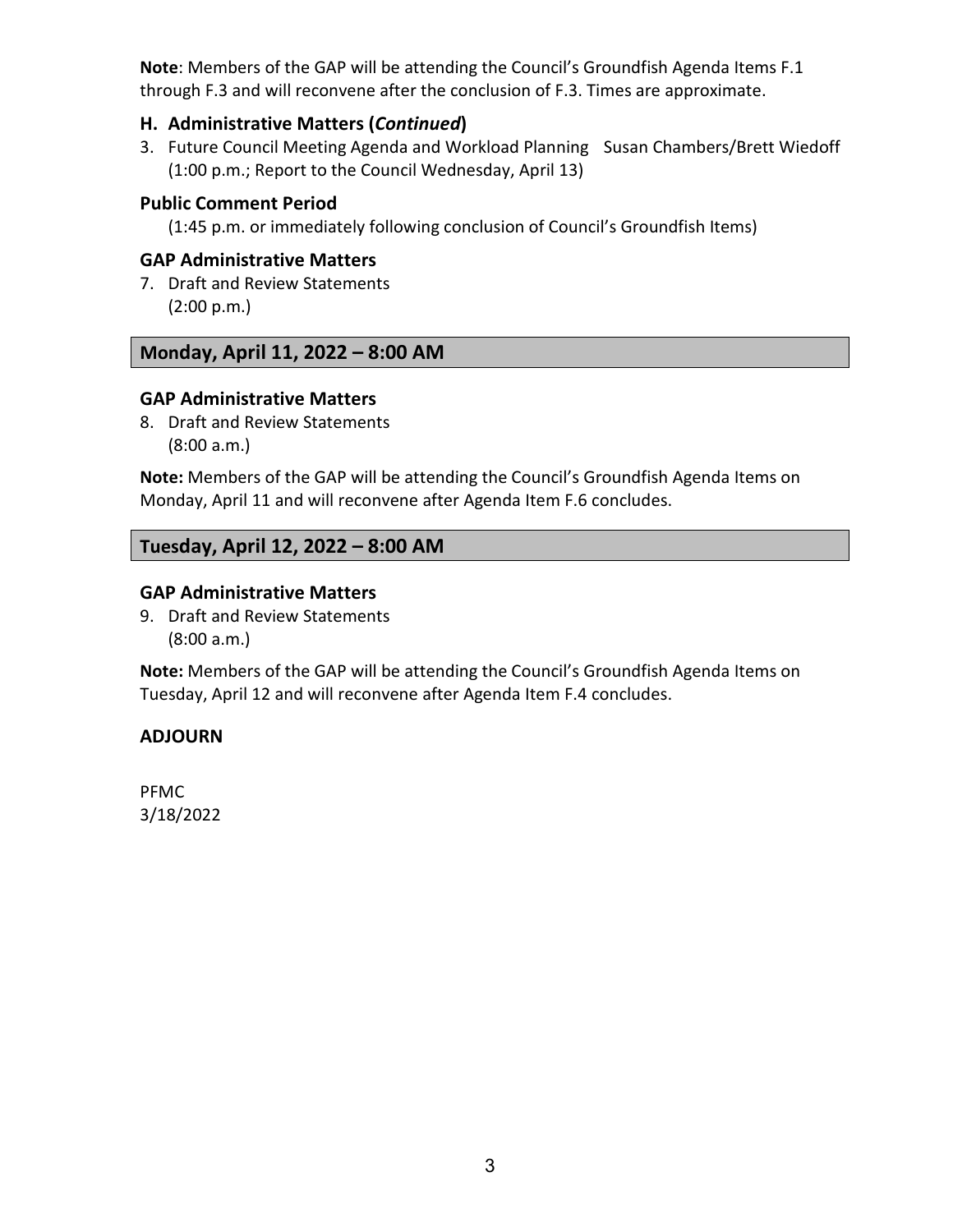## Groundfish Management Team

Pacific Fishery Management Council Online Meeting April 7-12, 2022

Instructions for how to connect to the Groundfish Management Team's (GMT) webinar will be posted on the Pacific Fishery Management Council's [April](https://www.pcouncil.org/council_meeting/april-6-13-2022-council-meeting/) [Meeting Webpage](https://www.pcouncil.org/council_meeting/april-6-13-2022-council-meeting/) prior to the first day of the meeting.

GMT meetings are open to the public. Times listed in the agenda are approximations and agenda items may be rescheduled or canceled. The following Groundfish and Administrative Agenda items reflect the Council Meeting Agenda numbering. Times not specified for discussion and/or presentations are for the GMT's drafting and reviewing of statements.

A dedicated public comment agenda item has been scheduled for each day.

### **Thursday, April 7, 2022 – 8:00 AM**

### **GMT Administrative Matters**

- 1. Roll Call, Introductions, Announcements, etc. Melissa Mandrup, Chair
- 2. Opening Remarks and Agenda Overview The Controller Controller Todd Phillips
- 3. Approve Agenda
- 4. Review of [3/25/2022 Webinar](https://www.pcouncil.org/events/groundfish-management-team-to-hold-online-meeting-march-25-2022/) Items

### **F. Groundfish Management**

- 3. Biennial Harvest Specifications for 2023-2024 Fisheries Final Action (*continue discussion from webinar*) (8:30 a.m.; Report to Council Sunday, April 10)
- 4. Preliminary Preferred Management Measure Alternatives Translation Todd Phillips for 2023-2024 Fisheries (10:30 a.m.; Report to Council Monday, April 11)

#### **Public Comment Period**

(1:00 p.m. or immediately following the previous agenda item)

#### **F. Groundfish Management**

8. Inseason Adjustments for 2022 — Final Action Theorem 2012 Contract and Phillips (1:30 p.m.; Report to Council Tuesday, April 12)

### **GMT Administrative Matters**

5. Draft and Review Statements (2:00 p.m.)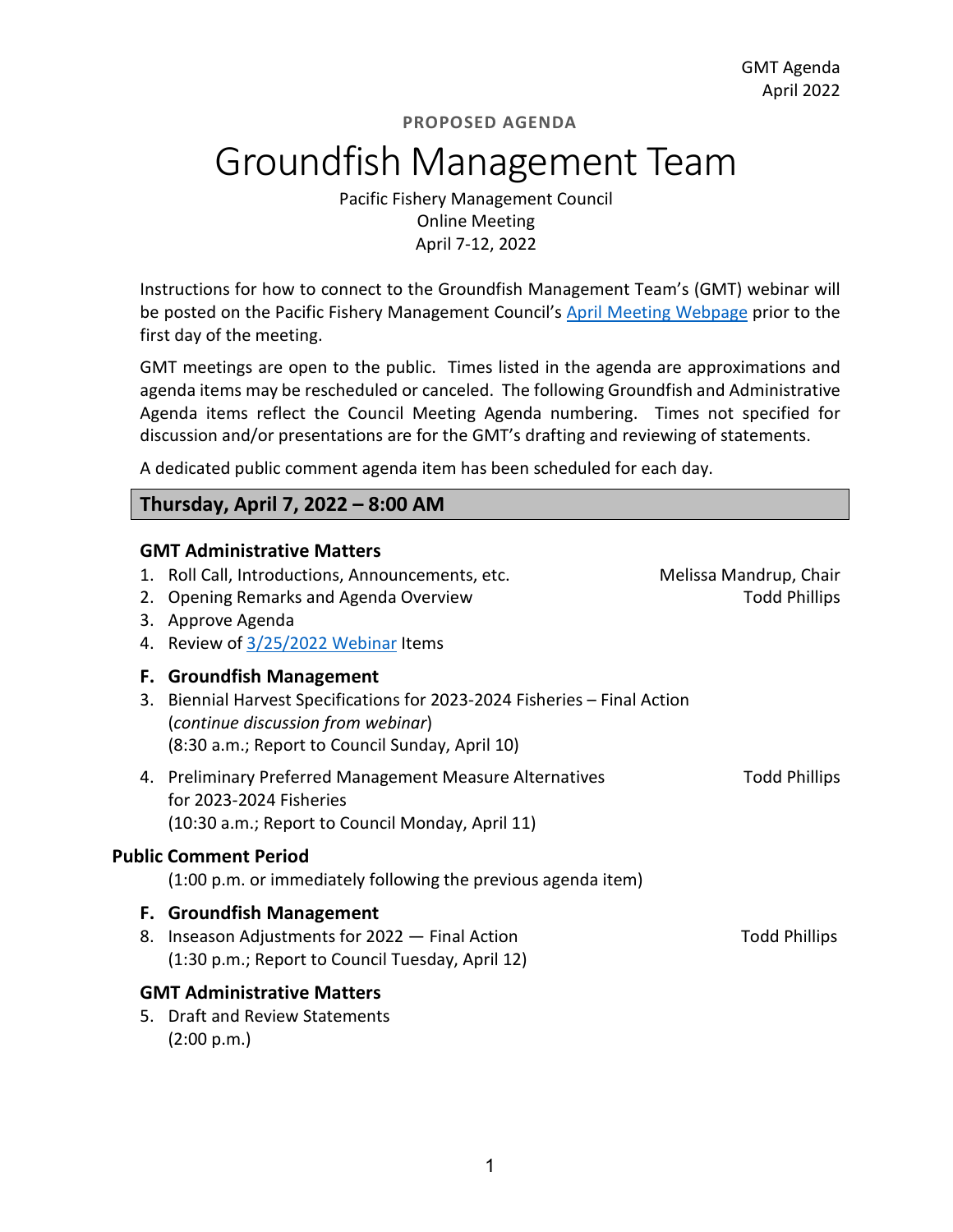### **Friday, April 8, 2022 – 8:00 AM**

### **F. Groundfish Management**

- 1. National Marine Fisheries Service Report Keeley Kent/Craig Russell (8:30 a.m.; Joint Session with the GAP in the GAP; Report to the Council Sunday, April 10)
- 4. Preliminary Preferred Management Measure Alternatives Todd Phillips for 2023-2024 Fisheries (9:30 a.m.; Joint session with GAP in the GAP; Report to Council Monday, April 11)
- 6. Non-trawl Sector Area Management Measures Brett Wiedoff/Jessi Doerpinghaus (11:00 a.m.; Joint Session with the GAP in the GAP; Report to Council Monday, April 11)

### **Public Comment Period**

(1:00 p.m. or immediately following the previous agenda item)

### **F. Groundfish Management**

3. Biennial Harvest Specifications for 2023-2024 Fisheries – Final Action (*continued*) (1:30 p.m.; Report to Council Sunday, April 10)

### **GMT Administrative Matters**

6. Draft and Review Statements (2:30 p.m.)

### **Saturday, April 9, 2022 – 8:00 AM**

### **F. Groundfish Management**

8. Inseason Adjustments for 2022 — Final Action Translation Todd Phillips (8:30 a.m.; Joint session with GAP in the GAP; Report to Council Tuesday, April 12)

### **H. Administrative Matters**

1. Final West Coast Regional Framework for Determining the Best Scientific Information Available (*continue discussion from 3/25 webinar*) (9:30 a.m.; Report to the Council Sunday, April 10)

### **F. Groundfish Management**

6. Non-trawl Sector Area Management Measures (*continue GMT discussion)* (10:30 a.m.; Report to Council Monday, April 11

### **Public Comment Period**

(1:00 p.m. or immediately following the previous agenda item)

### **F. Groundfish Management**

- 3. Biennial Harvest Specifications for 2023-2024 Fisheries Final Action *and*
- 4. Preliminary Preferred Management Measure Alternatives for 2023-2024 Fisheries (1:30 p.m., continue discussion on both items and draft statements, as appropriate)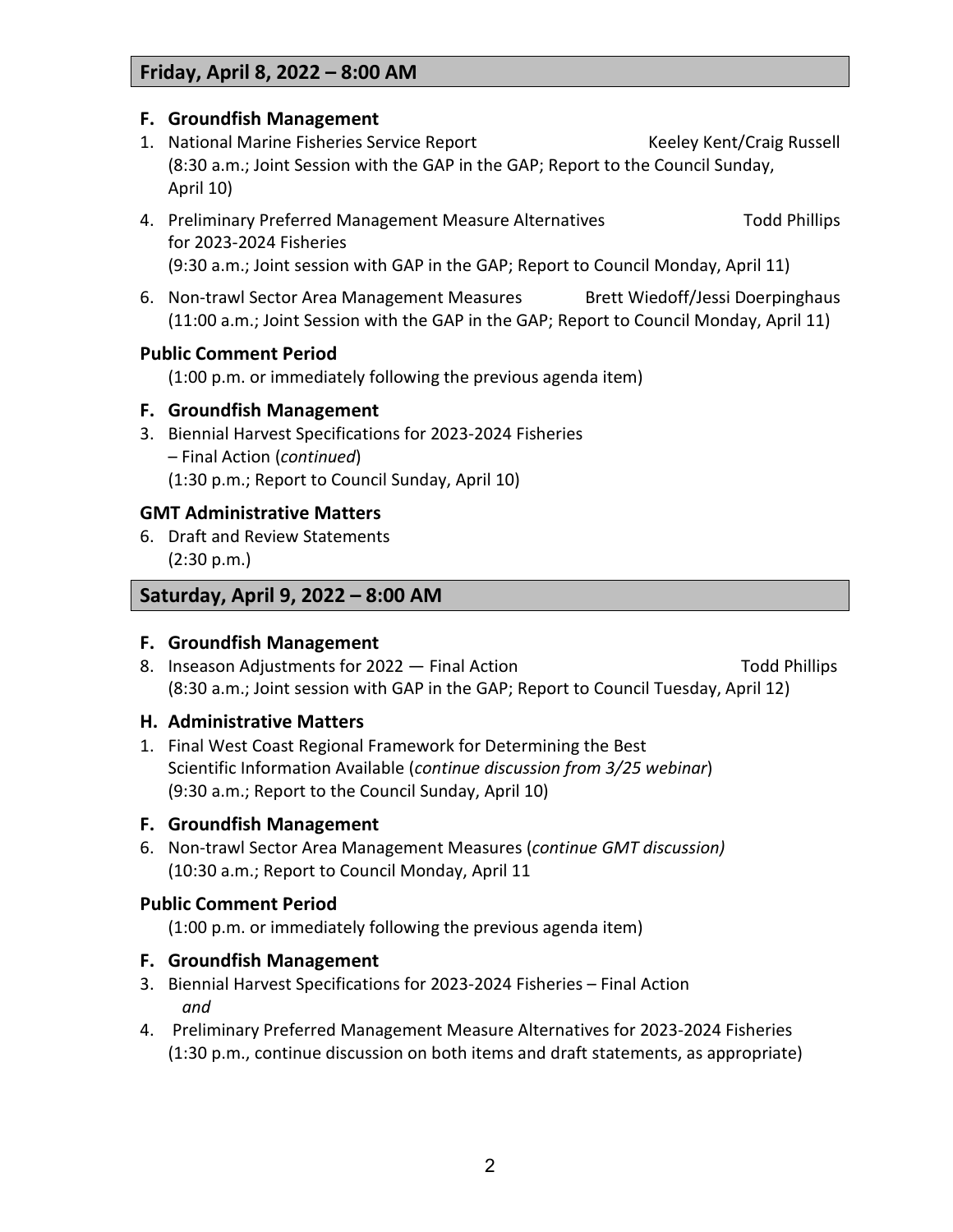### **Sunday, April 10, 2022 – 8:00 AM**

**Note**: Members of the GMT will be attending the Council's Groundfish Agenda Items F.1 through F.3 and will reconvene after the conclusion of F.3. Times are approximates.

### **Public Comment Period**

(1:00 p.m. or immediately following conclusion of F.3)

### **F. Groundfish Management**

8. Inseason Adjustments for 2022 — Final Action (*continued*) (1:30 p.m.; Report to Council Tuesday, April 12)

### **H. Administrative Matters**

3. Future Council Meeting Agenda and Workload Planning Mandro Melissa Mandrup (2:00 p.m.; Report to the Council Wednesday, April 13)

### **GMT Administrative Matters**

7. Draft and Review Statements (2:30 p.m.)

### **Monday, April 11, 2022 – 8:00 AM**

**Note:** Members of the GMT will be attending the Council's Groundfish Agenda Items on Monday, April 11 and will reconvene after Agenda Item F.6 concludes.

### **GMT Administrative Matters**

8. Draft and Review Statements (8:00 a.m.)

### **Tuesday, April 12, 2022 – 8:00 AM**

**Note:** Members of the GMT will be attending the Council's Groundfish Agenda Items on Tuesday, April 12 and will reconvene after Agenda Item F.4 concludes.

### **GMT Administrative Matters**

9. Draft and Review Statements (11:00 a.m.)

### **ADJOURN**

PFMC 3/21/2022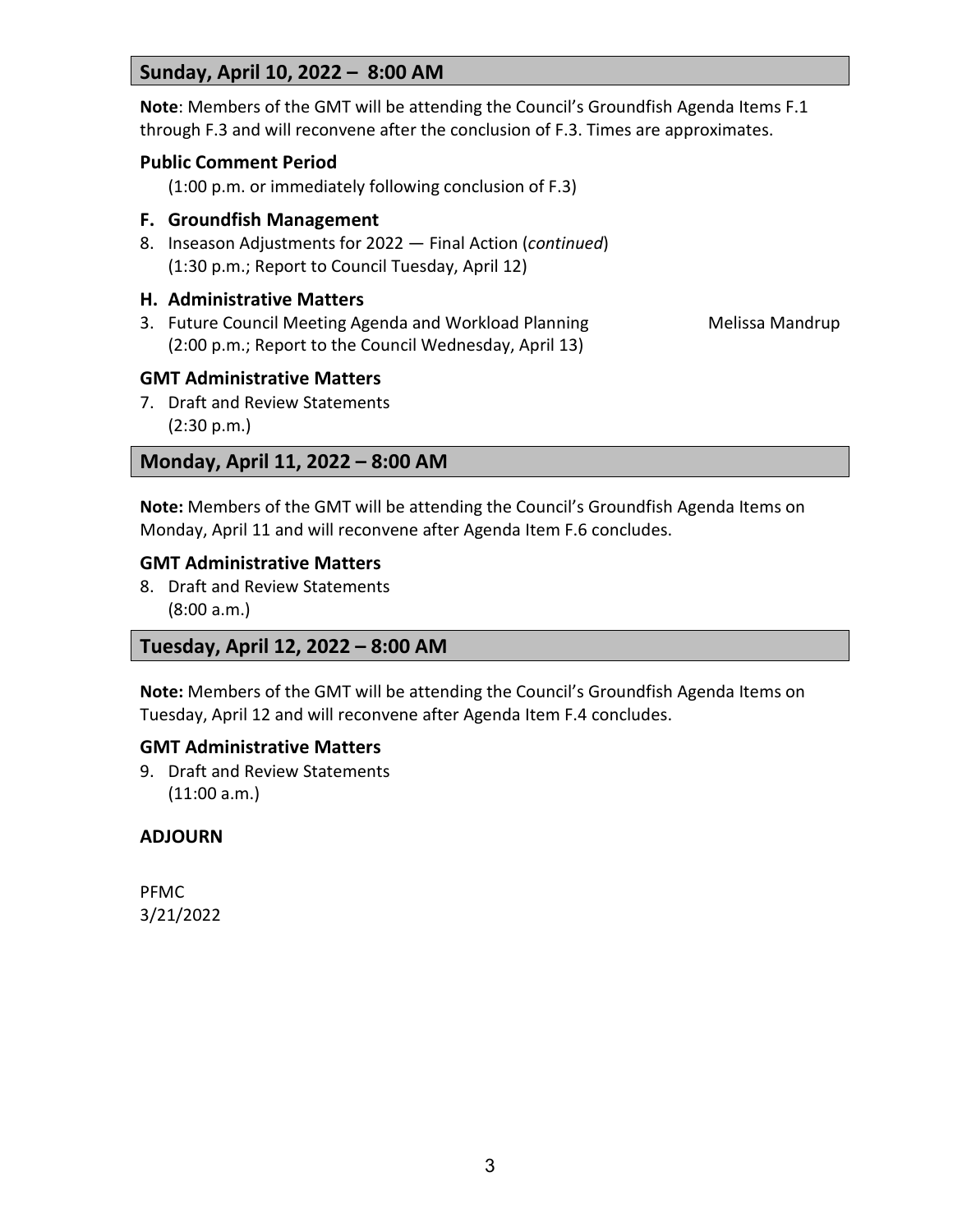## Habitat Committee

Pacific Fishery Management Council Online Meeting April 7 – 8, 2022

Instructions for how to connect to advisory body webinars will be posted on the Council's [April](https://www.pcouncil.org/council_meeting/april-6-13-2022-council-meeting/) 2022 [meeting webpage](https://www.pcouncil.org/council_meeting/april-6-13-2022-council-meeting/) prior to the first day of the meeting. Habitat Committee (HC) meetings are open to the public. To ensure the public may comment on the agenda items below, a dedicated public comment agenda item has been scheduled for each day. Times on this agenda are subject to change once the meeting begins. Agenda items listed under Habitat Issues are in numerical order; other agenda items reflect their Council meeting agenda numbering. Times not specified for discussion and/or presentations will be allocated to the advisory body's drafting and reviewing of statements, reports, etc. The Habitat Issues agenda item (C.1) is on Friday, April 8.

### **Thursday, April 7, 2022 – 8:00 a.m.**

### **Habitat Committee Administrative Matters**

| 1. | Introductions and Approval of Agenda<br>Overview of HC Report Development Process<br>(8 a.m., 30 minutes) | Correigh Greene<br>Correigh Greene/Kerry Griffin |
|----|-----------------------------------------------------------------------------------------------------------|--------------------------------------------------|
| 2. | Klamath Dam Removal Draft Environmental Impact Statement<br>(8:30 a.m., 30 minutes)                       | Glen Spain<br>Notes: Scott Heppell               |
| 3. | <b>Central Valley Chinook</b><br>(9 a.m., 1 hour)                                                         | Stephen Maurano<br>Notes: Eric Wilkins           |
|    | BREAK (10 a.m. - 10:15 a.m.)                                                                              |                                                  |
| 4. | <b>Member Updates</b><br>(10:15 a.m., 1 hour)                                                             | All<br>Notes: Fran Recht                         |
| 5. | Work Session as Needed<br>(11:15 a.m., 45 minutes)                                                        | All                                              |
|    | LUNCH $(12 p.m. - 1 p.m.)$                                                                                |                                                  |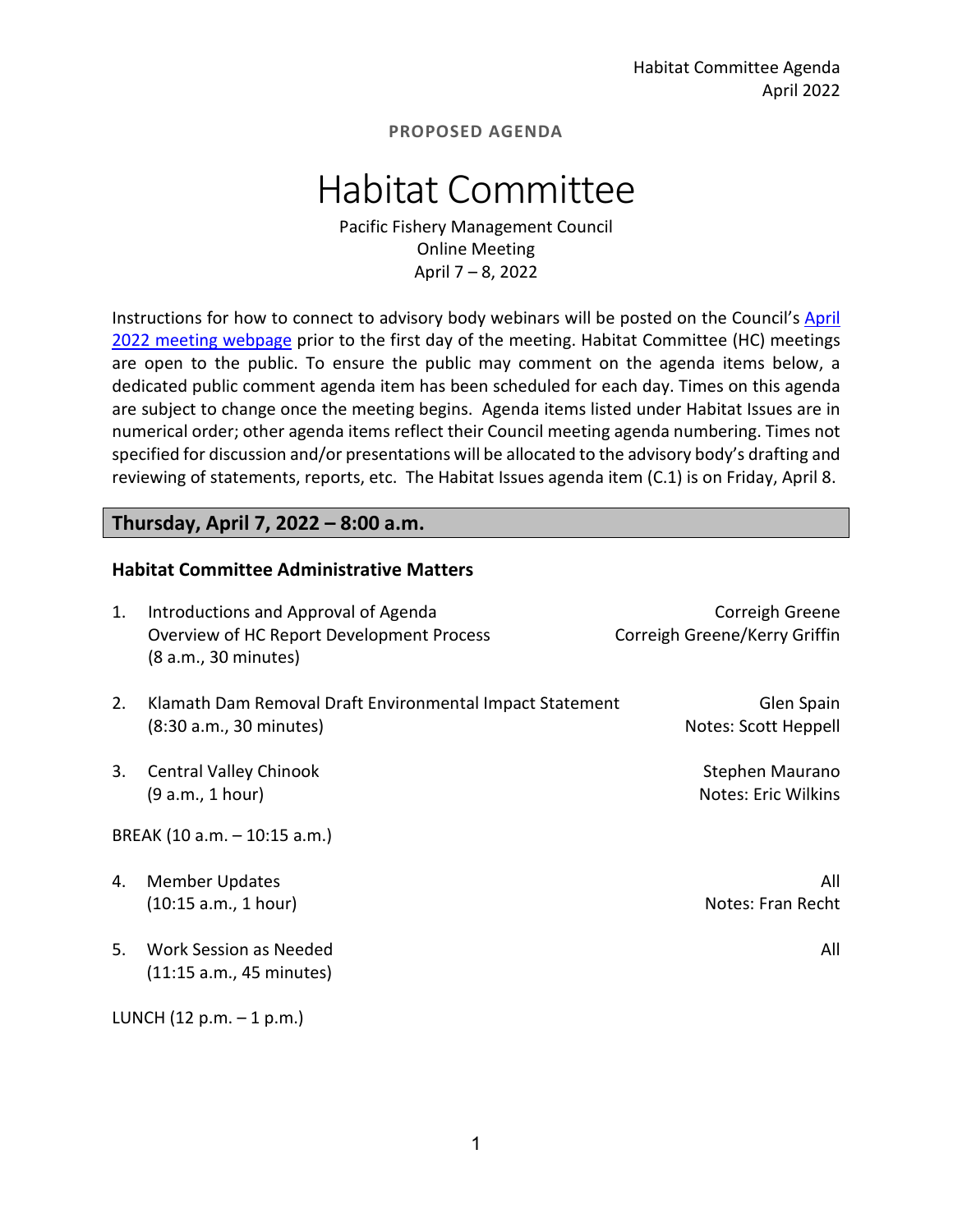### **Habitat Committee Administrative Matters (continued)**

6. National Oceanic and Atmospheric Administration (NOAA) Liz Clarke/Tom Laidig Deep Sea Coral Research and Technology Program Notes: Arlene Merems (1:00 p.m., 1.5 hours)

BREAK (2:30 p.m. – 2:45 p.m.)

#### PUBLIC COMMENT PERIOD

2:45 p.m.

### **Habitat Committee Administrative Matters (continued)**

7. Review and Finalize HC Report All and All and All and All and All and All and All and All and All and All and All and All and All and All and All and All and All and All and All and All and All and All and All and All a (2:45 p.m., 2 hours)

### **Friday, April 8, 2022 – 8:00 a.m.**

## **Habitat Committee Administrative Matters (continued)**

8. Habitat Committee Elections **Kerry Griffin** (8 a.m., 30 minutes)

### **F. Groundfish**

6. Non-trawl Rockfish Conservation Area Range of Brett Wiedoff/Jessi Doerpinghaus Alternatives **Alternatives** Alternatives **Notes:** Arlene Merems (8:30 a.m., 2.5 hours)

#### **Habitat Committee Administrative Matters (continued)**

9. Habitat Committee Work Session as Needed All (11 a.m., 1 hour)

#### LUNCH  $(12 p.m. - 1 p.m.)$

### **Habitat Committee Administrative Matters (continued)**

| 10. Habitat Committee Operating Procedures | Correigh Greene/Kerry Griffin |
|--------------------------------------------|-------------------------------|
| (1 p.m., 1 hour)                           |                               |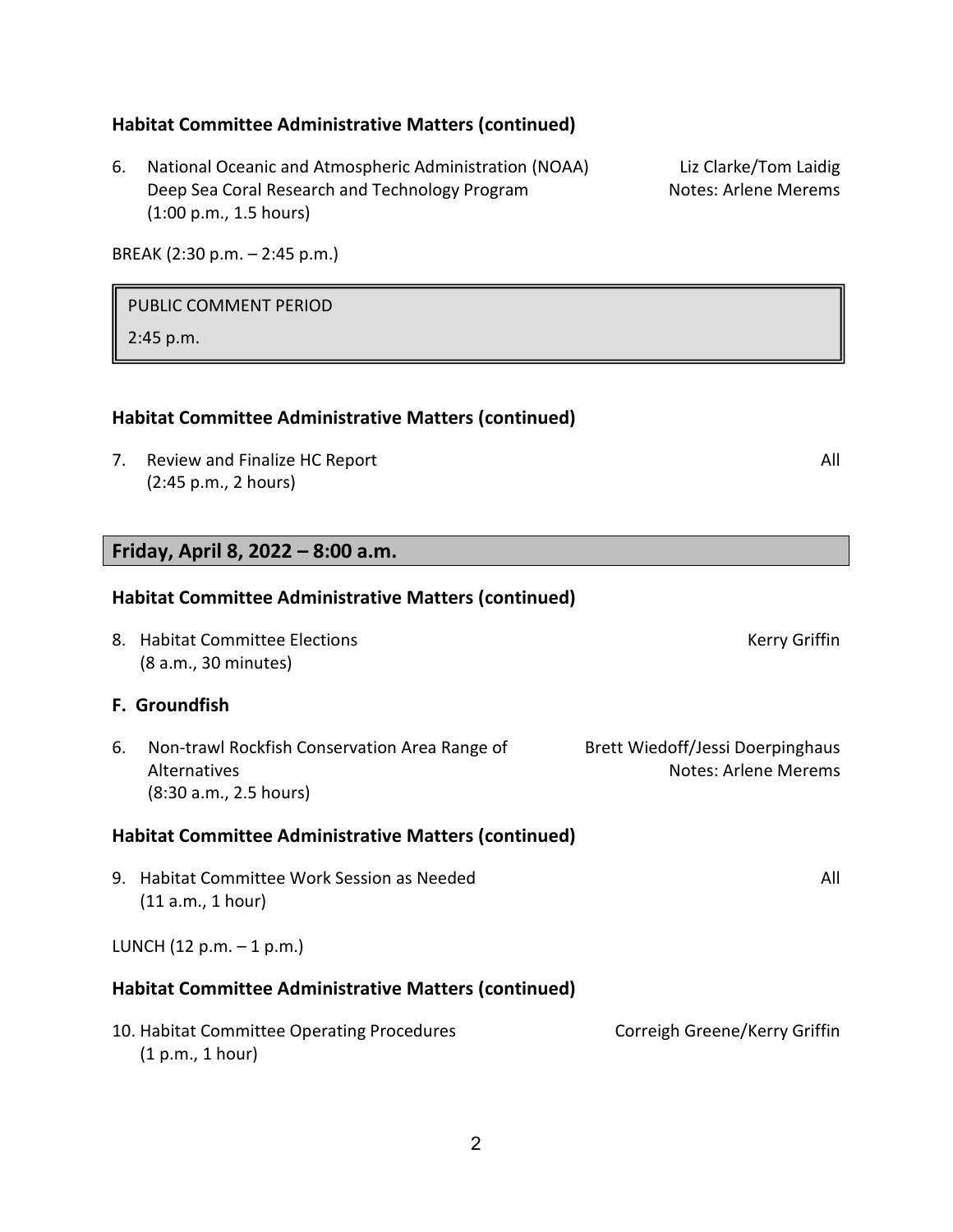### H. Administrative Matters

| 3. Future Council Meeting Agenda and Workload Planning | Correigh Greene        |
|--------------------------------------------------------|------------------------|
| (2 p.m., 30 minutes)                                   | Notes: Waldo Wakefield |

PUBLIC COMMENT PERIOD

### 2:30 p.m.

BREAK (2:45 p.m. – 3 p.m.)

| <b>Habitat Committee Administrative Matters (continued)</b>      |     |  |
|------------------------------------------------------------------|-----|--|
| 11. Finalize Supplemental Reports<br>(3 p.m., 1 hour)            | All |  |
| 12. Review Marine Planning Letters as Needed<br>(4 p.m., 1 hour) | All |  |
| ADJOURN                                                          |     |  |

PFMC 03/23/22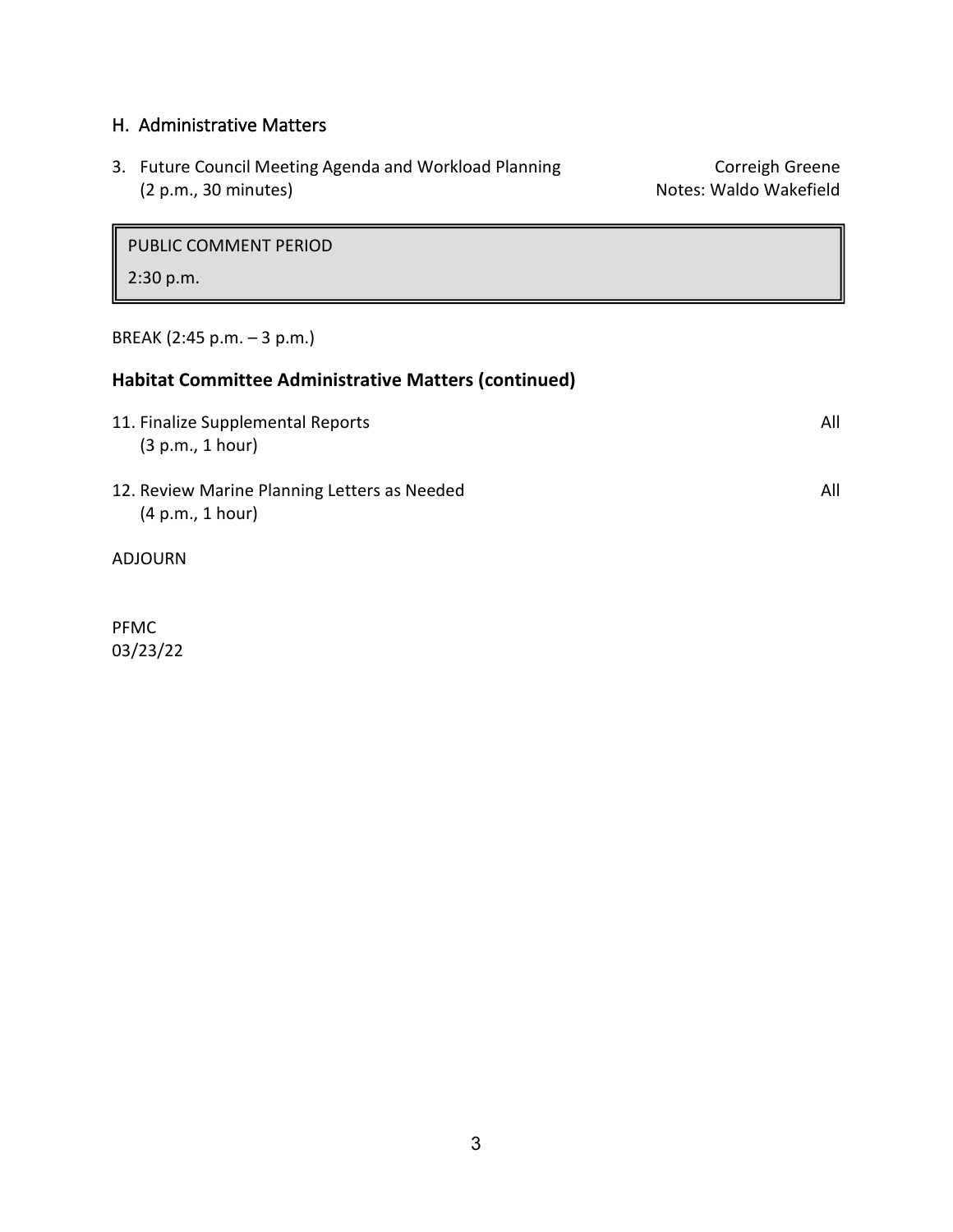## Model Evaluation Workgroup

Doubletree by Hilton Hotel Seattle 18740 International Boulevard Seattle, WA 98188 Phone: 206-246-8600 Cascade Room 3-4 and Online April 7, 2022

Pertinent information will be posted to the Council's [April 2022](https://www.pcouncil.org/council_meeting/april-6-13-2022-council-meeting/) [meeting webpage](https://www.pcouncil.org/council_meeting/april-6-13-2022-council-meeting/) prior to the first day of the meeting. Model Evaluation Workgroup (MEW) meetings are open to the public, and there will be one opportunity for public comment. Times on this agenda are subject to change once the meeting begins. Agenda items listed under the MEW Administrative Matters are in numerical order; other agenda items reflect their Council Meeting Agenda numbering. Times not specified for discussion and/or presentations will be allocated to MEW's drafting and reviewing of statements, reports, etc.

### **Thursday April 7, 2022 — 10:00 a.m.**

### MEW Administrative Matters

- 1. Roll Call, Introductions, Announcements, etc. **Angelika Hagen-Breaux, Chair**
- 2. Opening Remarks and Agenda Overview **Robin Ehlke, Staff Officer**
- 

### D Salmon Management

4. Methodology Review Preliminary Topic Selection **Angelika Hagen-Breaux** (11:00 a.m. discussion with Salmon Technical Team (STT), in STT room; 1:30 p.m. discussion with Science and Statistical Committee (SSC), in SSC room Report to the Council Sunday, April 10)

### Public Comment

### ADJOURN

(5:00 p.m.)

PFMC 03/18/22

3. Approve Agenda MEW (1999) and the set of the set of the set of the set of the set of the set of the set of the set of the set of the set of the set of the set of the set of the set of the set of the set of the set of th

1. (2:30 p.m.) Angelika Hagen-Breaux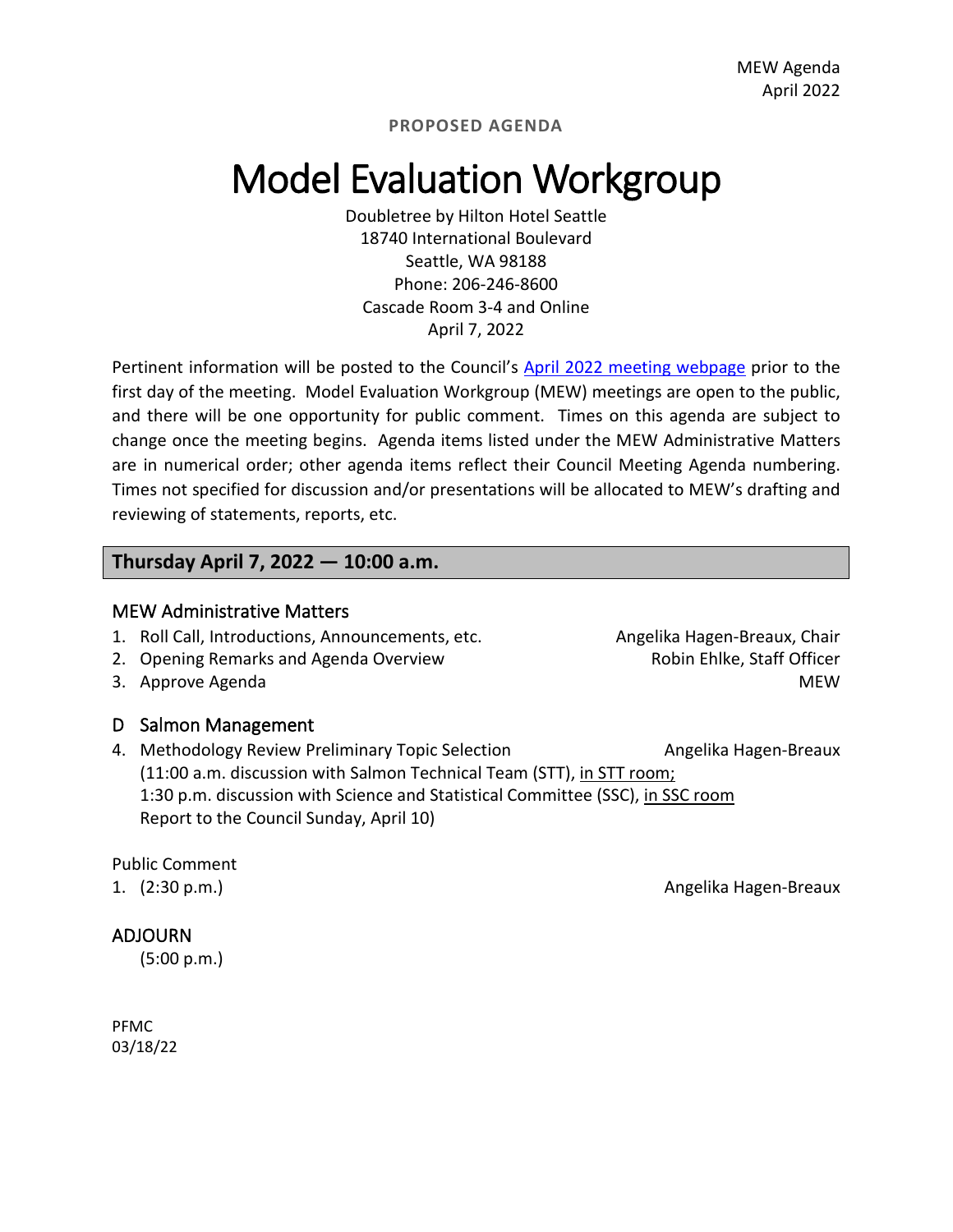## Salmon Advisory Subpanel

Doubletree by Hilton Hotel Seattle 18740 International Boulevard Seattle, WA 98188 Phone: 206-246-8600 Cascade Rooms 5-6 and Online April 7-12, 2022

Pertinent information will be posted on the Council's [April 2022](https://www.pcouncil.org/council_meeting/april-6-13-2022-council-meeting/) [meeting webpage](https://www.pcouncil.org/council_meeting/april-6-13-2022-council-meeting/) prior to the first day of the meeting. Salmon Advisory Subpanel (SAS) meetings are open to the public and there will be one daily opportunity for public comment. Dates and times on this agenda are subject to change once the meeting begins. SAS Administrative matters are in numerical order; other agenda items reflect their Council meeting agenda numbering. Times not specified for discussion and/or presentations will be allocated to the advisory body's drafting and reviewing of statements, reports, etc.

### **Thursday, April 7, 2022 — 8:00 a.m.**

|    | <b>SAS Administrative Matters</b>                                       |                            |
|----|-------------------------------------------------------------------------|----------------------------|
|    | 1. Roll Call, Introductions, Announcements, etc.                        | Richard Heap, Chair        |
| 2. | Opening Remarks and Agenda Overview                                     | Robin Ehlke, Staff Officer |
|    | 3. Approve Agenda                                                       | <b>SAS</b>                 |
|    | D. Salmon Management                                                    |                            |
|    | 2. Tentative Adoption of 2022 Management Measures for Analysis          | Richard Heap               |
|    | (8:15 a.m., discussion with STT, Report to the Council Friday, April 8) |                            |
|    | G. Pacific Halibut Management                                           |                            |
|    | 1. Incidental Catch Limits for 2022 Salmon Troll Fishery – Final Action | Robin Ehlke                |
|    | (9:00 a.m., Report to the Council Sunday, April 10)                     |                            |
|    | <b>Public Comment</b>                                                   |                            |
|    | 1. $(9:10 a.m.)$                                                        | Richard Heap               |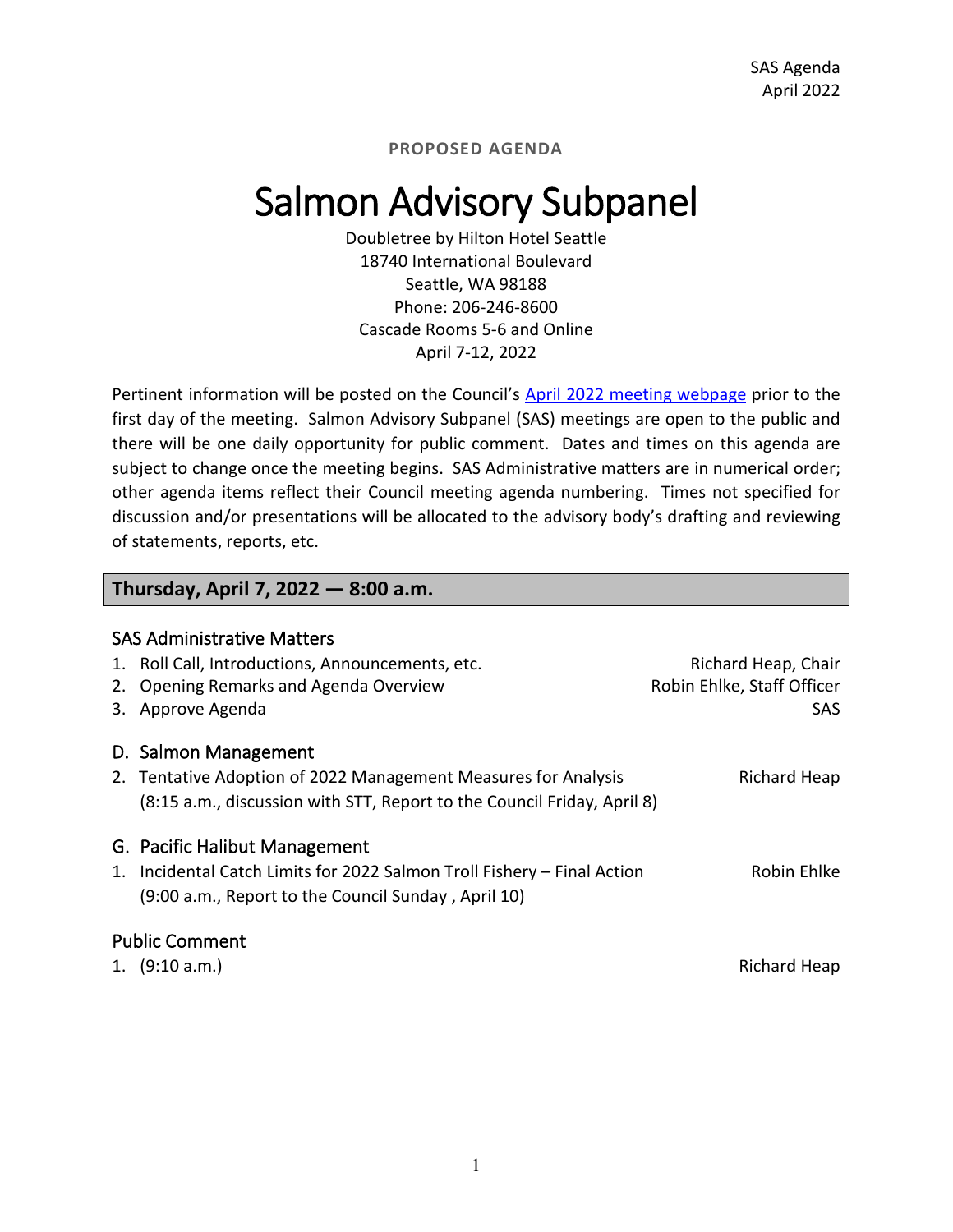### **Friday, April 8, 2022 — 8:00 a.m.**

### Public Comment

2. (8:00 a.m.) **Richard Heap Richard Heap Richard Heap Richard Heap** 

### D. Salmon Management (continued)

3. Clarify Council Direction on 2022 Management Measures **Richard Heap** (8:15 a.m., Report to the Council Saturday, April 9)

### SAS Administrative Matters (continued)

4. On Council floor for Agenda Items C.1, D.1, and D.2 (~11:00 a.m.)

### **Saturday, April 9, 2022 — 8:00 a.m.**

### Public Comment

3. (8:00 a.m.) Richard Heap

### SAS Administrative Matters (continued)

5. On Council floor for Agenda Item D.3 (~4:00 p.m.)

### **Sunday, April 10, 2022 — 8:00 a.m.**

### Public Comment

4. (8:00 a.m.) Richard Heap

### D. Salmon Management (continued)

5. Further Direction on 2022 Management Measures **Richard Heap** Richard Heap (Report to the Council Monday, April 11)

### SAS Administrative Matters (continued)

6. On Council floor for Agenda Items D.4 and G.1 (~2:00 p.m.)

### **Monday, April 11, 2022 — 8:00 a.m.**

### SAS Administrative Matters (continued)

7. On Council floor for Agenda Item D.5 (8:00 a.m.)

### Public Comment

5. (8:30 a.m.) Richard Heap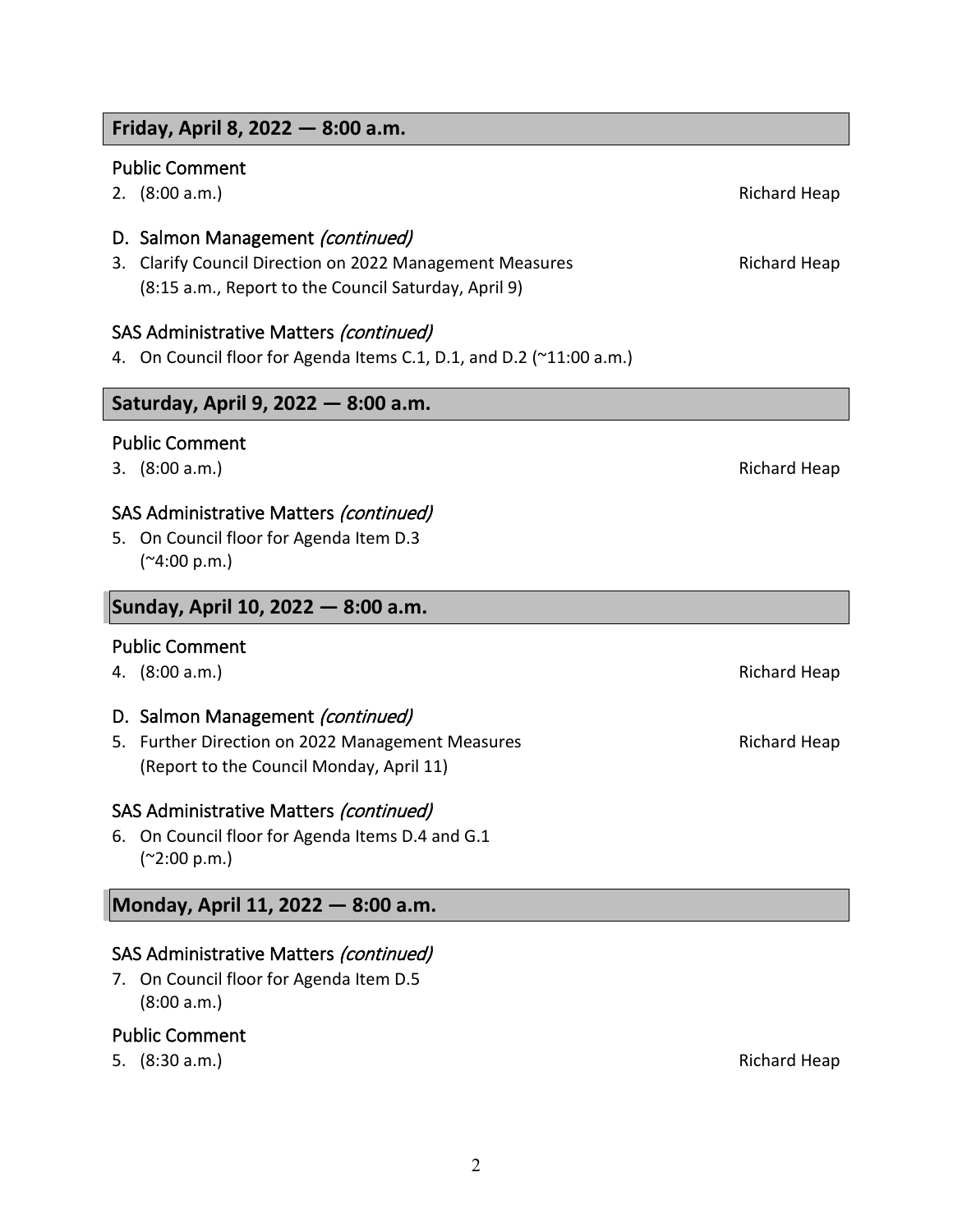### D. Salmon Management (continued)

6. 2022 Management Measures – Final Action Richard Heap (9:00 a.m., Report to the Council Tuesday, April 12)

### **Tuesday, April 12, 2022 — 8:00 a.m.**

### Public Comment

6. (8:00 a.m.) Richard Heap

### H. Administrative Matters

3. Future Council Meeting Agenda and Workload Planning Theorem 2012 Robin Ehlke (8:15 a.m., Report to the Council Wednesday, April 13)

### SAS Administrative Matters (continued)

8. On Council floor for Agenda Item D.6 (3:00 p.m.)

### ADJOURN

(5:00 p.m.)

PFMC 03/18/22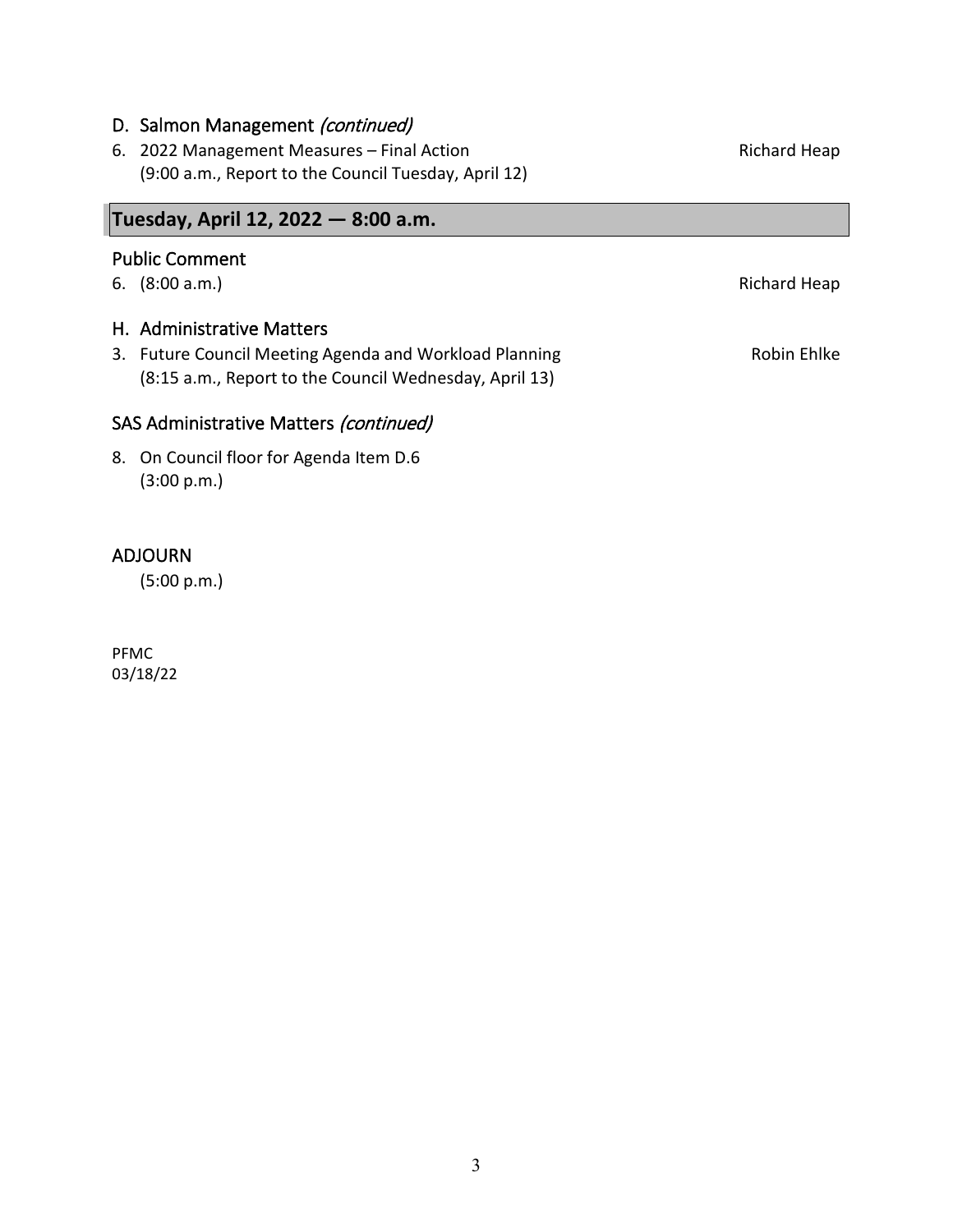## Scientific and Statistical Committee

Pacific Fishery Management Council Online Meeting

April 7-8, 2022

Instructions for how to connect to the Scientific and Statistical Committee's (SSC) webinar will be posted on the Pacific Fishery Management Council's (Council's) [April](https://www.pcouncil.org/council_meeting/april-6-13-2022-council-meeting/) [Meeting Webpage](https://www.pcouncil.org/council_meeting/april-6-13-2022-council-meeting/) prior to the first day of the meeting.

SSC meetings are open to the public and public comment periods have been scheduled for each day. Additional public comments may be taken at the discretion of the Chair. Dates and times on this agenda are subject to change once the meeting begins. Agenda items listed under the SSC Administrative Matters are in numerical order; other agenda items reflect their Council Meeting Agenda numbering. Committee member work assignments are noted in parentheses at the end of each agenda item. The first name listed is the discussion leader and the second, the rapporteur. Note, times not specified for discussion and/or presentations will be allocated to the SSC's drafting and reviewing of statements, reports, etc.

### **Thursday, April 7, 2022 – 8 AM**

SSC Administrative Matters

- 1. Roll Call, Introductions, Announcements, etc. Dan Holland
- 2. Report of the Executive Director Merrick Burden Merrick Burden
- 3. Approve Agenda and March 2022 Minutes
- 4. Subcommittee Assignments Current assignments are listed at the end of this agenda
- 5. Open Discussion and Future Meeting Planning
- H. Administrative Matters
- 2. Membership Appointments and Council Operating Procedures (SSC Closed Session) (9:00 a.m.; Report to the Council Friday, April 8)

BREAK (9:30 – 9:45 a.m.)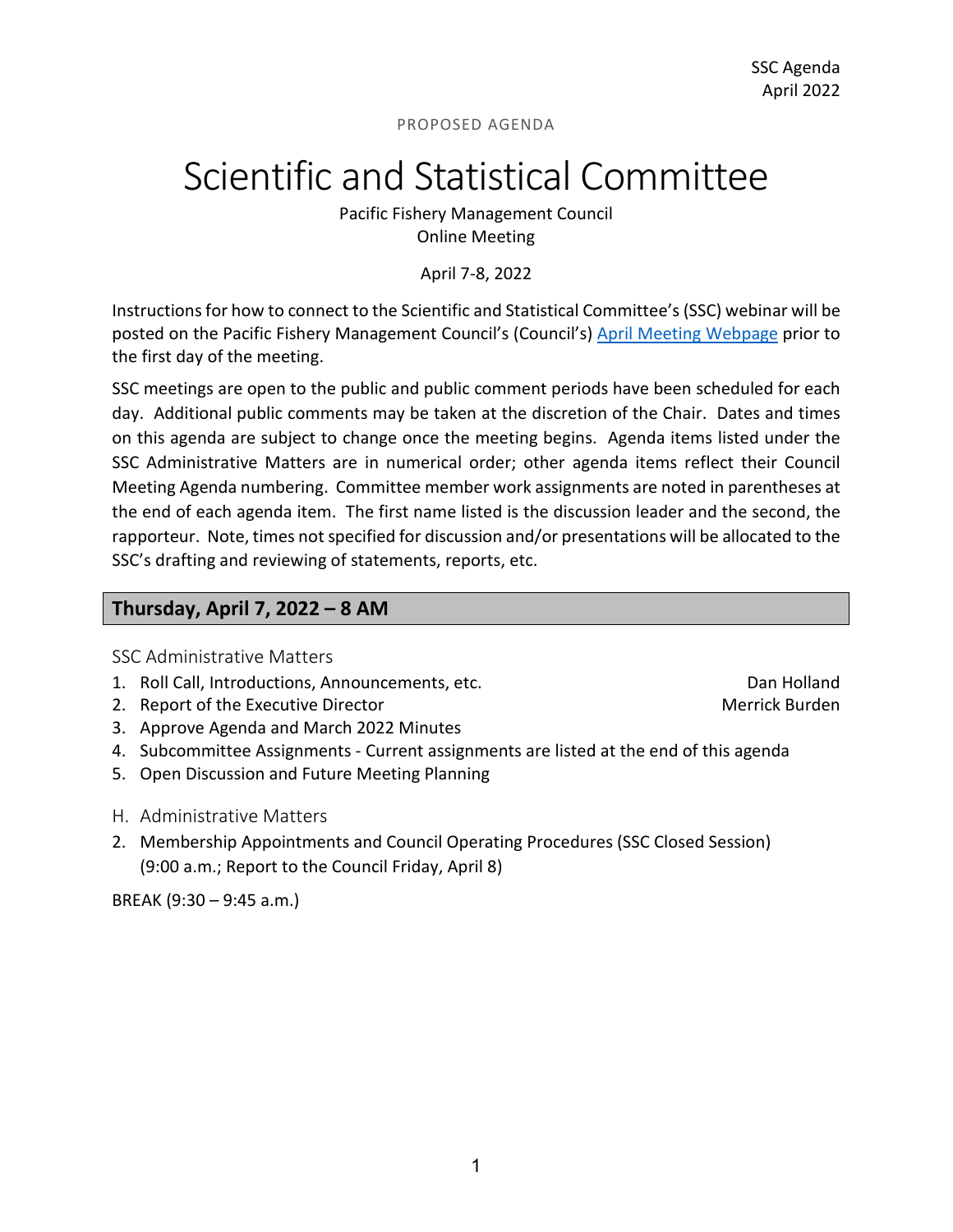- E. Coastal Pelagic Species Management
- 2. Exempted Fishing Permits (EFPs) for 2022-2023 Final Action **Action** Jessi Doerpinghaus **Jessi Doerpinghaus** (9:45 a.m.; **Speir, Field**; Report to the Council Saturday, April 9)
- 3. Pacific Sardine Assessment, Harvest Specifications, and Management Measures – Final Action **Peter Kuriyama and André Punt** (10:15 a.m.; **Hamel, Tsou**; Report to the Council Saturday, April 9)
- H. Administrative Matters, Continued
- 1. Final West Coast Regional Framework for Determining the Best Scientific Information Available Sarah Shoffler and Jim Hastie (11:15 a.m.; **Satterthwaite, Marshall**; Report to the Council Sunday, April 10)

LUNCH  $(12:15 - 1:30 \text{ p.m.})$ 

- D. Salmon Management
- 4. Methodology Review Preliminary Topic Selection STT and MEW STT and MEW (1:30 p.m.; **Johnson, Shelton**; Report to the Council Sunday, April 10)

### PUBLIC COMMENT PERIOD 2:30 p.m. (or immediately following Agenda Item D.4) Public comments, including comments on issues not on the agenda, are accepted at this time.

### SSC Administrative Matters (Continued)

6. Draft and Review Statements (Following the public comment period)

### **Friday, April 8, 2022 — 8 AM**

SSC Administrative Matters (Continued)

7. Draft and Review Statements (8:00 a.m.)

BREAK (9:15 – 9:30 a.m.)

- H. Administrative Matters, Continued
- 3. Future Council Meeting Agenda and Workload Planning Theore and Morte John DeVore (9:30 a.m.; **Holland**; Report to the Council Wednesday, April 13)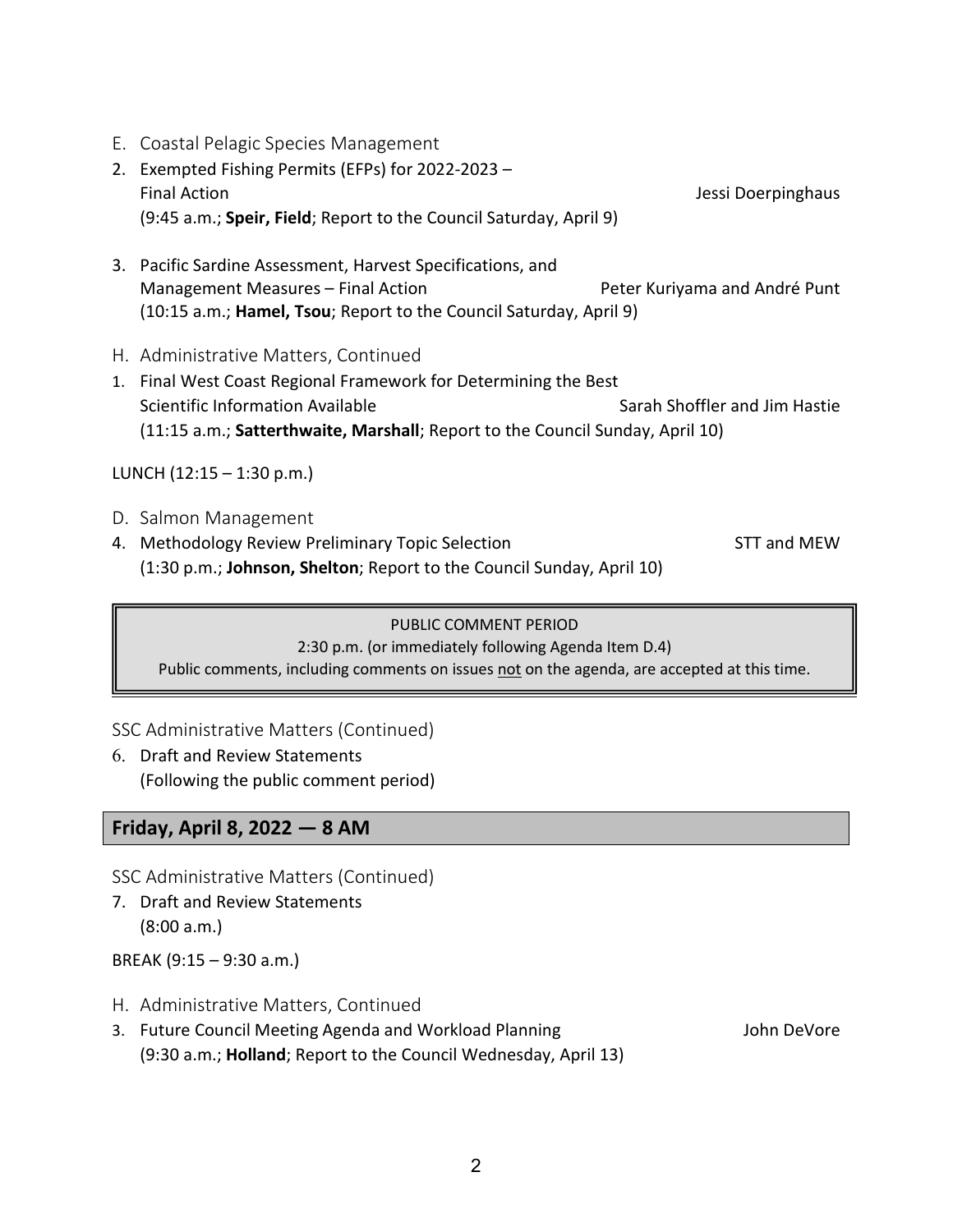### PUBLIC COMMENT PERIOD

10:30 a.m. (or immediately following Agenda Item H.3)

Public comments, including comments on issues not on the agenda, are accepted at this time.

### SSC Administrative Matters (Continued)

8. Draft and Review Statements (10:30 a.m.)

### SSC Subcommittee Assignments

| <b>Salmon</b>      | <b>Groundfish</b>   | <b>Highly Migratory</b><br><b>Coastal Pelagic</b><br><b>Economics</b><br><b>Species</b><br><b>Species</b> |                     |                      | <b>Ecosystem-Based</b><br>Management |  |
|--------------------|---------------------|-----------------------------------------------------------------------------------------------------------|---------------------|----------------------|--------------------------------------|--|
| <b>Alan Byrne</b>  | <b>John Budrick</b> | <b>André Punt</b>                                                                                         | <b>John Field</b>   | <b>Cameron Speir</b> | <b>Kristin Marshall</b>              |  |
| John Budrick       | Fabio Caltabellotta | John Budrick                                                                                              | Fabio Caltabellotta | Dan Holland          | John Field                           |  |
| Owen Hamel         | John Field          | Alan Byrne                                                                                                | Dan Holland         | André Punt           | Melissa Haltuch                      |  |
| Galen Johnson      | Melissa Haltuch     | John Field                                                                                                | Kristin Marshall    |                      | Dan Holland                          |  |
| Steve Munch        | Owen Hamel          | Owen Hamel                                                                                                | André Punt          |                      | Galen Johnson                        |  |
| Will Satterthwaite | Kristin Marshall    | <b>Steve Munch</b>                                                                                        |                     |                      | André Punt                           |  |
| Jason Schaffler    | André Punt          | Will Satterthwaite                                                                                        |                     |                      | Will Satterthwaite                   |  |
| Ole Shelton        | Jason Schaffler     | Tien-Shui Tsou                                                                                            |                     |                      | Ole Shelton                          |  |
| Cameron Speir      | Tien-Shui Tsou      |                                                                                                           |                     |                      | Cameron Speir                        |  |
| Tien-Shui Tsou     |                     |                                                                                                           |                     |                      |                                      |  |

**Bold** denotes Subcommittee Chairperson

ADJOURN

PFMC 03/17/22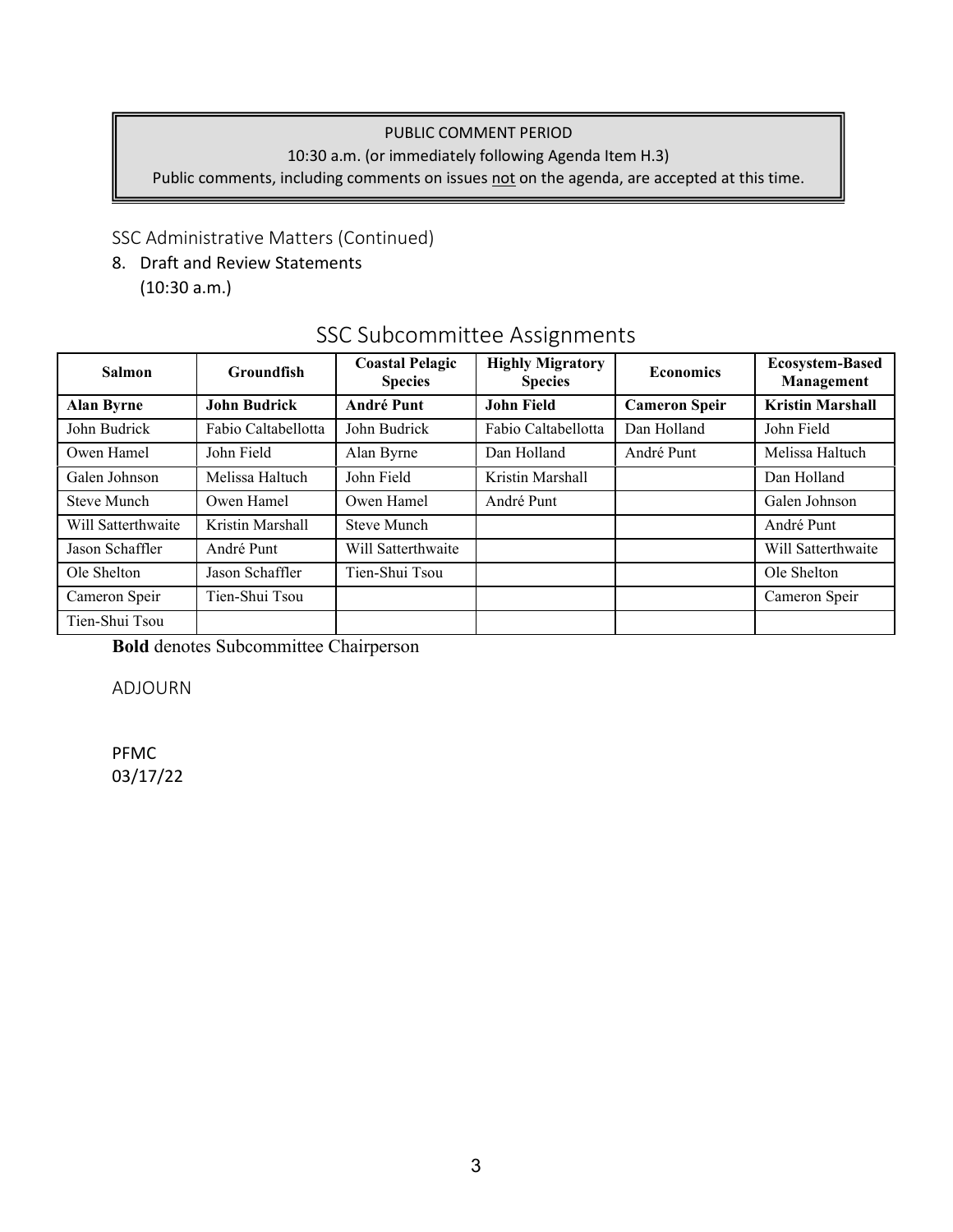## Scientific and Statistical Committee

### Pacific Fishery Management Council Online Meeting

### March 8-9, 2022

### **Members in Attendance**

- Dr. John Budrick, California Department of Fish and Wildlife, Belmont, CA
- Mr. Alan Byrne, Idaho Department of Fish and Game, Boise, ID
- Dr. Fabio Caltabellotta, Oregon State University, Corvallis, OR
- Dr. John Field, National Marine Fisheries Service Southwest Fisheries Science Center, Santa Cruz, CA
- Dr. Melissa Haltuch, National Marine Fisheries Service Northwest Fisheries Science Center, Seattle, WA
- Dr. Owen Hamel, National Marine Fisheries Service Northwest Fisheries Science Center, Seattle, WA
- Dr. Dan Holland, National Marine Fisheries Service Northwest Fisheries Science Center, Seattle, WA
- Dr. Galen Johnson, SSC Chair, Northwest Indian Fisheries Commission, Olympia, WA
- Dr. Kristin Marshall, National Marine Fisheries Service Northwest Fisheries Science Center, Seattle, WA
- Dr. Steve Munch, National Marine Fisheries Service Southwest Fisheries Science Center, Santa Cruz, CA
- Dr. André Punt, University of Washington, Seattle, WA
- Dr. William Satterthwaite, National Marine Fisheries Service Southwest Fisheries Science Center, Santa Cruz, CA
- Dr. Jason Schaffler, Muckleshoot Indian Tribe, Auburn, WA
- Dr. Ole Shelton, National Marine Fisheries Service Northwest Fisheries Science Center, Seattle, WA
- Dr. Cameron Speir, National Marine Fisheries Service Southwest Fisheries Science Center, Santa Cruz, CA
- Dr. Tien-Shui Tsou, Washington Department of Fish and Wildlife, Olympia, WA

### **Members Absent**

None.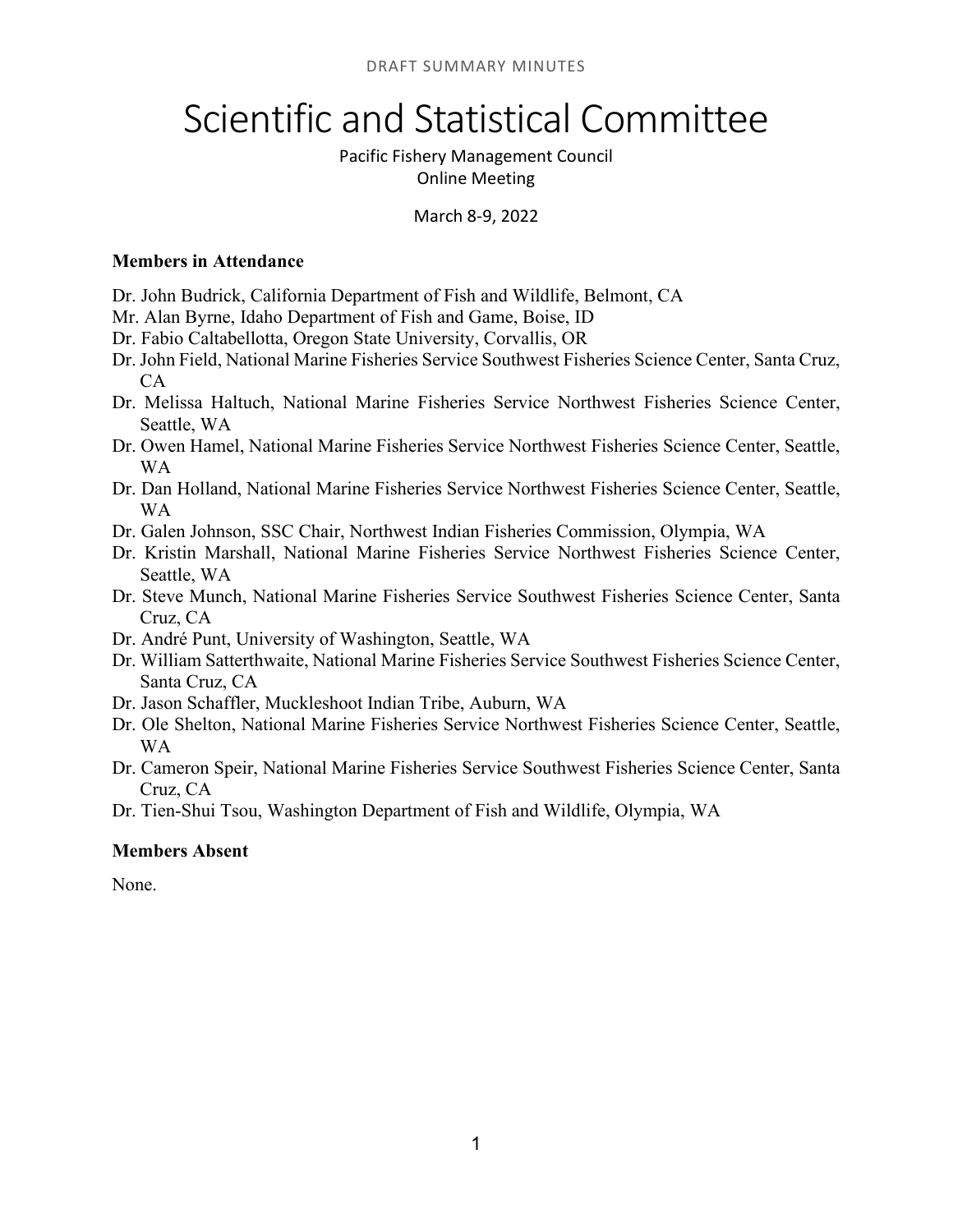| <b>SSC Recusals for the March 2022 Meeting</b> |                                                                                              |                                                                                                                                            |  |  |  |
|------------------------------------------------|----------------------------------------------------------------------------------------------|--------------------------------------------------------------------------------------------------------------------------------------------|--|--|--|
| <b>SSC Member</b>                              | <b>Issue</b>                                                                                 | <b>Reason</b>                                                                                                                              |  |  |  |
| Dr. Kristin Marshall                           | E.8 - Initial Stock Assessment<br>Plan and Terms of Reference                                | Dr. Marshall contributed<br>to the Stock Assessment<br>Prioritization Workbook                                                             |  |  |  |
| Dr. Will Satterthwaite                         | H.2 - California Current<br>Ecosystem and Integrated<br>Ecosystem Assessment (IEA)<br>Report | Dr. Satterthwaite<br>contributed content for<br>the annual California<br>Current Integrated<br><b>Ecosystem Assessment</b><br>(IEA) Report |  |  |  |

### A. Call to Order

Dr. Galen Johnson called the meeting to order at 0800. Mr. Merrick Burden briefed the Scientific and Statistical Committee (SSC) on their tasks at this meeting.

Dr. Dan Holland was elected to be the next SSC Chair and Dr. Jason Schaffler was elected to be the next Vice Chair. Dr. Steve Munch volunteered to serve on the Salmon and Coastal Pelagic Species (CPS) Subcommittees.

- D. Salmon Management
- 2. Review of 2021 Fisheries and Summary of 2022 Stock Forecasts

The Scientific and Statistical Committee (SSC) discussed the Review of 2021 Ocean Salmon Fisheries and Preseason Report I for 2022. Dr. Michael O'Farrell (Southwest Fisheries Science Center, Salmon Technical Team [STT] Chair) provided a brief summary of the reports and members of the STT were available to answer questions. The SSC appreciates the work of the STT in compiling the reports and providing an early look at key pieces of Preseason Report I in draft form, which was very helpful. The availability of the Preseason Report I was not announced until Monday March 7, limiting review of the remainder of the report. Sampling of fisheries in 2021 was not affected by the COVID-19 pandemic; however, the disruption of tagging and marking of juveniles in 2020 will affect recoveries of coded-wire-tags (CWTs) from adults of that cohort and may affect planning and implementation of mark-selective fisheries on that cohort.

The Council is tasked with specifying annual catch limits (ACLs) for Sacramento River fall Chinook (SRFC, indicator stock for the Central Valley fall Chinook complex), Klamath River fall Chinook (KRFC, indicator stock for the Southern Oregon/Northern California Chinook complex), and Willapa Bay natural coho. Preseason Report I presents ACLs for these three stocks (Table V-4). The forecasts for SRFC and KRFC are derived from forecast models that have been reviewed and approved by the SSC in previous years. The Willapa Bay natural coho forecast methodology was reviewed and endorsed by the SSC in November 2021. The SSC found the calculations of the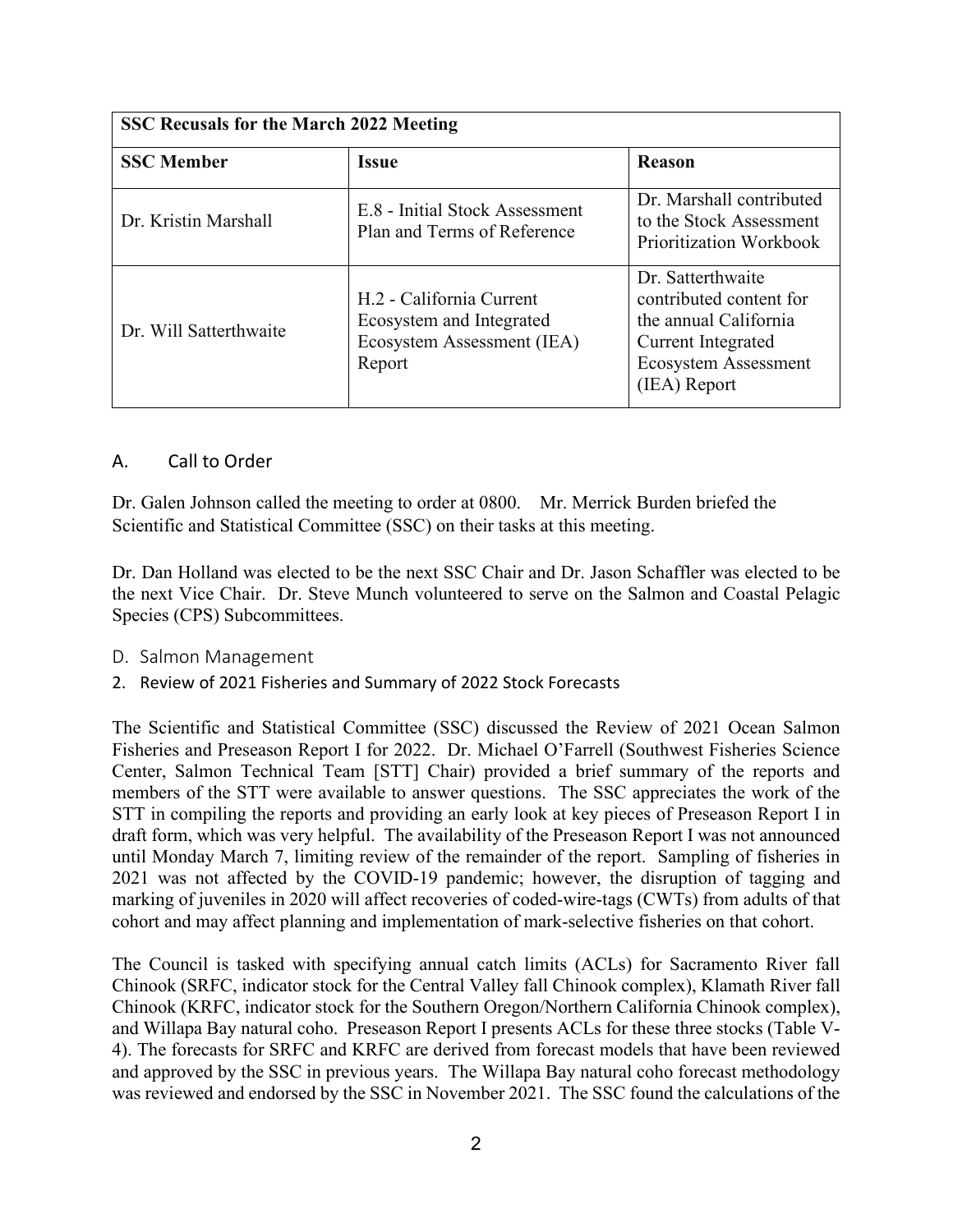acceptable biological catches (ABCs) and corresponding ACLs correct based on the forecasts for all three stocks.

The Council adopted rebuilding plans in 2019 for five salmon stocks: SRFC, KRFC, Queets River coho, Juan de Fuca coho, and Snohomish River coho. In 2021, SRFC met the criteria for rebuilt status. The three-year geometric mean spawning escapements for the other stocks in 2022 are:

- KRFC. The three-year geometric mean natural area spawning abundance is 25,039 which is less than the minimum stock size threshold (MSST) of 30,525. The stock meets the criteria for overfished status.
- Queets River coho. The three-year geometric mean adult spawning escapement is 2,654 which is less than the MSST of 4,350. The stock meets the criteria for overfished status.
- Juan de Fuca coho. The three-year geometric mean adult spawning escapement is 6,002 which is less than the MSST of 7,000. The stock meets the criteria for overfished status.
- Snohomish River coho. The three-year geometric mean adult spawning escapement is 46,418 which is more than the MSST of  $31,000$ , but less than the  $S_{MSY}$  of  $50,000$ . The stock meets the criteria for not overfished / rebuilding status.

Hood Canal coho meet the overfished criteria as the three-year geometric mean adult spawning escapement is 9,990 which is less than the MSST of 10,750.

None of the Chinook or coho stocks were determined to be subject to overfishing; however, the exploitation rates for 2021 were not available except for SRFC and KRFC.

A stock is approaching an overfished condition if the three-year geometric mean of the most recent two years and the 2022 forecast of spawning escapement given last year's fishing regulations is less than the MSST. The KRFC and Juan de Fuca coho meet the criteria for being at risk of approaching an overfished condition.

The results presented in Preseason Report I are point estimates and associated uncertainties are generally not reported. The SSC reiterates its strong recommendation that PFMC salmon reports provide and incorporate appropriate measures of uncertainty as is currently done for groundfish, coastal pelagic species, and highly migratory species.

The SSC notes that there remains considerable uncertainty about which aspects of the Preseason Report I the SSC is specifically charged with reviewing and endorsing under the Pacific Coast Salmon Fishery Management Plan (FMP) and about the process of initiating potential changes to salmon reference points (e.g., MSST and MFMT; see the Salmon Subcommittee Report attached to [Agenda Item C.10.a, Supplemental SSC Report 1, June 2021\)](https://www.pcouncil.org/documents/2021/06/c-10-a-supplemental-ssc-report-1.pdf/).

### *SSC Notes:*

*The approach used to convert the SRFC forecast from the logarithmic to arithmetic scales may warrant exploration as a Methodology Review topic. Using the median rather than the mean would be more consistent with the P\*/sigma approach used for groundfish and CPS and might address a recent tendency to over-forecast more than half the time.*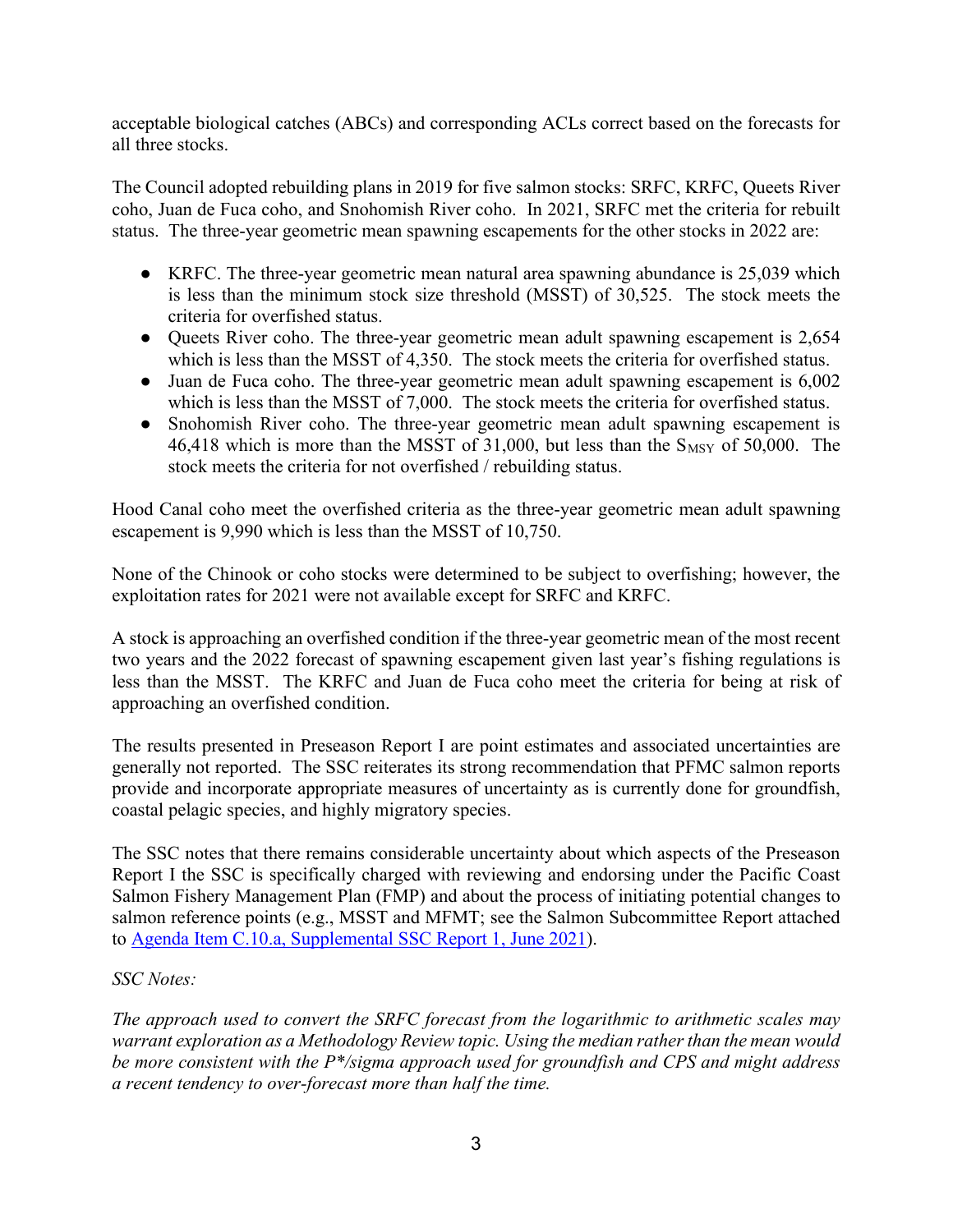*The KRFC and SRFC forecasted ocean harvest rates have both been under-predicted recently. The STT modified the data range used to make these predictions, which resulted in an improvement of the forecast compared to post season estimates when applied retrospectively within-sample (Appendix D). Further exploration of potential model changes should be considered as a topic for the salmon Methodology review in October.*

*2020 ocean sampling, especially in CA was affected by COVID and some harvest estimates and CWT recoveries were "imputed" (see the 2021 SSC statement and PRE-1 report). This affects run reconstruction for stocks that used the "imputed" 2020 harvest data.*

*For southern Oregon Chinook the MFMT specified in Pre-1, Table V-4 is 0.54 but in Table A-1 it is 0.78.*

*Check Table A-1 for errors (for example, Hallock 1977 specifies a Sacramento Fall Chinook capacity of 245,000 natural-area spawners, not 240,000) and inconsistencies with the FMP (for example, the SRFC conservation objective does not distinguish natural versus hatchery fish but the FMP [p. 49] states the goal of fisheries management for California stocks is to maximize natural production). Full references should accompany the citations.*

*Forecasting methodologies used for salmon stocks in Preseason Report I may have changed over the time periods shown. The SSC recommends that the STT develop a database or appendix for their report where changes to forecasting methodologies for each stock can be described and archived*.

*Provide a quantitative analysis of forecast performance.*

*No overfishing occurred however the maximum fishing mortality threshold (MFMT) reference point for many stocks are based on old data and old analysis. A review and re-analysis of MFMTs using recent data and newer methods is warranted.* 

*Can we learn something about improving the forecasted exploitation rate of SRFC and KRFC by looking at the Sacramento winter Chinook harvest model, which did not show a similar pattern of consistent under-prediction (although post-season estimates may be so uncertain that noise simply swamps any bias that might be present).*

*The NMFS ESA consultation standard for the California Coastal Chinook ESU sets a limit on the preseason expectation of the KRFC age-4 ocean harvest rate ≤ 16%. In 2021, the realized age-4 ocean harvest rate was estimated to be 27.2%*.

- E. Groundfish Management
- 3. Stock Definitions

The Scientific and Statistical Committee (SSC) discussed options and approaches for defining stocks in the Groundfish Fishery Management Plan (FMP).

The SSC discussed the alternative uses of the word "stock", noting that for these purposes "stock" refers to a status determination unit/management unit rather than an assessment unit. Assessment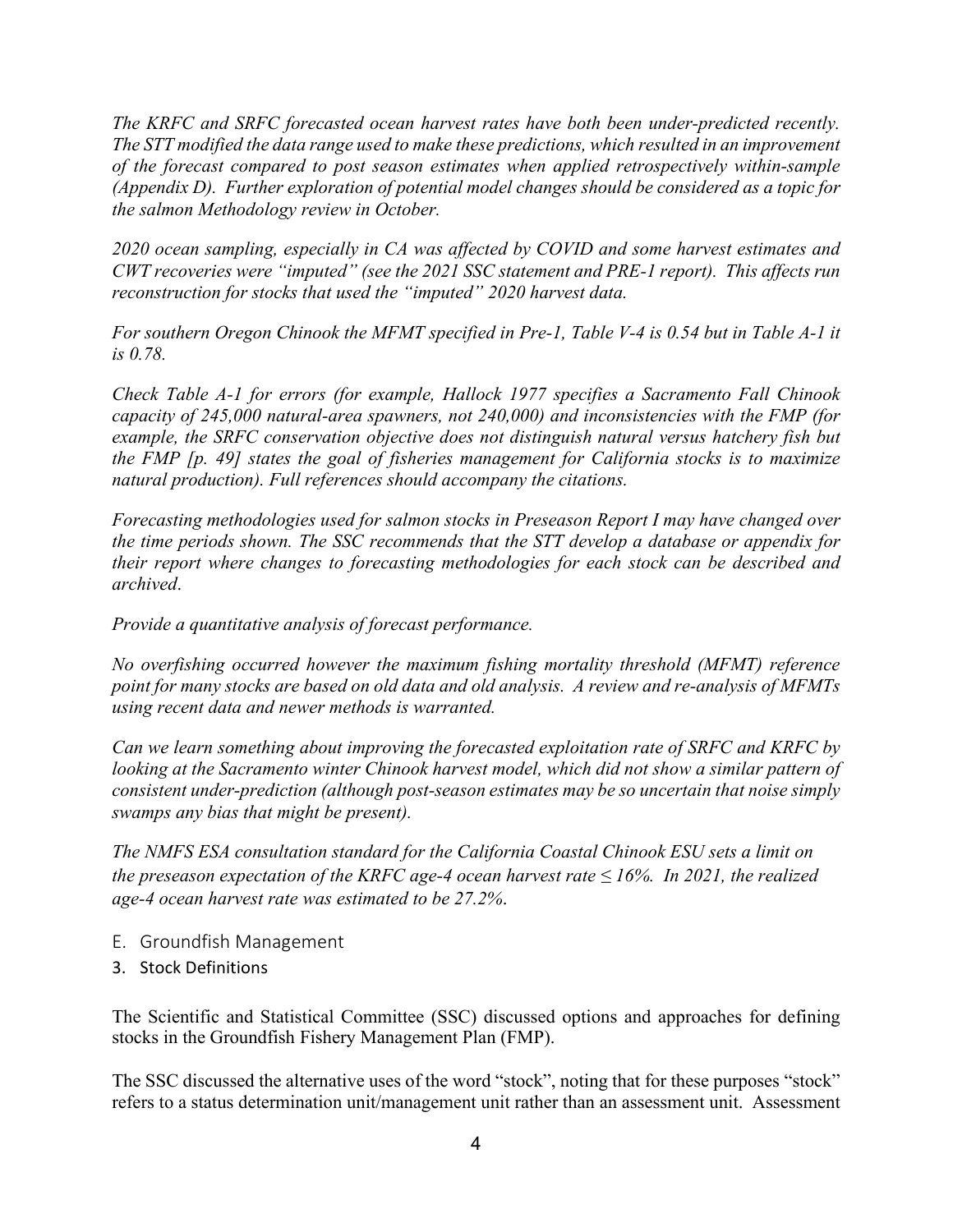areas should take into account, but not be dictated by, status determination/management boundaries, while status must be reported at the status determination/management unit.

A variety of information may be useful for defining stocks for status determination and management. This includes a suite of data on species biology and distribution, as well as information on data availability across space. Properly considering the available information will require a multi-stage process, including development and review of a proposed framework for defining stocks, application of said framework to FMP species, review of results, and Council deliberation and decision making. Option 2 does not provide adequate time for this process, and therefore would largely involve formalizing the status quo, while the more deliberative approach of Option 1 would still need to be undertaken at a future date.

Changes in stock definitions may occur in the future due to, for example, new or improved data or shifts in ranges due to climate change.

### *SSC Notes:*

*Any framework for defining stocks should include consideration of approaches and timing within the assessment cycle for future changes in stock definitions and associated FMP amendments, as well as for defining complexes and determining when species should be designated as ecosystem components or removed from such designation.* 

*How to calculate stock status in the future if an assessment straddles a status determination/management boundary? Assessments or assessment sub-areas should be subsets of status determination/management units whenever possible.*

### 4. Limited Entry Fixed Gear Catch Share Program Review

The Scientific and Statistical Committee (SSC) received a presentation from Ms. Jessi Doerpinghaus on the analyses conducted for the limited entry fixed gear catch share program review. The SSC discussed progress on the review items recommended during the June 2021 SSC statement for the previous review [\(Agenda Item G.2.a, Supplemental SSC Report 1, June 2021\)](https://www.pcouncil.org/documents/2021/06/g-2-a-supplemental-ssc-report-1-2.pdf/). The SSC concluded that the concerns that an observer effect might be causing underestimation of high grading (discarding of smaller marketable sized fish) had been adequately addressed. Progress has been made in collecting data on permit prices; however, collection and analysis of additional permit prices remains as a research and data need in order to evaluate barriers to entry and expectations of future profitability in the fishery. While participant data for vessel owners and dealers have been incorporated into the analysis, additional data and analysis of impacts on crew and operator remains a research and data need. The SSC also recommends adding to the research and data needs section further analysis of changes in the spatial distribution of the fishery and whether outcomes are equitable between ports and users to evaluate future alternatives for measures to increase equity.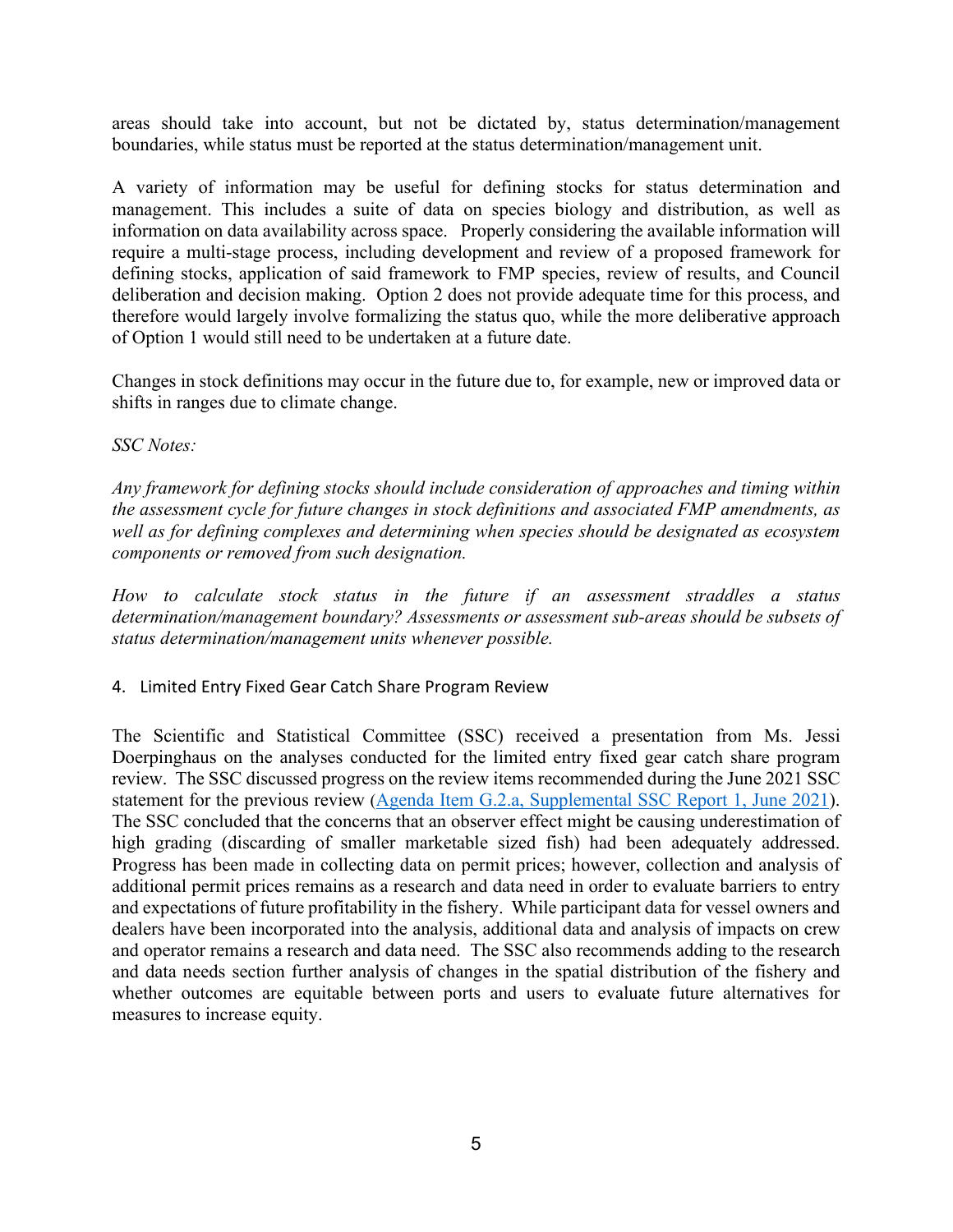*SSC Notes:*

*On page 33 of the report, figure 11 the Puget Sound ports group percentage of revenue coming from LEFG revenue appeared high relative to that for the coast at nearly 50% of total revenue. This suggests a level of dependence on LEFG that does not seem plausible. The ports of landing for the Puget Sound port groups should be reviewed to ensure the values observed are consistent with historical expectations. Missing data points for dealers for 2014-2019 and 'rule of three' constraints on data availability and Trawl Operations were limited in 2020. This may be a semantic issue since the address recorded for some dealers may be in Puget Sound, but the catch is likely to have originated from the coast, since the analysis is only considering west coast landings and not effort in Puget Sound itself. Jessi will follow up regarding Puget Sound.*

*Fish tickets for Washington for some time periods record the address of the first receiver rather than the port of landing. This mismatch may be influencing the results on port involvement and port dependence, including possibly the issue with Puget Sound ports described above.*

*Consideration of implications for the primary tier fleet of gear-switching restrictions for the trawl IFQ being considered by the Council should be undertaken in the evaluation of gear switching alternatives.*

8. Initial Stock Assessment Plan and Terms of Reference

The Scientific and Statistical Committee (SSC) discussed planning for new groundfish stock assessments for 2023 and 2025 and revisions to the three Terms of Reference (TOR) that guide the stock assessment process. The upcoming stock assessments will inform the harvest specifications and management measures decisions for groundfish fisheries in 2025 and beyond. Drs. Jim Hastie and Chantel Wetzel (Northwest Fisheries Science Center) presented information and analyses that support the proposed stock assessment priorities and responded to questions. These analyses remain largely unchanged since 2020. The SSC appreciates the analyses and reports completed for this agenda item.

The SSC provided Dr. Hastie with minor suggestions for modifications to the stock assessment prioritization workbook for future cycles that include a better explanation of the range and rationale for the scores used for each category of information ranked in the prioritization and provision of a consistent rationale for the calculation of the factor scores for each category.

The SSC discussed the interaction between the species prioritized for stock assessments, many of which are nearshore species, and the Council action on groundfish stock definitions and future Fishery Management Plan amendments that will define regions for management units and stock status determinations. Despite this uncertainty in future stock definitions, stock assessment considerations for a few more highly prioritized stocks were discussed. Black rockfish is an important recreational species with new data to inform future assessments. Rosethorn and Redbanded rockfishes could be assessed as full or data-moderate assessments, but both of these assessments will need to address the higher than usual uncertainty in the catch data given these species are very minor components of rockfish fisheries. Treefish is likely to only be possible to assess using data-moderate methods. Brown rockfish would likely need to be conducted as a full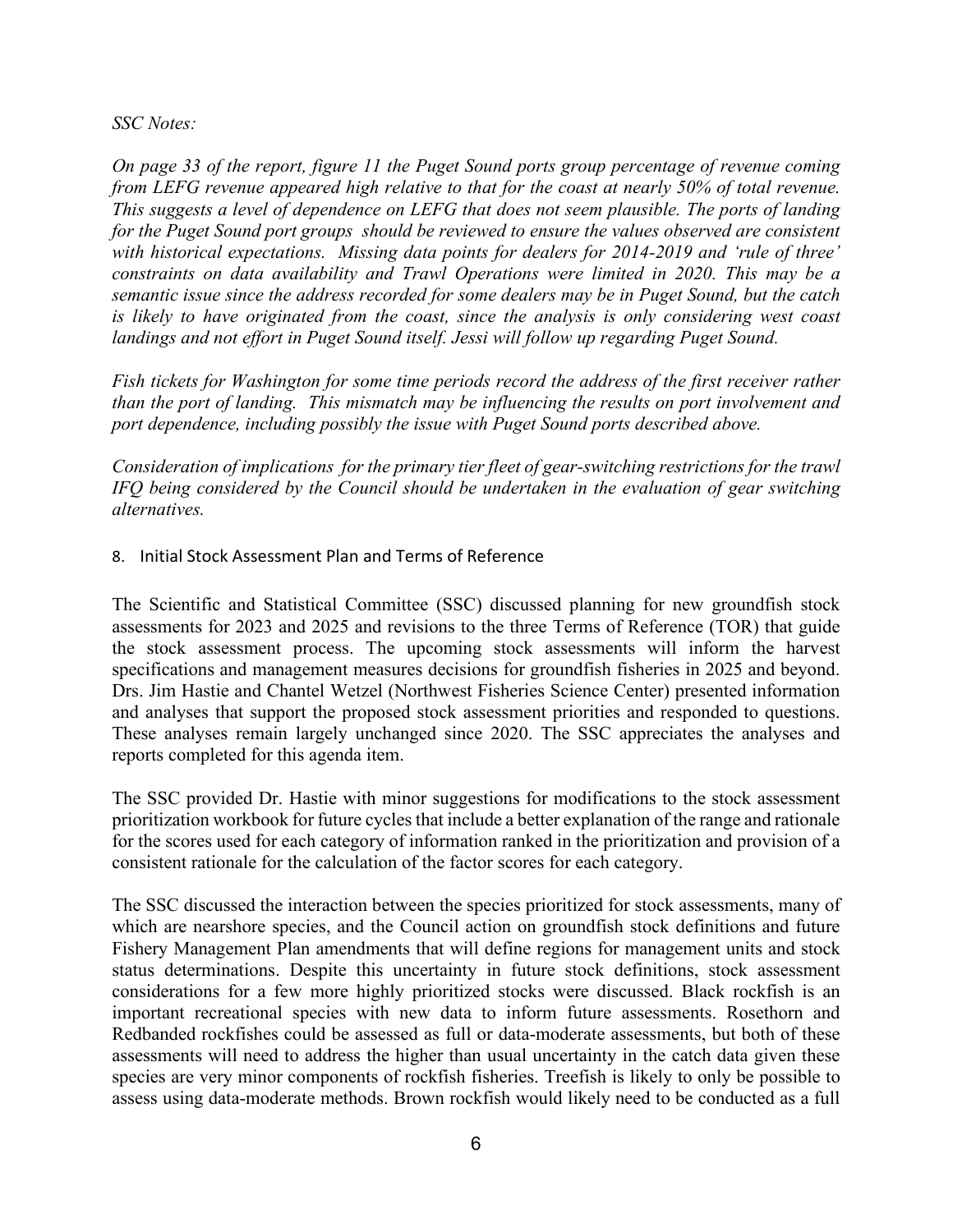single-area assessment in California waters because this assessment would depend on recreational catch per unit effort for an index of abundance; there is limited age data for Brown rockfish. Rex and English soles are good candidates for length-based data-moderate assessments.

While update assessments require less time for review, they require nearly the same amount of time to complete for the analyst. Catch-only projections could be completed for stock assessments that cannot be updated due to limited staff capacity for full and update assessments. Alternatively, data-poor methods could be applied to such stocks or a less intensive update method, such as those informed with just lengths and indices, could be considered.

The SSC reviewed marked-up versions of the three TOR that will guide the groundfish stock assessment process for 2023-2024 . The changes reflect the outcomes from the 2021 Groundfish Stock Assessment Process Review Workshop held in January 2022, including input from stock assessment authors. The SSC recommends that future data-moderate assessments be reviewed in a stock assessment review (STAR) Panel. The SSC recommends that suggested changes to the TOR be available for public review. The SSC did not recommend changes to the Methodology Review TOR. The SSC Groundfish Subcommittee intends to hold a webinar during April 2022 to resolve comments in the current draft TOR. The SSC concurs with the CPS Management Team plan for revised CPS TORs that could be considered during the June and November Council meetings.

### *SSC Notes:*

*Check the equations in the stock assessment prioritization document for calculating commercial fishery importance. Add text that explains the origin of the power function, it is very precise.* 

*Add text in the stock assessment prioritization document that explains the range of scores and the origin of the negative factor value for choke species.* 

*Add text in the stock assessment prioritization document that explains why the ecosystem factor scores tail off quickly. Provide a consistent rationale for calculation of factor scores across the categories that feed into the final prioritization.* 

*Add the steepness value to pages 15-16 of the stock assessment prioritization document.* 

*Both rosethorn and redbanded rockfish tend to be infrequently encountered in fisheries targeting more abundant rockfish species and are generally landed in multiple market categories. The combination of sparse occurrence in multiple market categories is typically associated with greater uncertainty in recent and historical catch estimates (as discussed during the 2017 review of "Improving Catch Estimation Methods in Sparsely Sampled Mixed-Stock Fisheries" [\(https://www.pcouncil.org/documents/2017/09/e3\\_att1\\_improvingcatchest\\_sept2017bb.pdf/\)](https://www.pcouncil.org/documents/2017/09/e3_att1_improvingcatchest_sept2017bb.pdf/).*

*The scope of less intensive stock assessment update methods would need to be defined in the TOR. The GFSC should discuss at the April TOR review the potential for reduced reporting requirements for such updates if clear limits on the data updated sufficiently reduces the*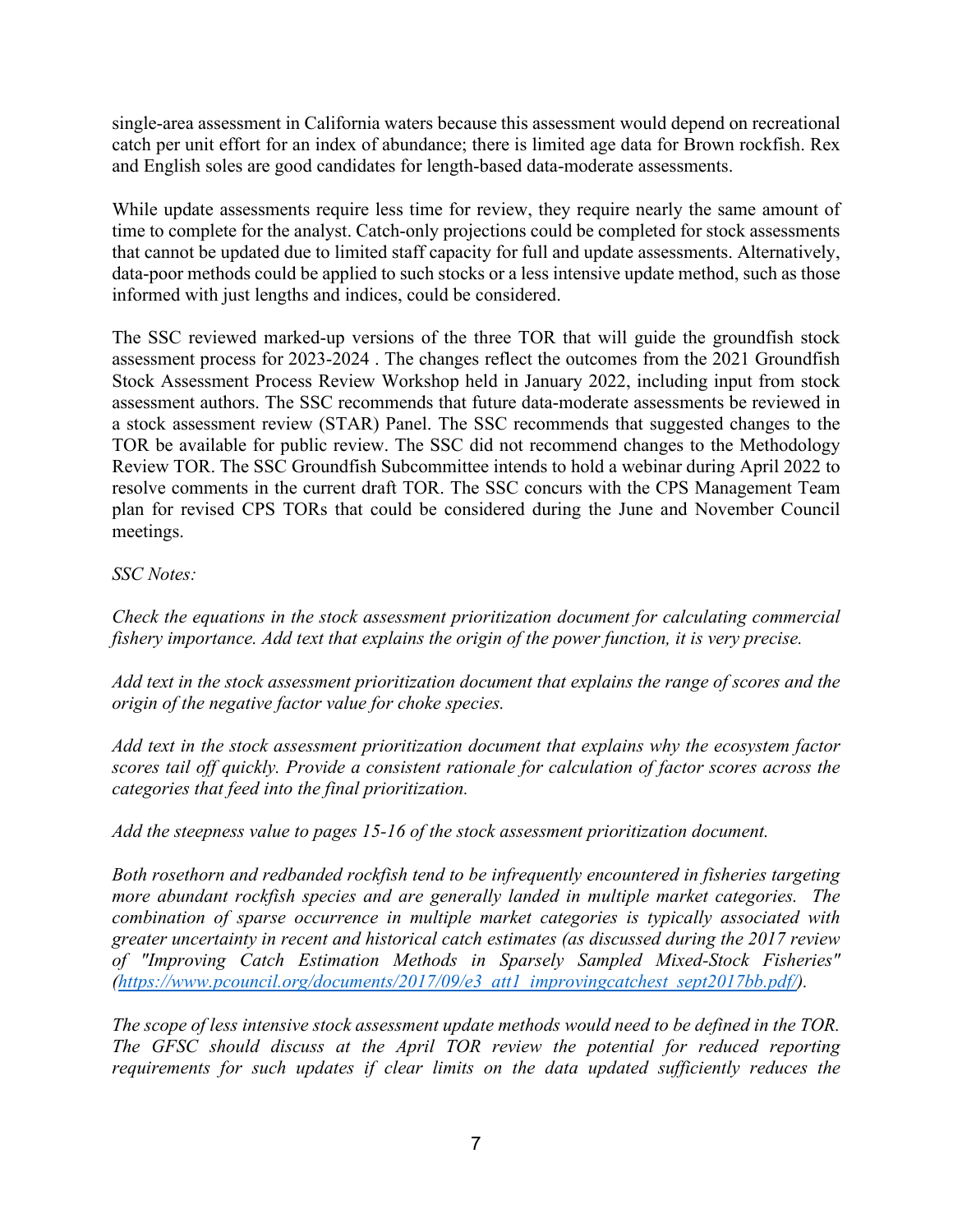*complexity of the update. If sufficiently different from a typical update with greater latitude for changes, a separate description of the "lite" update may need to be added to the TOR.*

*Stock assessments that are older than 10 years are generally considered to be expired, although catch-only projections have been used to extend these assessments. The SSC needs to determine how best to update projections for expired assessments.* 

*Change the draft Rebuilding TOR on p. 6 (bottom of page) to refer to the buffer rather than the sigma.* 

- H. Ecosystem Management
- 2. California Current Ecosystem and Integrated Ecosystem Assessment (IEA) Report

The Scientific and Statistical Committee (SSC) met with representatives of the California Current Integrated Ecosystem Assessment (CCIEA) team, Drs. Toby Garfield (Southwest Fisheries Science Center) and Chris Harvey (Northwest Fisheries Science Center). The SSC's discussion with the CCIEA team encompassed three topics, which are reported upon below in turn: 1) the 2022 California Current Ecosystem Status Report [\(CCIEA Team Report 1\)](https://www.pcouncil.org/documents/2022/02/h-2-a-cciea-team-report-1-2021-2022-california-current-ecosystem-status-report-and-appendices.pdf/), 2) the report of the August 31 - September 1 2021 SSC Ecosystem Subcommittee (SSCES) meeting (appended to the end of this statement), and 3) ecosystem science review topics proposed for 2022 (CCIEA Team [Supplemental Report 2\)](https://www.pcouncil.org/documents/2022/03/h-2-a-supplemental-cciea-team-report-2.pdf/).

### **Review of the 2022 CCIEA Ecosystem Status Report**

The Ecosystem Status Report provides important information on environmental, biological, social, and economic indicators and provides an ecosystem perspective on West Coast fish stocks, fisheries, and coastal communities for the Council process. The SSC commends the CCIEA team's openness and responsiveness to Council and SSC questions and recommendations, and their continuing efforts to improve the Status Report each year. Significant additions to the report this year include an indicator of krill biomass off northern California potentially relevant to Klamath River Fall Chinook, quantitative marine survival projections in association with some salmon indicators, information from acoustic trawl surveys for Coastal Pelagic Species, albacore diet information, analyses of overlap between wind energy areas and non-confidential limited-entry groundfish bottom trawl fishing activity, expansion of the fishery participation network analyses, and a climate change appendix.

Recent changes in distribution and abundance of species and in fisheries have been accompanied by rare combinations of extremes that make it difficult to identify drivers of observed changes, a challenge that is likely to be further intensified by ongoing climate change. Further development of the climate change appendix would be an important step in attempting to address this challenge.

An overarching theme in this year's Ecosystem Status Report is that oceanic indicators largely returned to states similar to generally favorable pre-2013 conditions, aside from a marine heatwave that largely remained far offshore, while conditions in freshwater were characterized by drought, record heat, and reduced snowpack and flows.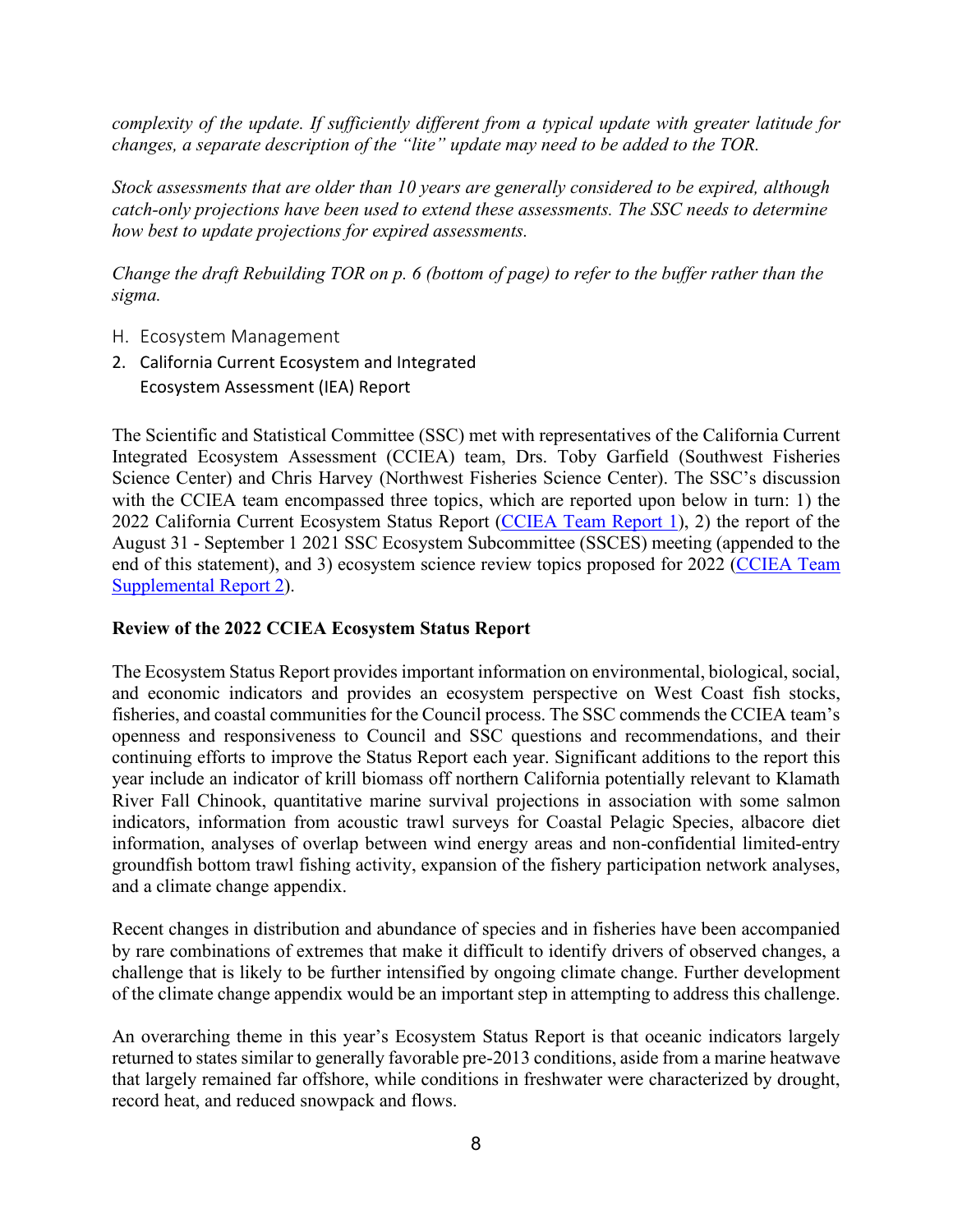The SSC discussed several issues that could affect the interpretation of the indicators in the report including:

- 1. Natural-area Sacramento River Fall Chinook (SRFC) escapement in 2019 (giving rise to the dominant age-3 age class for 2022 fisheries) is described as "relatively favorable" for natural-area Central Valley Fall Chinook and noted as having "met goal" in Table 3.3.2. However, while natural-area escapement in 2019 was higher than other years under consideration, there is currently no natural-area escapement goal established for SRFC, and multiple studies indicate that natural production would be maximized at substantially higher escapements than the typical natural-origin fraction of the current combined goal.
- 2. The boundaries between colors in stoplight charts are based on ranks and are sensitive to the time period used for reference, and subject to change over time.
- 3. Increased incorporation of predator-prey considerations into salmon indicators could be warranted.
- 4. A "sawtooth" pattern of strong upwelling followed by relaxation events is apparent in 2021, which is thought to be characteristic of good conditions for productivity. Further quantifying this pattern through the development of indicators that capture the variation in upwelling over relevant timescales and link to productivity could strengthen the biological relevance of upwelling indicators to managed species.

### **Ecosystem Science Review Report from 2021**

The SSC reviewed the SSC Ecosystem Subcommittee (SSCES) report from its meeting held via webinar on August 31 and September 1, 2021 and discussed the report with SSCES Chair Dr. Kristin Marshall (NWFSC). The SSC agrees with the SSCES recommendations that:

- 1. Future CCIEA reports should identify times when environmental conditions are beyond thresholds associated with poor salmon forecast performance in the past;
- 2. A size-based krill indicator would be a useful addition to the Klamath River Fall Chinook stoplight table and a biomass indicator would be a helpful addition (these were included in the 2022 report);
- 3. It would be useful to include port-level network analyses in future CCIEA reports (some analyses were added to the 2022 report); and
- 4. It would be helpful to see more cross references between the CCIEA report and other Council materials, for example mention of the CCIEA report in salmon reports and vice versa.
- 5. The SSC also agreed with the SSCES recommendations to develop robust juvenile groundfish abundance indices based on spatially-explicit information on size and abundance from the West Coast Bottom Trawl Survey to inform management between assessments, such as through assessment prioritization scoring or scientific uncertainty buffers. These analyses should focus on species that are well-sampled by the survey and not associated with rocky habitats.

The SSCES reviewed six documents, five of which were journal articles that are cited in the SSCES report and publicly available (but in some cases behind paywalls) and one unpublished addendum to an earlier article produced specifically for the SSCES meeting. The addendum is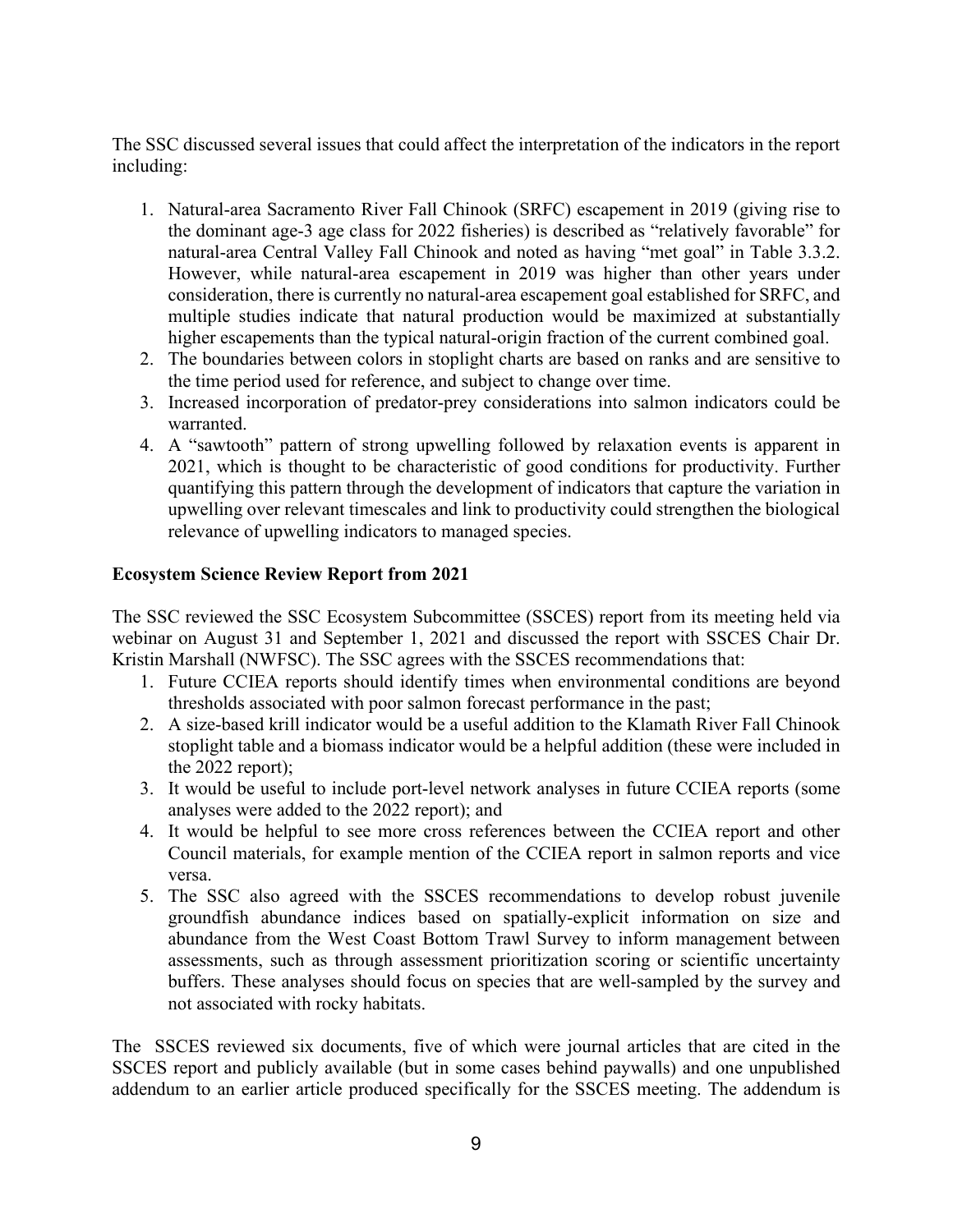attached at the end of the SSCES report. In the future, the SSC recommends establishing a process for posting items (or at least links for copyrighted material) provided for SSCES review to the briefing book under an appropriate agenda item to facilitate transparency and public access to materials reviewed by the SSC. A single, easily found repository of all previous SSC Ecosystem Subcommittee reports and a consistent process for distributing the Subcommittee reports would also be useful and increase transparency.

### **Proposed Ecosystem Science Review Topics for 2022**

The CCIEA team has proposed three potential topics for review in September 2022 [\(Supplemental](https://www.pcouncil.org/documents/2022/03/h-2-a-supplemental-cciea-team-report-2.pdf/)  [IEA Team Report 2\)](https://www.pcouncil.org/documents/2022/03/h-2-a-supplemental-cciea-team-report-2.pdf/): 1) strategic review of the salmon indicator portfolio, 2) reference periods for plotting recent means and trends in fishery landings and revenues, and 3) development of the climate change appendix.

The SSC and CCIEA team agreed that point 2 could be addressed without the need for a meeting, with input from relevant advisory subpanels, and then the end product could be reviewed during the March meeting review of the first Ecosystem Status Report to incorporate it. The SSC recommends scheduling a half day for each of the two remaining topics in a September 2022 meeting of the SSCES, noting that both are complicated and ambitious topics that will likely require multiple meetings with additional advisory bodies to fully address. The salmon review could focus on identifying stocks where ecosystem information would be most useful, and how it could be used to better inform management, which could include data-poor stocks and/or stocks whose life histories are not amenable to conventional forecasting techniques. The climate change review could initially focus on technical discussions between the SSCES and the CCIEA team as well as identifying potential processes for involving additional advisory bodies. Given the focus on salmon, the SSC Salmon Subcommittee, Salmon Technical Team, and Salmon Advisory Subpanel should be invited to attend the SSCES meeting in September.

### *SSC Notes:*

*From November 2021 Future Planning statement: In March, we may want to discuss an IEA Workshop to talk about whether we still need all the indicators that are in the report-- authors have been doing a lot of adding, without thinking about subtracting/overlap.*

*There is a major marine heatwave offshore starting to appear in February 2022 - this is very early to see a marine heatwave developing.* 

*Total fishery landings are down <1% compared to 2020 and just below the 30-year average, which is a more optimistic picture than that painted in the report due to late-breaking data on Washington salmon landings.*

*Rare combinations of extremes make it difficult to identify drivers of species and fisheries responses, and climate change is intensifying this challenge. The Climate Change Appendix is intended as a first step toward unraveling this, identifying needs and corresponding research capabilities and the potential for the indicators and/or forecasts that are responsive to the*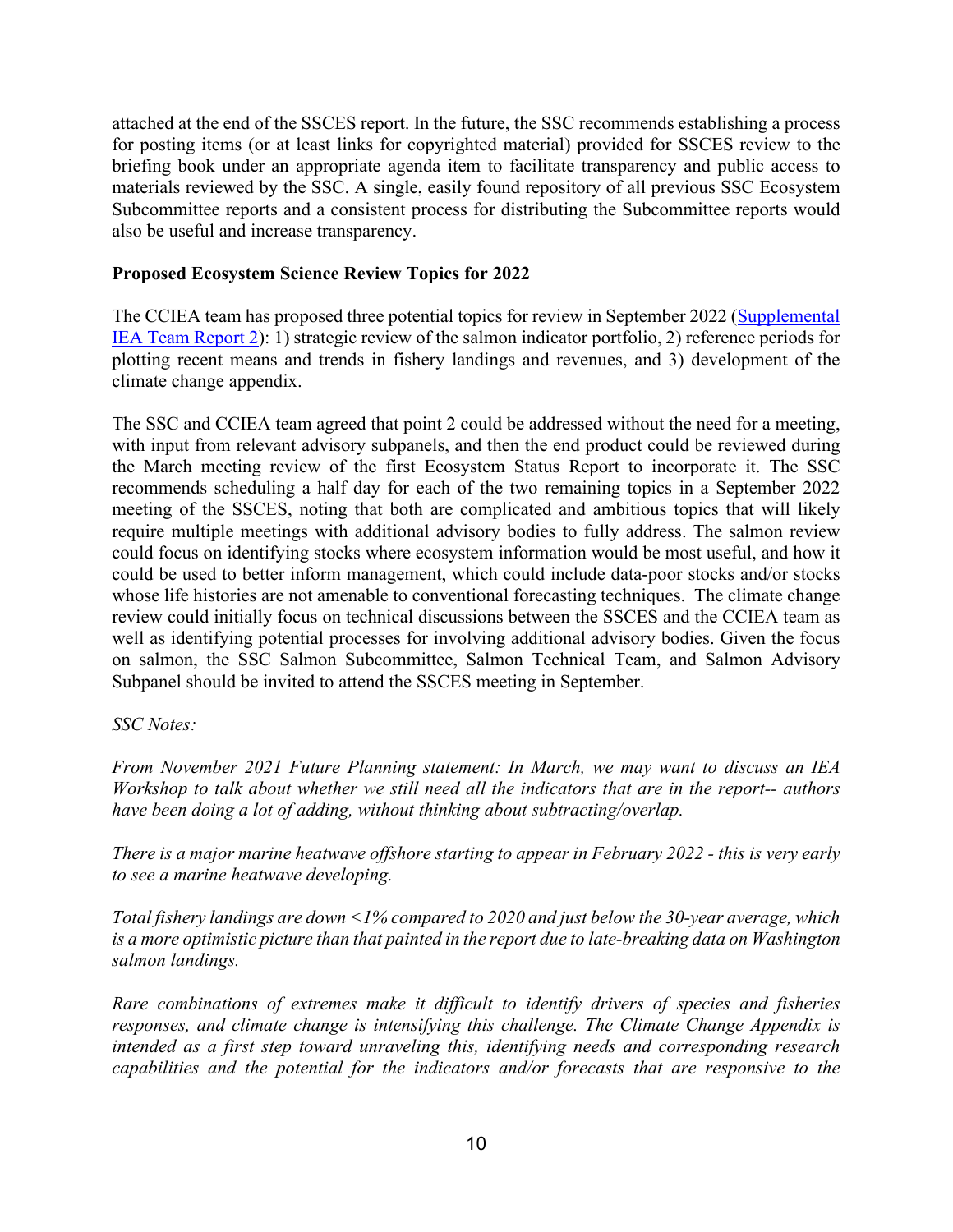*identified needs. The developers are encouraging co-development with stakeholders and managers, as they want the products to be useful.*

*Marine indicators used for salmon are nearshore and relate to periods shortly after ocean entry – but salmon, especially Chinook, spend an extended period of time in the ocean, and not all of it is in the nearshore (though this varies by stock) and not all of the time in the nearshore is spent near the source river mouth.* 

*Related to the sawtooth pattern in upwelling, there is a relevant paper by Mike Jacox identifying a sweet spot in strength of upwelling and when nutrients are retained long enough. The work is not yet at the stage of an indicator but is being actively worked on.*

*Two of the three ABC salmon stocks (Sacramento and Klamath River Fall Chinook) have freshwater indicators in the report, so could similar indicators be developed for Willapa Bay natural coho, the third ABC salmon stock? So far Brian Burke has developed quantitative indicators for upper Columbia and Snake Chinook and tried developing survival indicators for Oregon Production area hatchery coho survival but they did not work out very well. However, the potential for Willapa Bay can be explored.*

*In general, CCIEA authors are advised to stay away from potentially loaded language with respect to policy (e.g., status determinations, which stocks have OFLs).*

*Refine the description of state-by-state landings in Appendix S-54 which seems to contain some self-contradictory language, e.g., landings simultaneously among the lowest ever and within one standard deviation of the mean.*

*In terms of what qualifies as "good" natural-area Sacramento River Fall Chinook escapement: The SRFC rebuilding plan estimates that natural production in just the Sacramento River above Red Bluff Diversion Dam would be maximized with an escapement of 80,000 females to that area alone; Hallock 1977 as cited in the FMP suggests a natural-area escapement goal of 245,000; Munsch et al. 2020 as cited in the CCIEA report suggests natural production would be maximized by a combined fall, spring, and winter run natural-area escapement of approximately 400,000. The FMP quotes a smaller number from Reisenbichler 1986, but that document is not publicly available, and when Dr. Satterthwaite attempted to reproduce the FMP's quoted number from his copy of the document, he was unable to do so, and noted that significant parts of the system (e.g., Battle Creek and Yuba River) were not included.*

*Posting journal articles to the briefing book could pose copyright concerns, but pre-copy-editing manuscripts should generally be suitable to post or linking to copies posted in the NOAA Institutional Repository. Or links to the published journal articles could be provided with the explanation that authors generally will provide reprints upon request.*

### 3. Fishery Ecosystem Plan Initiatives

The Scientific and Statistical Committee (SSC) received a presentation from Dr. Kit Dahl (PFMC Staff) on the Fishery Ecosystem Plan (FEP) Initiatives and draft updates to the FEP appendix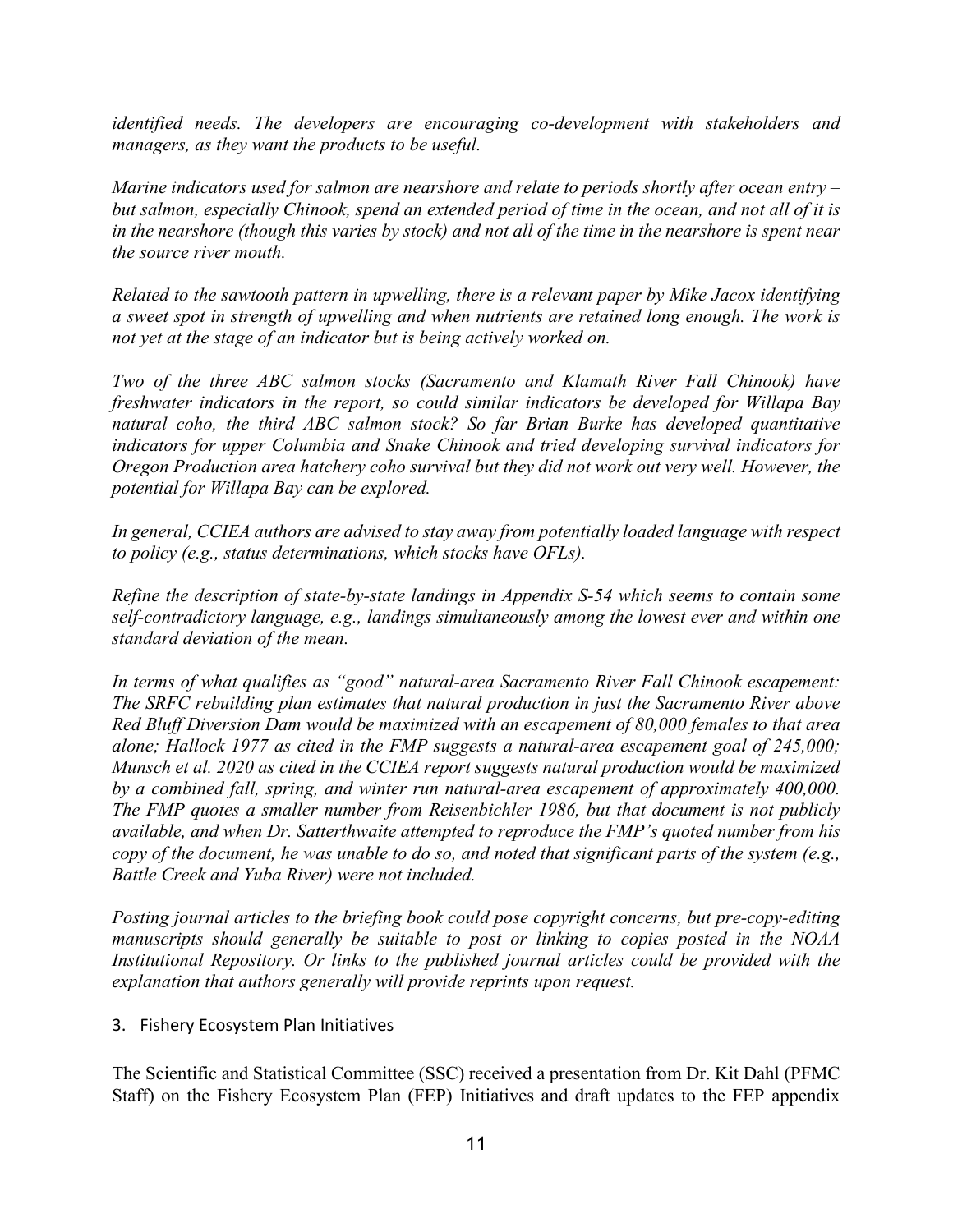proposed by the Ecosystem Workgroup (EWG). The SSC reviewed the nine proposed FEP initiatives and provided comments. The SSC is generally supportive of the appendix and commends the EWG on their work thus far on the revised FEP.

Proposed initiative 2.1, Ecosystem and Climate Information for Species, Fisheries, and Fishery Management Plans (FMPs), is a particularly promising direction for future work. Previous initiatives and the California Current Integrated Ecosystem Assessment (CCIEA) program and annual report have generated a large amount of ecosystem and climate information. However, more focus on how to make use of this information when considering specific management actions is needed. Proposed initiative 2.1 offers an opportunity to develop pathways and processes to do this. The SSC notes that the incorporation of ecosystem information in decision making is a longterm goal and this initiative should be considered a first step in a longer process.

The work described in proposed initiative 2.2, Science Policy and Planning for Understanding the Effects of Oceanographic Conditions and Recruitment on Council-Managed Finfish Species, may be better conducted once better oceanographic models and data sources are available. For example, the ongoing National Oceanic and Atmospheric Administration's Climate and Fisheries Initiative should produce operational ocean models that would be useful for modeling fish populations on the West Coast.

Proposed initiative 2.6., Supporting Fishery and Fishing Community Resilience Initiative, may be an extension of the work completed during the Climate and Communities Initiative rather than a new initiative. The SSC also notes that there is ongoing work at the Northwest and Southwest Fisheries Science Centers validating resilience indicators and evaluating resilience of West Coast fishing communities. Some elements of initiative 2.6 may duplicate this work.

Proposed initiative 2.8, Assess Flexibility in Fisheries Management Process Initiative, would work to identify ways to increase "flexibility" in how the Council makes decisions, under the assumption that the ability to change regulations more quickly is unambiguously good. However, work on this initiative should also consider ways in which this flexibility may have negative as well as positive effects on fishery stakeholders. Reducing the time it takes to complete the regulatory process may reduce opportunities for public participation in the Council process. More frequent changes in regulations may also reduce operators' ability to plan for future conditions and reduce the ability to buffer against uncertainty.

Work on proposed initiative 2.4, Cross-FMP Essential Fish Habit (EFH) Initiative, may be more productive once EFH has been defined for individual species within each FMP and is therefore a low priority relative to other proposed initiatives.

### *SSC Notes:*

*The CCIEA has proposed a broad strategic review of salmon indicators for review by the SSCES in September. The goal of this review is to determine how best to present the salmon indicators in the annual report to stakeholders and to potentially use them in management. This is similar to the goals of 2.1 and indicates some broad interest in this type of work.*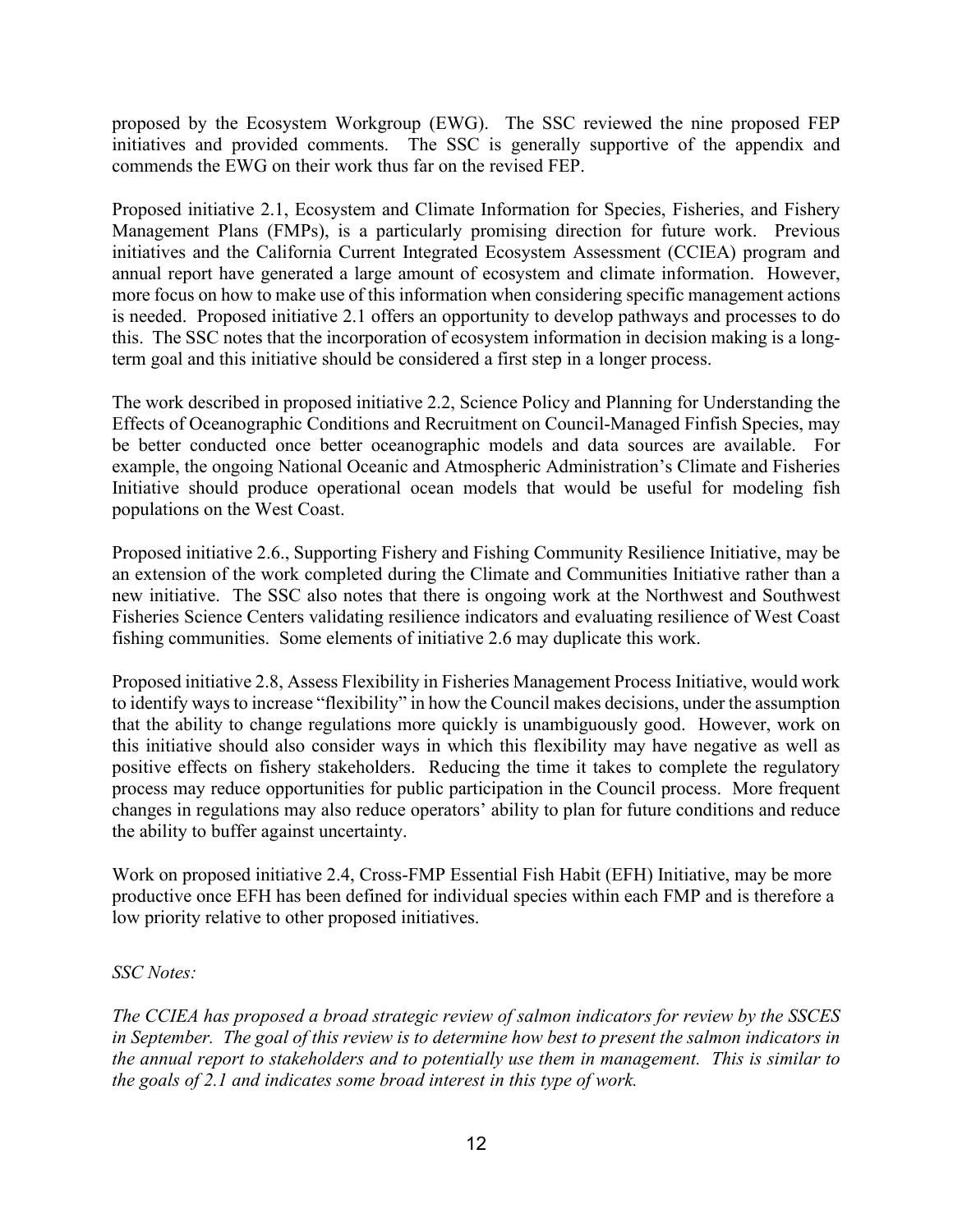*One aspect to consider in initiative 2.1 is whether releasing the CCIEA report in March is the best time for applying that information to management.* 

*Tracking FEP goals and progress as in Proposed initiative 2.7, Developing Indicators to Assess Progress Towards FEP Goals and Objectives Initiative, would be beneficial. This exercise would provide some structure to the larger process.*

- C. Administrative Matters, Continued
- 7. Future Council Meeting Agenda and Workload Planning

The Scientific and Statistical Committee (SSC) discussed workload planning and has the following updates to our November 2021 statement under this agenda item.

The SSC recommends two meetings to discuss proposed changes to two separate Stock Assessment Terms of Reference (TOR) for Groundfish and Coastal Pelagic Species (CPS). The SSC Groundfish Subcommittee proposes to meet via webinar in April to discuss the Groundfish TOR and the SSC CPS Subcommittee proposes to meet via webinar in April or early May to discuss development of the CPS TOR. Members of the Groundfish and CPS management teams and advisory subpanels are encouraged to participate in these meetings. The revisions to the TOR for groundfish stock assessments is scheduled for final review by the Council in June 2022, while review of the CPS TOR is slated for initial review in June and final review in November.

The  $7<sup>th</sup>$  National Meeting of the Scientific Coordination Subcommittee of the Council Coordination Committee (SCS7) is scheduled for August 15-17 in Sitka, Alaska. The meeting will generally explore fishery management adaptations to a changing climate. Dr. André Punt has been invited to be a keynote speaker and other SSC members anticipated to attend include Drs. Kristin Marshall, Melissa Haltuch, Galen Johnson, Theresa Tsou, and possibly Dan Holland. The SSC will keep the Council apprised of the plans for the SCS7 meeting as they are decided.

The SSC recommends continuing to convene the annual SSC Ecosystem Subcommittee meeting with the California Current Integrated Ecosystem Assessment (IEA) team to review additions to the IEA report in September. The SSC also recommends inviting the SSC Salmon Subcommittee, Salmon Technical Team, and Salmon Advisory Subpanel to the September SSC Ecosystem Subcommittee meeting since one of the recommended topics is specifically relevant to salmon management. The salmon topic could be scheduled in the afternoon so that those attending for that topic need only attend a half day.

The SSC recommends holding the annual Salmon Methodology Review in mid-October.

The SSC Groundfish Subcommittee is planning a number of additional meetings and workshops over the next several months. The SSC Groundfish Subcommittee is planning a workshop to discuss alternative harvest control rules for spiny dogfish to reflect its lower productivity and the finding from the most recent assessment that the spawning potential ratio 50 percent harvest rate may not be sustainable. Dates for that workshop are yet to be determined.

The SSC Groundfish Subcommittee is planning to meet in late June or early July to review the Template Model Builder implementation of a species distribution model to generate biomass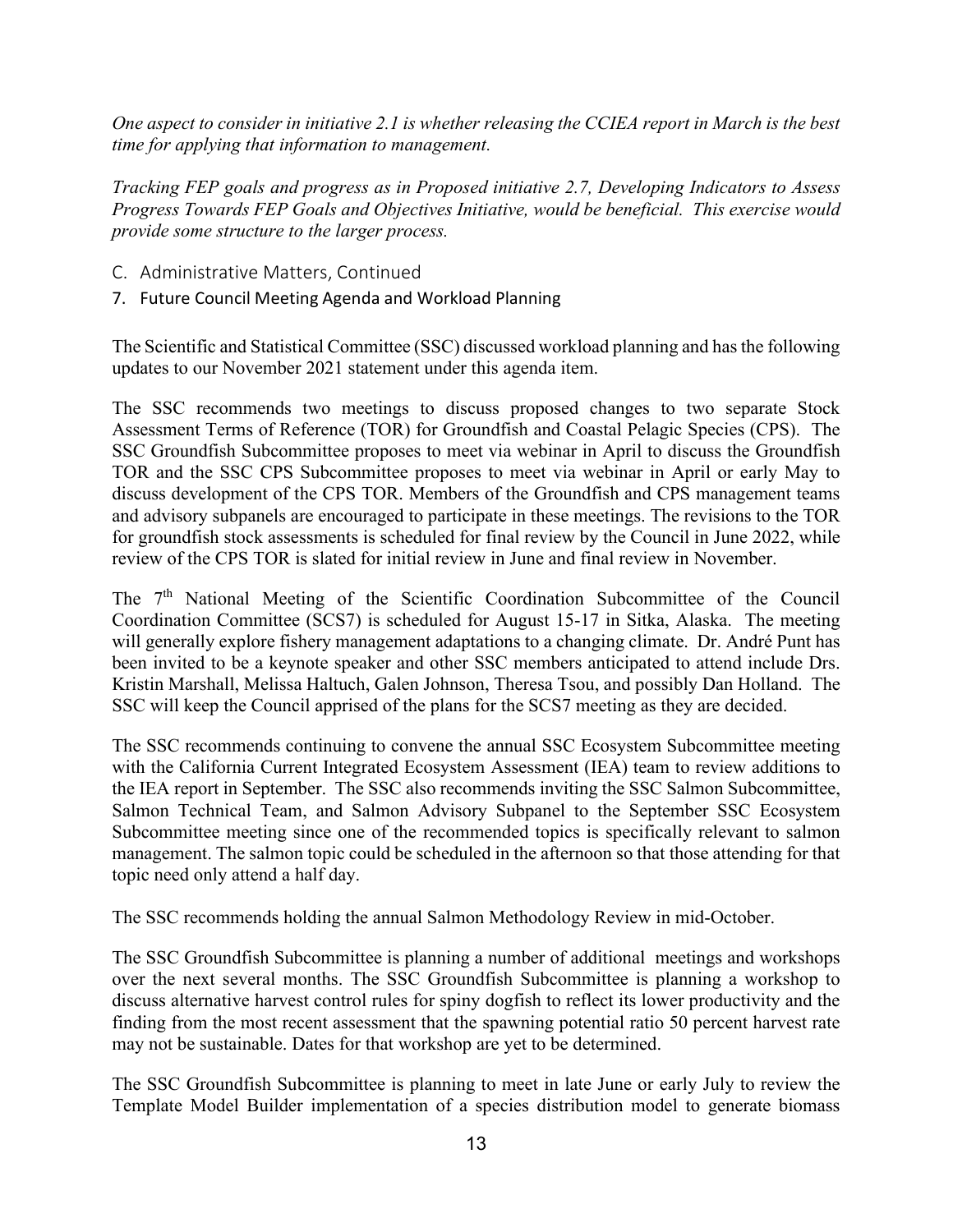indices along with a workshop on the treatment of indices for hook-and-line survey data. In order to accommodate Washington Department of Fish and Wildlife (WDFW) field work schedules, WDFW hook-and-line survey data and index development will be discussed at a subsequent fall meeting. The fall meeting will build on the recommendations from the early summer meeting. Pairing the Template Model Builder methodology review with the hook-and-line data and index development workshops will reduce the number of meetings and reports and provide time for proponents to work on requests while other topics are discussed.

The SSC Groundfish Subcommittee proposes a planning meeting in late July or early August to coordinate aging prioritization and catch estimation to inform the groundfish stock assessments prioritized for review in 2023.

The SSC Groundfish Subcommittee proposes conducting a workshop in late August to explore approaches for modeling large closed areas and other regulation changes in upcoming groundfish stock assessments.

The SSC Groundfish Subcommittee recommends a meeting in late September to discuss the integration of remotely operated vehicle (ROV) survey data in assessments and to review Oregon Department of Fish and Wildlife's proposed acoustic/ROV survey methodology for semi-pelagic rockfish, with the participation of a Center of Independent Experts scientist on acoustic abundance estimation methods. The outcomes of the three aforementioned methodology review and workshop meetings will inform the groundfish stock assessment accepted practices.

### *SSC Notes:*

*From the SSC's November C.10 workload planning report: The SSC supports the idea of the Council engaging with the Climate Change Adaptation Tools for California Current Fisheries project presented by Dr. Piers Chapman under open comment [\(Agenda Item B.1.b, Supplemental](https://www.pcouncil.org/documents/2021/11/b-1-b-supplemental-public-presentation-1-climate-change-adaptation-tools-for-california-current-fisheries-catcch-chapman.pdf/)  [Public Presentation 1\)](https://www.pcouncil.org/documents/2021/11/b-1-b-supplemental-public-presentation-1-climate-change-adaptation-tools-for-california-current-fisheries-catcch-chapman.pdf/). Members of the SSC Ecosystem Subcommittee could attend meetings or workshops with the research team in order to support the development of their decision support tools at the request of the Council.*

*Dr. Martin Dorn might be a good person to invite for the Proposed Workshop to Develop Alternative Harvest Control Rules for Spiny Dogfish.*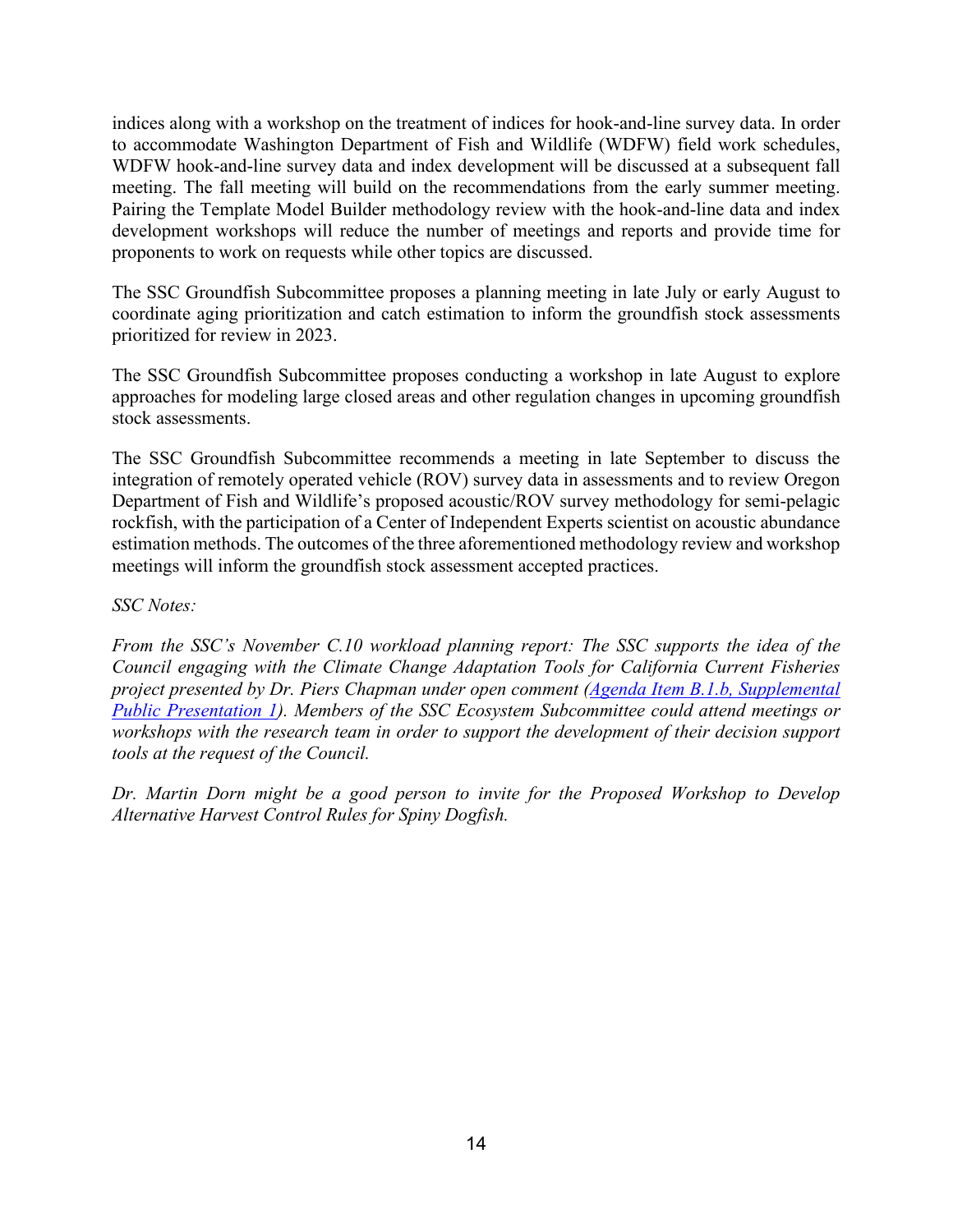|             | Proposed Workshops and SSC Subcommittee Meetings for 2022                                                                                       |                                    |                                          |                                              |                                                 |                              |                                |  |
|-------------|-------------------------------------------------------------------------------------------------------------------------------------------------|------------------------------------|------------------------------------------|----------------------------------------------|-------------------------------------------------|------------------------------|--------------------------------|--|
|             | <b>Workshop/Meeting</b>                                                                                                                         | <b>Potential</b><br><b>Dates</b>   | Sponsor/<br><b>Tentative</b><br>Location | <b>SSC Reps.</b>                             | <b>Additional</b><br><b>Reviewers</b>           | AB<br>Reps.                  | <b>Council</b><br><b>Staff</b> |  |
| 1           | <b>GFSC Meeting to Review Proposed</b><br>Changes to the TORs                                                                                   | April TBD                          | Council/Webinar                          | Groundfish<br>Subcommittee<br><b>Members</b> | Science<br>Center<br>Assessment<br><b>Staff</b> | <b>GMT</b><br>GAP            | <b>DeVore</b>                  |  |
| $2^{\circ}$ | <b>CPSSC Meeting to Review Proposed</b><br>Changes to the TORs                                                                                  | April/early May<br><b>TBD</b>      | Council/Webinar                          | <b>CPS</b><br>Subcommittee<br><b>Members</b> | Science<br>Center<br>Assessment<br>Staff        | <b>CPSMT</b><br><b>CPSAS</b> | Doerpinghaus                   |  |
| 3           | Proposed Workshop to Develop<br><b>Alternative Harvest Control Rules</b><br>for Spiny Dogfish                                                   | <b>TBD</b>                         | Council/Webinar                          | Groundfish<br>Subcommittee<br><b>Members</b> | <b>TBD</b>                                      | <b>GMT</b><br>GAP            | <b>DeVore</b>                  |  |
| 4           | Proposed Workshop to Develop<br><b>Methods for Constructing</b><br>Abundance Indices Based on Hook-<br>and-line Surveys/<br>sdmTMB Model Review | late June/early<br><b>July TBD</b> | Council/Webinar                          | Groundfish<br>Subcommittee<br><b>Members</b> | <b>TBD</b>                                      | <b>GMT</b><br>GAP            | DeVore                         |  |
| 5           | Aging Prioritization and Catch<br><b>Estimation Meeting for 2023 Stock</b><br>Assessments                                                       | late July/Aug<br><b>TBD</b>        | Council/Webinar                          | Groundfish<br>Subcommittee<br><b>Members</b> | <b>NA</b>                                       | <b>GMT</b><br>GAP            | <b>DeVore</b>                  |  |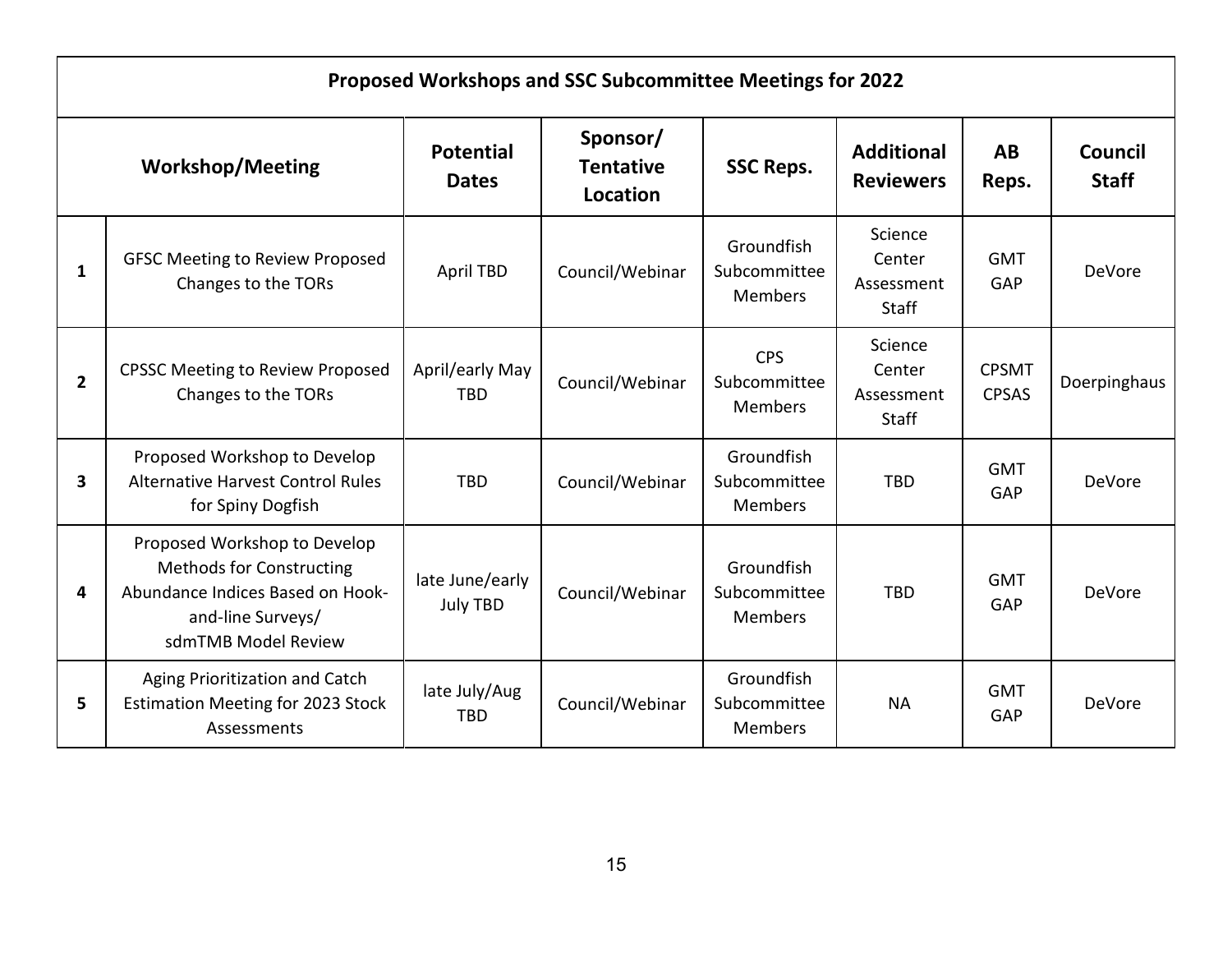| 6  | <b>Proposed Groundfish</b><br>Subcommittee Meeting to Explore<br>Approaches to Deal with Large<br>Closed Areas and Other Regulation<br><b>Changes in Stock Assessments</b> | late Aug TBD        | Council/TBD         | Groundfish<br>Subcommittee<br>Members<br>(Budrick-chair)                             | <b>TBD</b>                   | <b>GMT</b><br>GAP                      | <b>DeVore</b>                  |
|----|----------------------------------------------------------------------------------------------------------------------------------------------------------------------------|---------------------|---------------------|--------------------------------------------------------------------------------------|------------------------------|----------------------------------------|--------------------------------|
| 7  | 7 <sup>th</sup> National Meeting of the<br><b>Scientific Coordination</b><br>Subcommittee of the Council<br><b>Coordination Committee</b>                                  | Aug 15-17,<br>2022  | NPFMC/<br>Sitka, AK | Punt, Marshall,<br>Haltuch,<br>Holland?,<br>Johnson, Tsou                            | <b>NA</b>                    | <b>NA</b>                              | DeVore                         |
| 8  | Proposed Workshop to Develop<br><b>Methods for Constructing</b><br>Abundance Indices Based on WA<br>Hook-and-line Surveys                                                  | <b>Fall TBD</b>     | Council/TBD         | Groundfish<br>Subcommittee<br><b>Members</b><br>(Hamel &<br>Haltuch - co-<br>chairs) | <b>TBD</b>                   | <b>GMT</b><br>GAP                      | DeVore                         |
| 9  | Proposed Methodology Review for<br>the ODFW Acoustic/ROV Survey<br>and Workshop for Using ROV Data<br>in Stock Assessments                                                 | Sept 26-30,<br>2022 | Council/Portland    | Groundfish<br>Subcommittee<br><b>Members</b><br>(Budrick -chair)                     | CIE for ROV<br>and Acoustics | <b>GMT</b><br>GAP                      | <b>DeVore</b>                  |
| 10 | Ecosystem Subcommittee/CCIEA<br><b>Team Meeting</b>                                                                                                                        | Sept 2022 TBD       | Council/Boise       | Ecosystem<br>Subcommittee<br><b>Members</b>                                          | <b>CCIEA Team</b>            | <b>EWG</b><br>EAS<br><b>STT</b><br>SAS | <b>DeVore</b><br>Dahl<br>Ehlke |
| 11 | Salmon Methodology Review                                                                                                                                                  | <b>Oct 2022 TBD</b> | Council/TBD         | Salmon<br>Subcommittee<br><b>Members</b>                                             | <b>TBD</b>                   | <b>STT</b><br><b>MEW</b>               | Ehlke                          |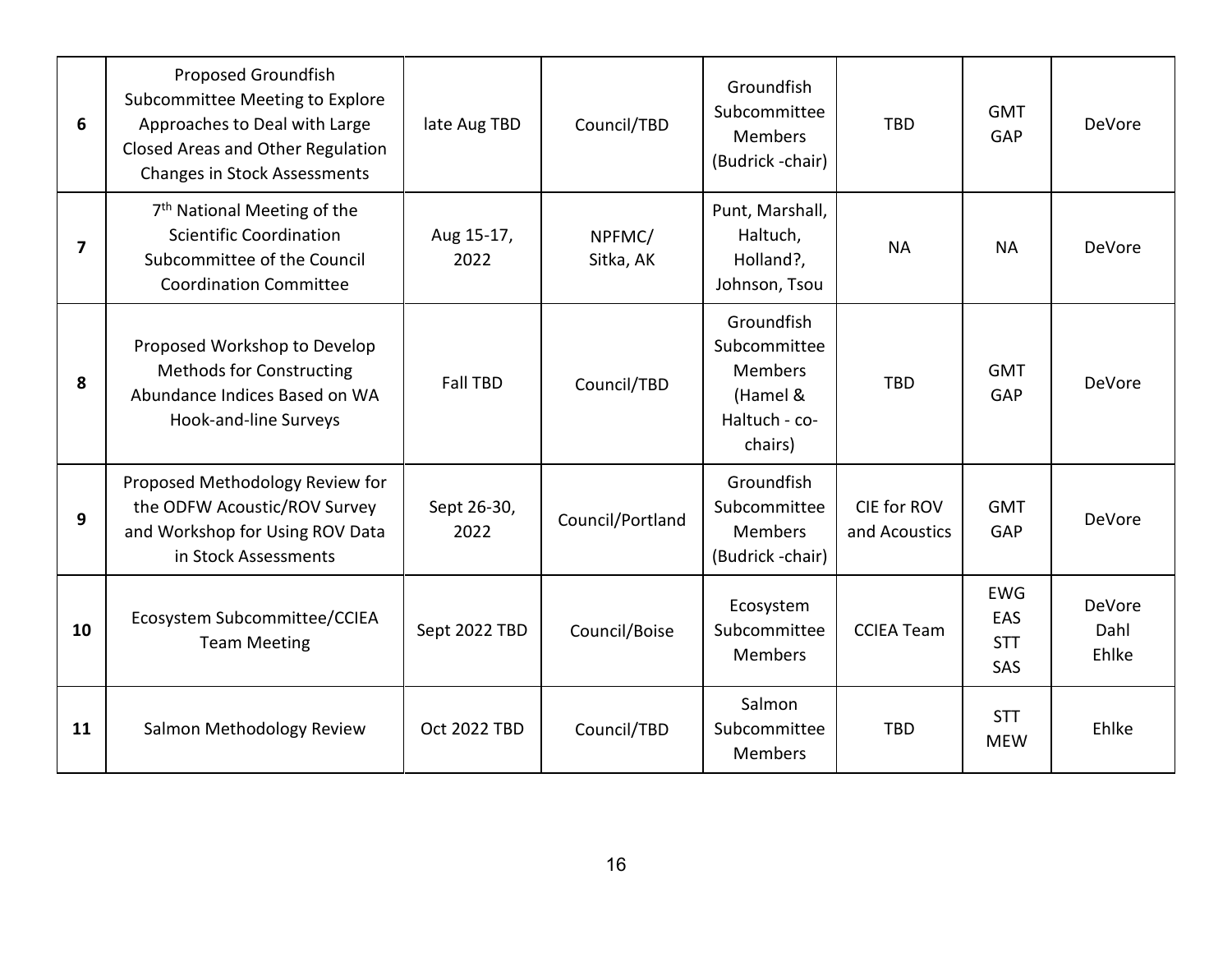| <b>Salmon</b>      | <b>Groundfish</b>   | <b>Coastal Pelagic</b><br><b>Species</b> | <b>Highly Migratory</b><br><b>Species</b> | <b>Economics</b>     | <b>Ecosystem-Based</b><br>Management |  |
|--------------------|---------------------|------------------------------------------|-------------------------------------------|----------------------|--------------------------------------|--|
| <b>Alan Byrne</b>  | <b>John Budrick</b> | <b>André Punt</b>                        | <b>John Field</b>                         | <b>Cameron Speir</b> | <b>Kristin Marshall</b>              |  |
| John Budrick       | Fabio Caltabellotta | John Budrick                             | Fabio Caltabellotta                       | Dan Holland          | John Field                           |  |
| Owen Hamel         | John Field          | Alan Byrne                               | Dan Holland                               | André Punt           | Melissa Haltuch                      |  |
| Galen Johnson      | Melissa Haltuch     | John Field                               | Kristin Marshall                          |                      | Dan Holland                          |  |
| Steve Munch        | Owen Hamel          | Owen Hamel                               | André Punt                                |                      | Galen Johnson                        |  |
| Will Satterthwaite | Kristin Marshall    | <b>Steve Munch</b>                       |                                           |                      | André Punt                           |  |
| Jason Schaffler    | André Punt          | Will Satterthwaite                       |                                           |                      | Will Satterthwaite                   |  |
| Ole Shelton        | Jason Schaffler     | Tien-Shui Tsou                           |                                           |                      | Ole Shelton                          |  |
| Cameron Speir      | Tien-Shui Tsou      |                                          |                                           |                      | Cameron Speir                        |  |
| Tien-Shui Tsou     |                     |                                          |                                           |                      |                                      |  |

### SSC Subcommittee Assignments

**Bold** denotes Subcommittee Chairperson

PFMC 03/18/22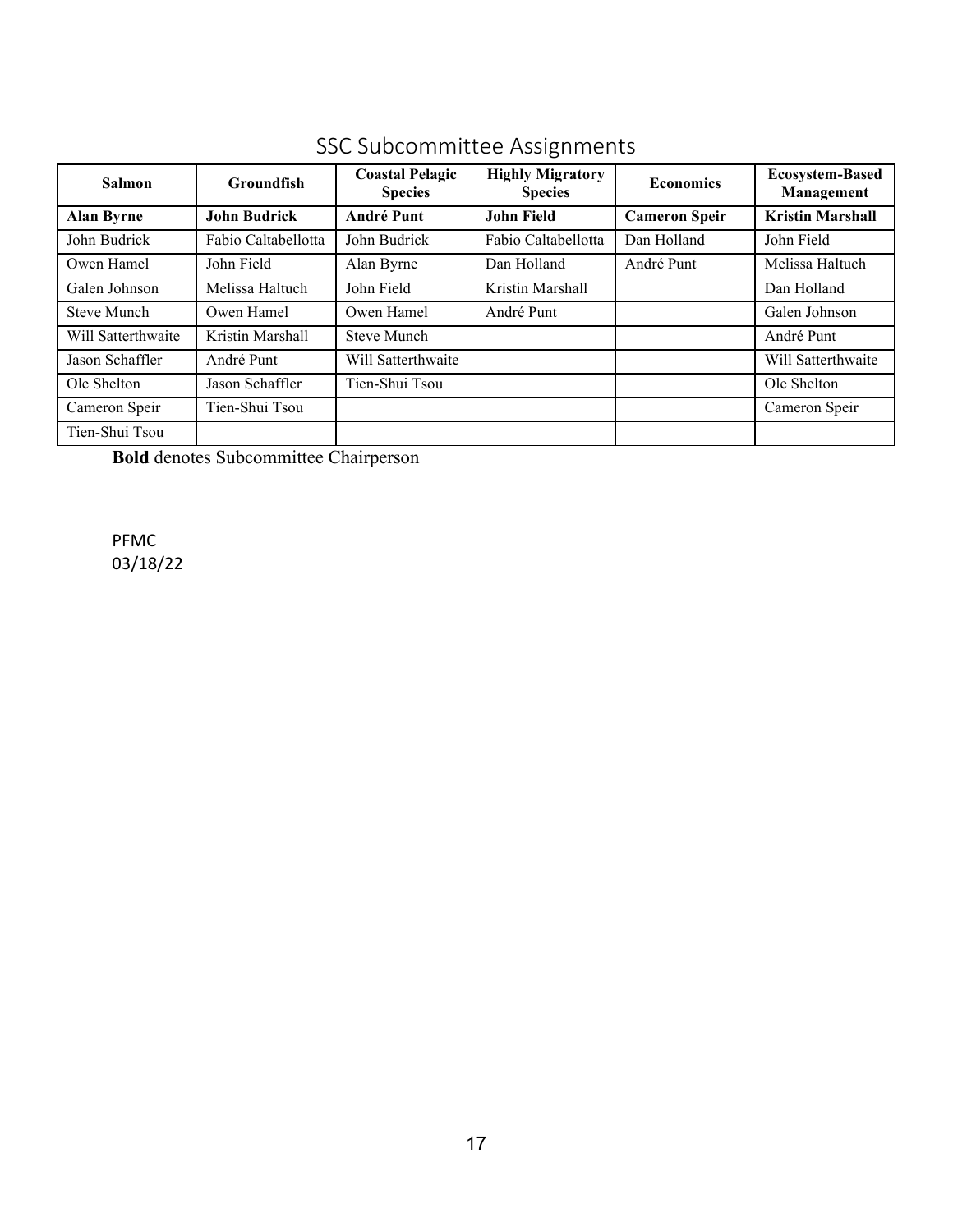## Salmon Technical Team

Doubletree by Hilton Hotel Seattle 18740 International Boulevard Seattle, WA 98188 Phone: 206-246-8600 Cascade Rooms 3-4 and Online April 7-13, 2022

Pertinent information will be posted to the Council's [April 2022](https://www.pcouncil.org/council_meeting/april-6-13-2022-council-meeting/) [meeting webpage](https://www.pcouncil.org/council_meeting/april-6-13-2022-council-meeting/) prior to the first day of the meeting. Salmon Technical Team (STT) meetings are open to the public and there will be one daily opportunity for public comment. Times on this agenda are subject to change once the meeting begins. Agenda items listed under the STT Administrative Matters are in numerical order; other agenda items reflect their Council Meeting Agenda numbering. Times not specified for discussion and/or presentations will be allocated to STT's drafting and reviewing of statements, reports, etc.

### **Thursday April 7, 2022— 8:00 a.m.**

| 1.<br>2.<br>3. | <b>STT Administrative Matters</b><br>Roll Call, Introductions, Announcements, etc.<br>Opening Remarks and Agenda Overview<br>Approve Agenda                                                                                                                         | Mike O'Farrell, Chair<br>Robin Ehlke, Staff Officer<br>STT |
|----------------|---------------------------------------------------------------------------------------------------------------------------------------------------------------------------------------------------------------------------------------------------------------------|------------------------------------------------------------|
|                | D. Salmon Management                                                                                                                                                                                                                                                |                                                            |
| 2.             | Tentative Adoption of 2022 Management Measures for Analysis<br>(8:15 a.m., discussion with Salmon Advisory Subpanel (SAS),<br>Report to the Council Friday, April 8)                                                                                                | Mike O'Farrell                                             |
|                | 4. Methodology Review Preliminary Topic Selection<br>(9:00 a.m. STT discussion.<br>11:00 a.m., discussion with Model Evaluation Workgroup (MEW),<br>1:30 p.m. discussion with Scientific and Statistical Committee (SSC,<br>Report to the Council Sunday, April 10) | Mike O'Farrell                                             |
|                | <b>Public Comment</b>                                                                                                                                                                                                                                               |                                                            |
|                | 1. $(2:45 p.m.)$                                                                                                                                                                                                                                                    | Mike O'Farrell                                             |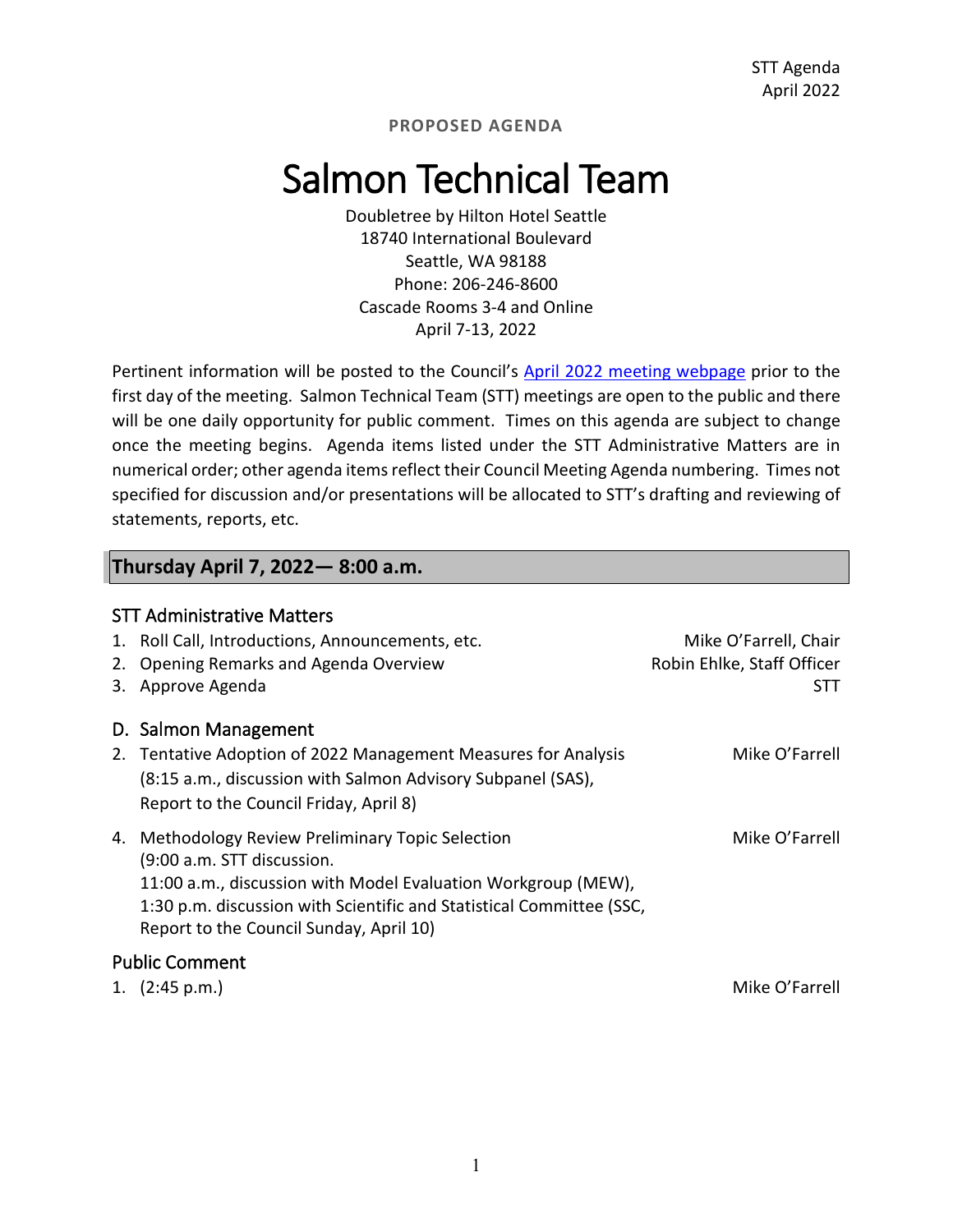| Friday, April 8, 2022 – 8:00 a.m.                                                                                                                       |                |  |  |  |  |
|---------------------------------------------------------------------------------------------------------------------------------------------------------|----------------|--|--|--|--|
| <b>Public Comment</b>                                                                                                                                   |                |  |  |  |  |
| 2. $(8:00 a.m.)$                                                                                                                                        | Mike O'Farrell |  |  |  |  |
| D. Salmon Management (continued)<br>Clarify Council Direction on 2022 Management Measures<br>3.<br>(8:15 a.m.; Report to the Council Saturday, April 9) | Mike O'Farrell |  |  |  |  |
| Saturday, April 9, 2022 - 8:00 a.m.                                                                                                                     |                |  |  |  |  |
| <b>Public Comment</b>                                                                                                                                   |                |  |  |  |  |
| 3. $(8:00 a.m.)$                                                                                                                                        | Mike O'Farrell |  |  |  |  |
| D. Salmon Management (continued)<br>Clarify Council Direction on 2022 Management Measures<br>3.<br>(8:15 a.m.; Report to the Council Saturday, April 9) | Mike O'Farrell |  |  |  |  |
| Sunday, April 10, 2022 – 8:00 a.m.                                                                                                                      |                |  |  |  |  |
| <b>Public Comment</b><br>4. $(8:00 a.m.)$                                                                                                               | Mike O'Farrell |  |  |  |  |
| D. Salmon Management (continued)<br>5. Further Direction for 2022 Management Alternatives<br>(8:15 a.m., Report to the Council Monday, April 11)        | Mike O'Farrell |  |  |  |  |
| Monday, April 11, 2022 - 8:00 a.m.                                                                                                                      |                |  |  |  |  |
| <b>Public Comment</b><br>(9:30 a.m.)<br>5.                                                                                                              | Mike O'Farrell |  |  |  |  |
| D. Salmon Management (continued)<br>2022 Management Measures - Final Action<br>6.<br>(10:00 a.m., Report to the Council Tuesday, April 12)              | Mike O'Farrell |  |  |  |  |
| Tuesday, April 12, 2022 — 8:00 a.m.                                                                                                                     |                |  |  |  |  |
| <b>Public Comment</b>                                                                                                                                   |                |  |  |  |  |

6. (8:00 a.m.) Mike O'Farrell